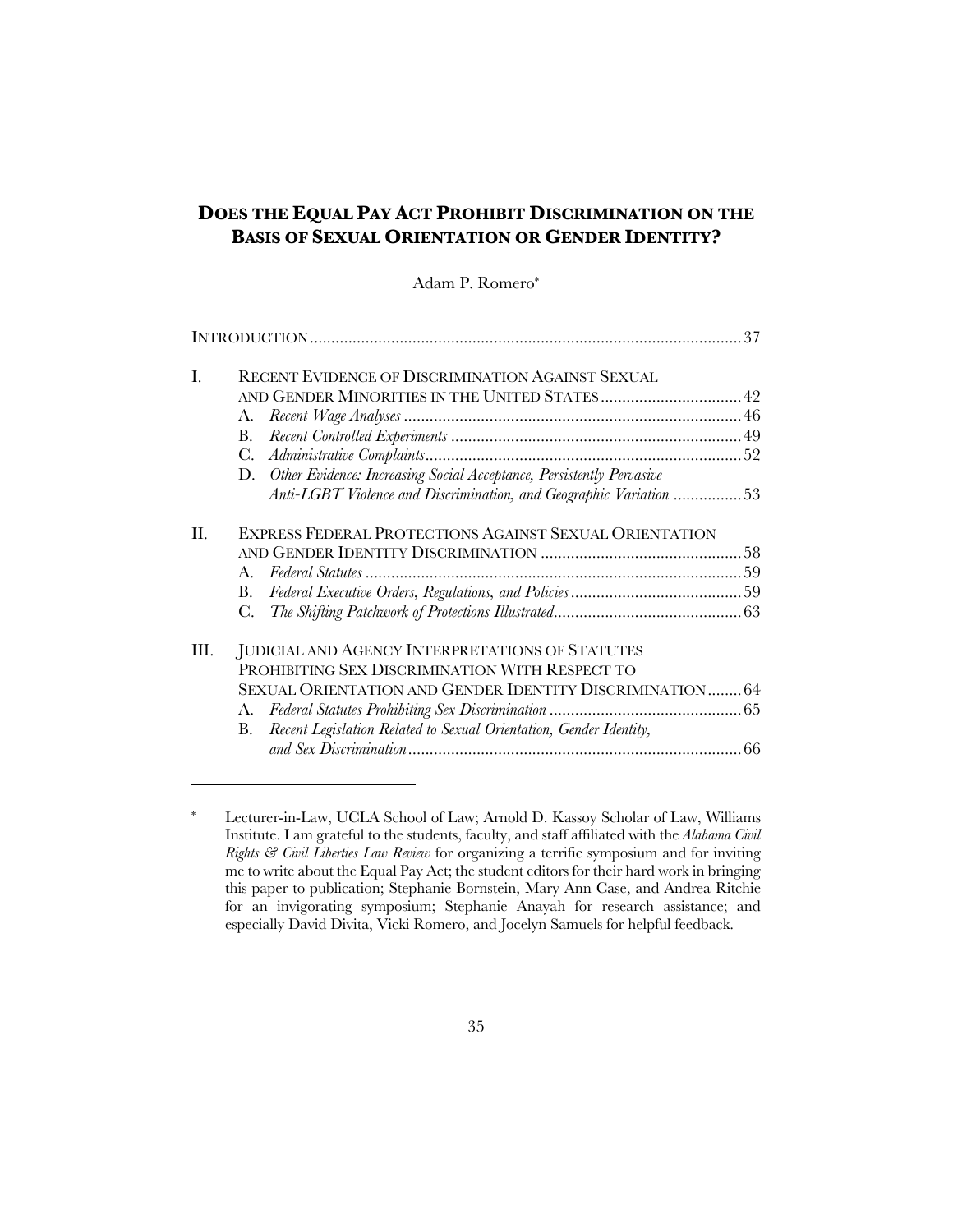| 36  | Alabama Civil Rights & Civil Liberties Law Review                   | [Vol. $10.1$ ] |
|-----|---------------------------------------------------------------------|----------------|
|     | Conflicting Court and Agency Interpretations of Title VII and<br>C. |                |
|     |                                                                     |                |
|     |                                                                     |                |
|     |                                                                     |                |
|     | 3. Parsing Cognizable Sex Discrimination Claims From                |                |
|     |                                                                     |                |
|     | 4. Sexual Orientation Discrimination as Per Se                      |                |
|     |                                                                     |                |
|     | 5. Gender Identity Discrimination as Per Se                         |                |
|     |                                                                     |                |
| IV. |                                                                     |                |
|     |                                                                     |                |
|     | Does the Equal Pay Act Prohibit Sexual Orientation or<br>В.         |                |
|     |                                                                     |                |
|     |                                                                     |                |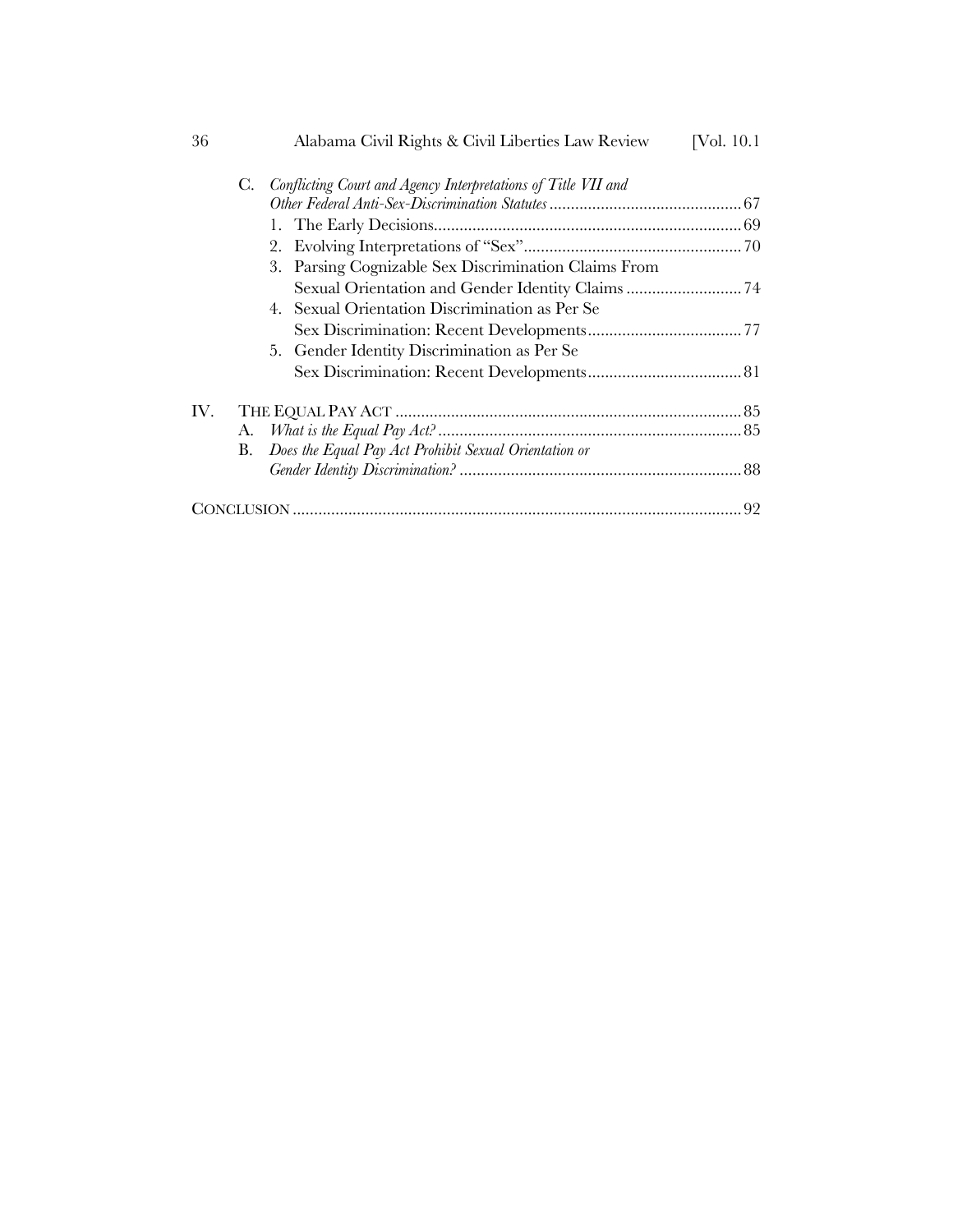#### **INTRODUCTION**

The Equal Pay Act of 1963 imperfectly embodies the principle of equal pay for equal work without regard to  $sex$ .<sup>1</sup> The statute provides, with significant exceptions, that "[n]o employer . . . shall discriminate . . . between employees on the basis of sex by paying wages to employees . . . at a rate less than the rate at which he pays wages to employees of the opposite sex."2 As this text makes clear, the Equal Pay Act does not expressly enumerate "sexual orientation" or "gender identity" as a prohibited basis of discrimination, similar to other federal statutes that bar sex discrimination in employment, education, housing, health care, and credit.3 But could the term "sex" in the Equal Pay Act be construed to cover wage disparities on the basis of sexual orientation or gender identity?

A number of federal courts have interpreted the sex-discrimination prohibitions of Title VII of the 1964 Civil Rights Act ("Title VII"),4 Title IX of the Education Amendments of 1972 ("Title IX"),<sup>5</sup> and other statutes to cover discrimination on the basis of sexual orientation or gender identity.6 Several federal agencies during the Obama Administration also adopted this view.7 According to

- 1. 29 U.S.C. § 206(d) (2012).
- 2.  $29 \text{ U.S.C.} \S 206(d)(1)$ .

- 3. 42 U.S.C § 2000e-2(a)(1) (2012) (employment); 20 U.S.C. § 1681(a) (2012) (education); 42 U.S.C. § 3604(b) (2012) (housing); 42 U.S.C. § 18116(a) (2012) (health care); 15 U.S.C. § 1691(a)(1) (2012) (credit).
- 4. 42 U.S.C. § 2000e-2(a)(1).
- 5. 20 U.S.C. § 1681(a).
- 6*. See, e.g.*, Wetzel v. Glen St. Andrew Living Cmty., L.L.C., 901 F.3d 856 (7th Cir. 2018) (holding claim of sexual orientation discrimination is cognizable under the Fair Housing Act); EEOC v. R.G. & G.R. Harris Funeral Homes, Inc., 884 F.3d 560, 574– 75 (6th Cir. 2018) (holding claim of discrimination on the basis of transgender status and gender transition is cognizable under Title VII), *cert. granted*, 87 U.S.L.W. 3411 (U.S. Apr. 22, 2019) (No. 18-107); Zarda v. Altitude Express, Inc., 883 F.3d 100, 113 (2d Cir. 2018) (en banc) (holding claim of sexual orientation discrimination is cognizable under Title VII), *cert. granted*, 87 U.S.L.W. 3411 (U.S. Apr. 22, 2019) (No. 17-1623); Hively v. Ivy Tech Cmty. Coll. of Ind., 853 F.3d 339, 351–52 (7th Cir. 2017) (en banc) (same); Prescott v. Rady Children's Hosp.-San Diego, 265 F. Supp. 3d 1090, 1099 (S.D. Cal. 2017) (holding Section 1557 of the Affordable Care Act, which incorporates Title IX, prohibits transgender identity discrimination).
- 7*. See, e.g.*, Nondiscrimination in Health Programs and Activities, 81 Fed. Reg. 31376, 31390 (May 18, 2016) (to be codified at 45 C.F.R. pt. 92) (interpreting Section 1557 of the Affordable Care Act, which incorporates Title IX, to prohibit gender stereotyping and gender identity discrimination, and leaving the door open to prohibiting sexual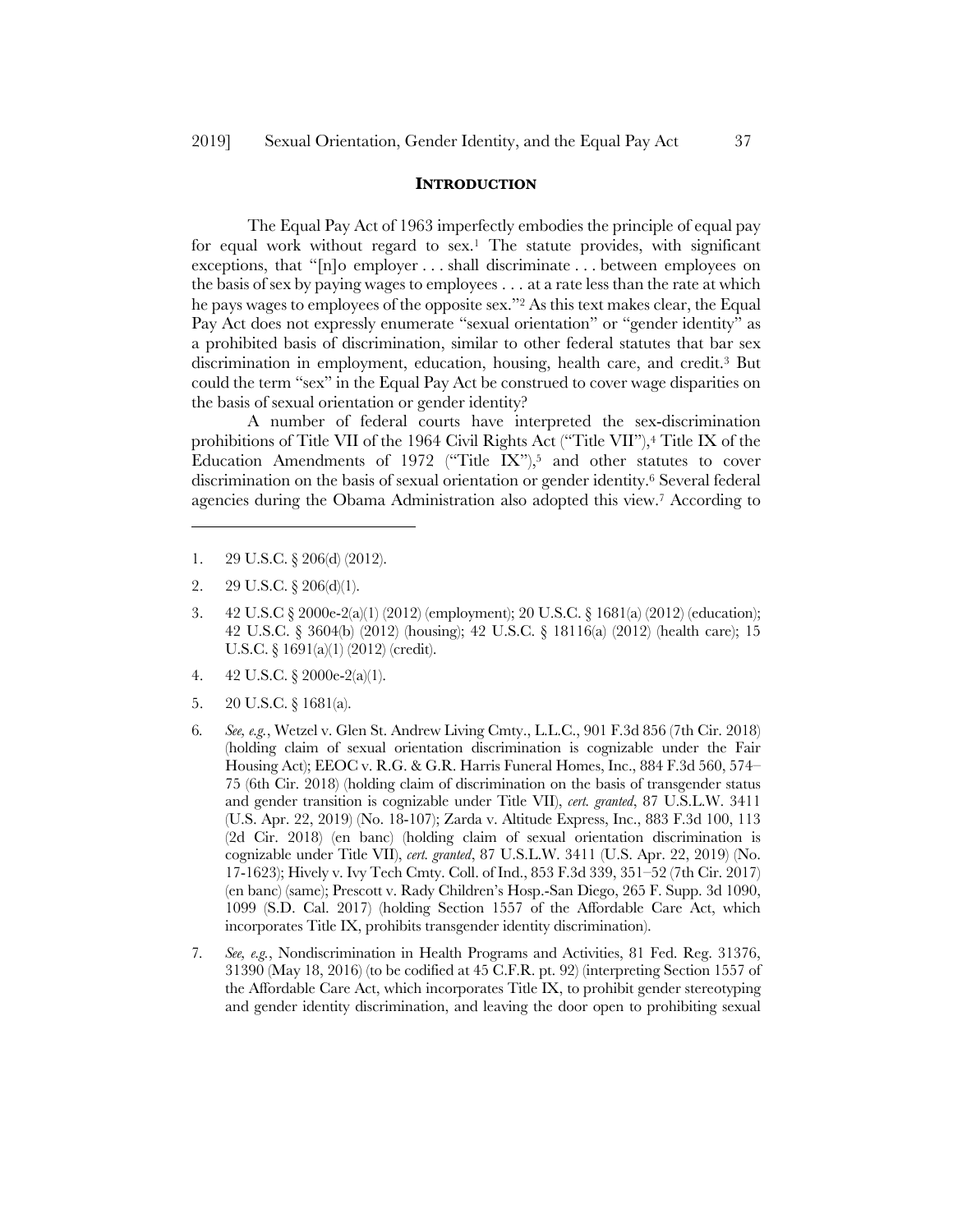this body of decisions, discrimination on account of a person's actual or perceived sexual orientation, or their actual or perceived gender identity (or transgender status or gender transition), is sex-based and thus prohibited under these various statutes. (Throughout this article, my use of "gender identity discrimination" or a similar phrase includes discrimination on account of someone's transgender identity, transgender status, or gender transition.)

Other federal courts, however, have reached the opposite conclusion, holding that discrimination on the basis of sex is conceptually distinct from discrimination on the basis of sexual orientation or gender identity and, therefore, Title VII and Title IX cover neither.8 The Trump Administration, too, has taken the position that Title VII and Title IX prohibit neither sexual orientation nor gender identity discrimination, undoing thus far various Obama-era sub-regulatory protections and changing the position of the federal government in litigation.9

In April 2019, the Supreme Court granted writs of certiorari in three Title VII cases to resolve the circuit split on both the sexual orientation question and the gender identity question.10 The Court's decisions are expected in 2020.

- 8*. See, e.g.*, Wittmer v. Phillips 66 Co., 915 F.3d 328, 330–31 (5th Cir. 2019) (observing circuit precedent that sexual orientation discrimination is not prohibited under Title VII remains good law); Evans v. Ga. Reg'l Hosp., 850 F.3d 1248, 1255 (11th Cir. 2017) (adhering to circuit precedent that sexual orientation discrimination is not prohibited under Title VII); Etsitty v. Utah Transit Auth., 502 F.3d 1215, 1221–22 (10th Cir. 2005) (holding discrimination based on transsexual status is not prohibited under Title VII); Medina v. Income Support Div., 413 F.3d 1131, 1135 (10th Cir. 2005) (same as to sexual orientation); Franciscan All., Inc. v. Burwell, 227 F. Supp. 3d 660, 688 (N.D. Tex. 2016) (holding gender identity discrimination is likely not prohibited under Section 1557 of the Affordable Care Act, which incorporates Title IX).
- 9. MEMORANDUM FROM ATT'Y GEN. JEFF SESSIONS TO U.S. ATT'YS (OCT. 4, 2017); DEAR COLLEAGUE LETTER ON TRANSGENDER STUDENTS FROM THE U.S. DEP'T OF JUSTICE & U.S. DEP'T OF EDUC. (Feb. 22, 2017).
- 10. Bostock v. Clayton County Bd. of Comm'rs, 723 Fed. Appx. 964 (11th Cir. 2018), *cert. granted*, 87 U.S.L.W. 3411 (U.S. Apr. 22, 2019) (No. 17-1618); Zarda v. Altitude Express, Inc., 883 F.3d 100 (2d Cir. 2018) (en banc), *cert. granted*, 87 U.S.L.W. 3411 (U.S. Apr. 22, 2019) (No. 17-1623); EEOC v. R.G. & G.R. Harris Funeral Homes,

orientation discrimination); Memorandum from Att'y Gen. Eric Holder to U.S. Att'ys (Dec. 15, 2014) (interpreting Title VII to cover gender identity discrimination); Dear Colleague Letter on Transgender Students from U.S. Dep't of Justice & U.S. Dep't of Edu. (May 13, 2016) (interpreting Title IX to prohibit gender identity discrimination); Letter from Richard Cordray, Dir. of the Consumer Fin. Prot. Bureau, to Michael Adams, Chief Exec. Officer of Serv's & Advocacy for GLBT Elders (Aug. 20, 2016) (interpreting the Equal Credit Opportunity Act to cover sexual orientation and gender identity discrimination), https://www.consumerfinancemonitor.com/wp-content/uploads/sites/14/2016/09/SAGE-Letter.pdf.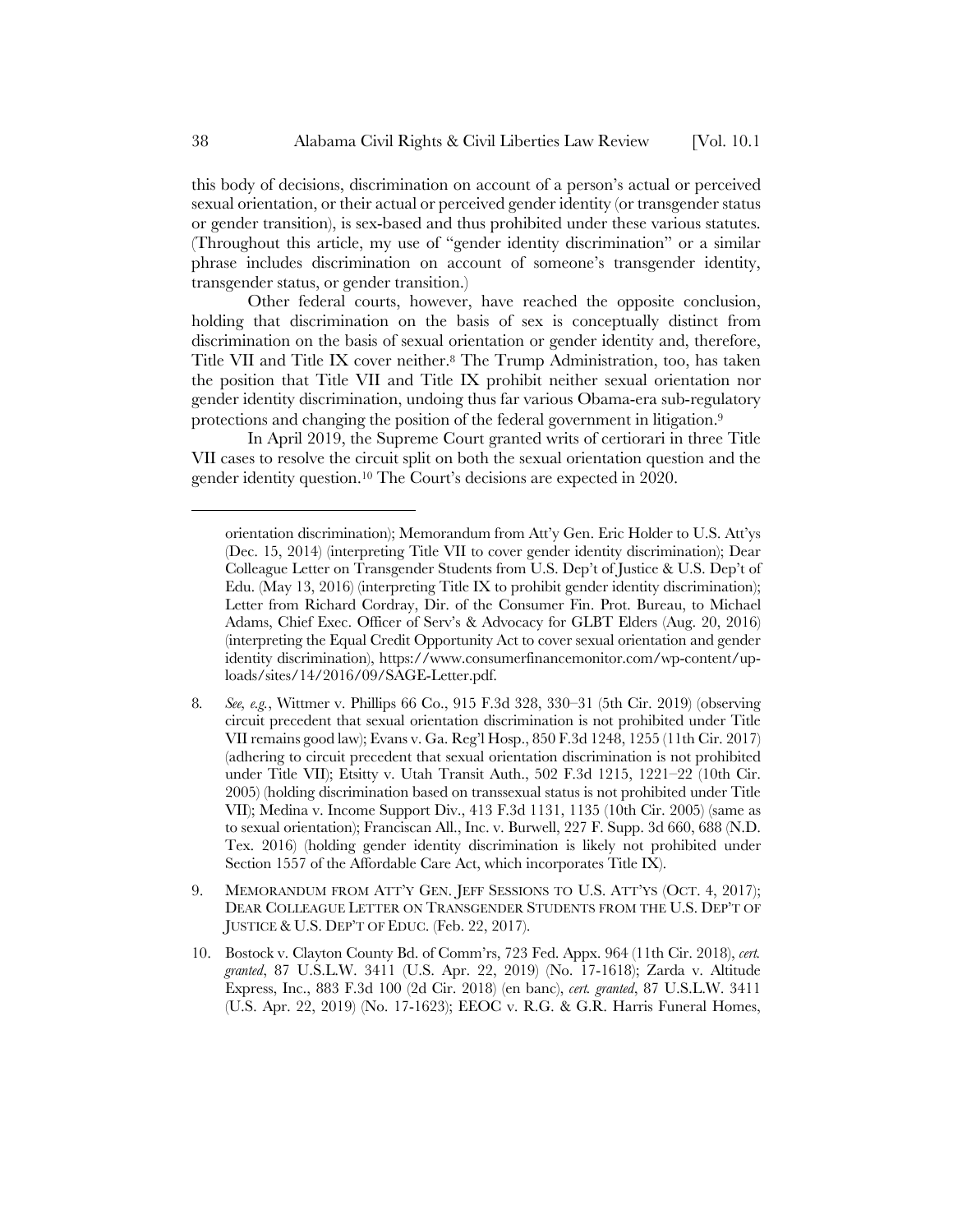This article is the first to consider whether the Equal Pay Act's prohibition of sex-based wage disparities encompasses wage disparities on the basis of sexual orientation or gender identity. As far as I am aware, no court or scholar has addressed this question. Nor has this question been addressed by the U.S. Equal Employment Opportunity Commission ("EEOC"), which enforces the Equal Pay Act along with Title VII. In 2015 and 2012, respectively, the EEOC concluded that sexual orientation discrimination and gender identity discrimination are per se sex discrimination under Title VII.11 Therefore, one might presume that the Equal Pay Act should be consistently interpreted to cover wage disparities on the bases of sexual orientation and gender identity.

The statutory language of the Equal Pay Act, however, suggests a different outcome than Title VII and Title IX, or at least a more complicated route to coverage for wage disparities based on sexual orientation or gender identity. The text of the Equal Pay Act that is quoted above prohibits wage disparities "on the basis of sex,"12 similar to text of Title VII ("because of . . . sex") and Title IX ("on the basis of sex").13 But unlike Title VII and Title IX, the Equal Pay Act expressly requires equality between the "opposite" sexes.14 That text in the Equal Pay Act suggests a more limited, binary definition of sex than does the text of Title VII or Title IX, neither of which contains such language. Conversely and importantly, this point strengthens the argument for interpreting the term "sex" in Title VII and Title IX more expansively to encompass sexual orientation and gender identity, because the use of "opposite" in the Equal Pay Act—which was enacted before Title VII and Title IX—demonstrates Congress's contemporaneous ability to write a narrower statute in this area and to expressly require an opposite sex comparator.15

The Supreme Court has instructed that the plain language of a statute is the primary determinant of the scope of Title VII and other anti-discrimination statutes, rather than the legislative history. In *Oncale v. Sundowner Offshore Services*, the Court unanimously held that Title VII prohibits male-against-male sex harassment because, even though such harassment was not a principal concern for Congress when it enacted Title VII, such harassment is a "comparable evil" covered by the

- 12. 29 U.S.C. § 206(d)(1) (2012).
- 13*.* 42 U.S.C § 2000e-2(a)(1) (2012); 20 U.S.C. § 1681(a) (2012).
- 14. 29 U.S.C. § 206(d)(1).
- 15. *See infra* Part IV.B.

Inc., 884 F.3d 560 (6th Cir. 2018), *cert. granted*, 87 U.S.L.W. 3411 (U.S. Apr. 22, 2019) (No. 18-107).

<sup>11.</sup> Baldwin v. Foxx, EEOC Decision No. 0120133080, 2015 WL 4397641 (July 15, 2015) (holding claim of sexual orientation discrimination is cognizable under Title VII); Macy v. Holder, EEOC Decision No. 01200120821, 2012 WL 1435995 (Apr. 20, 2012) (same as to gender identity).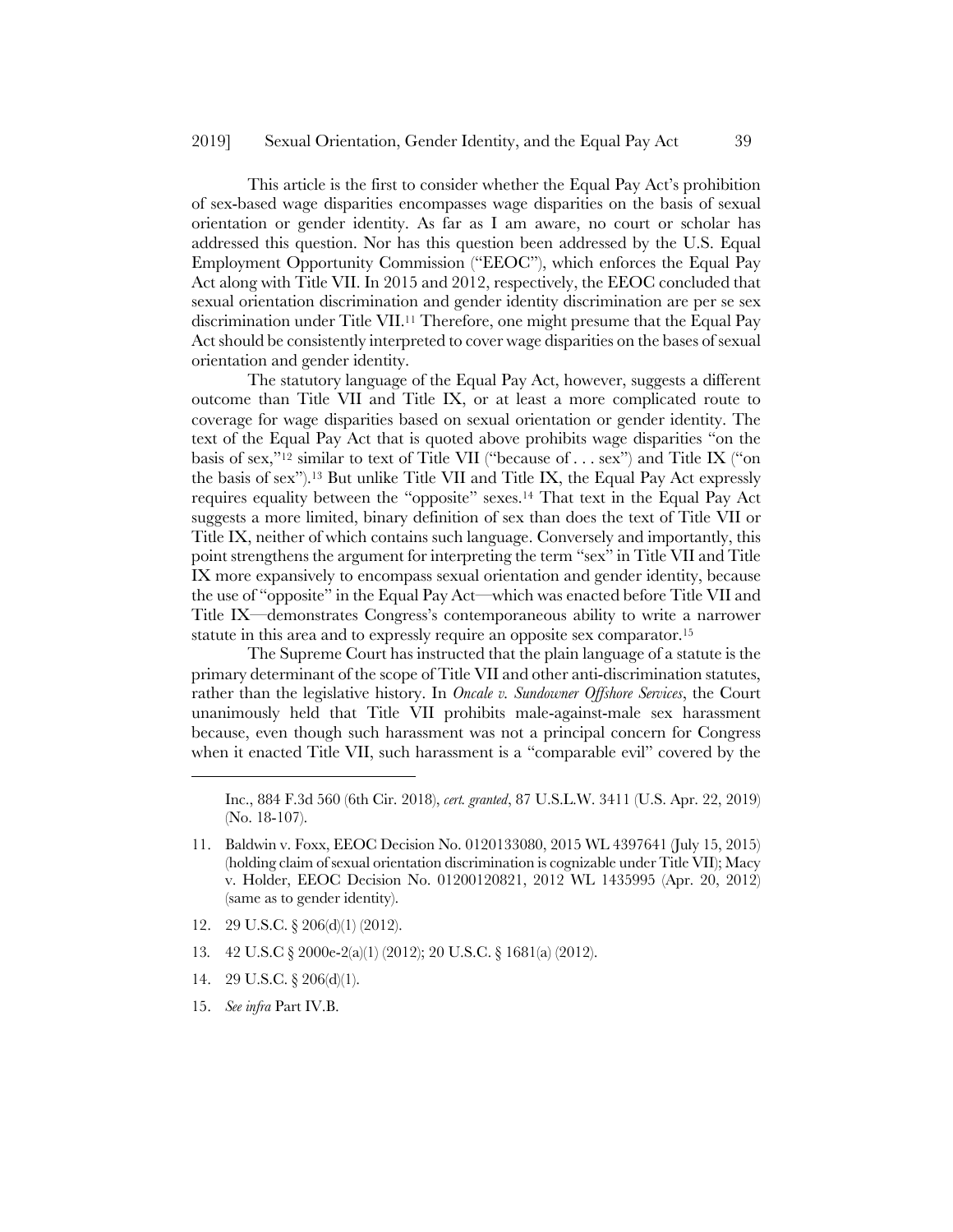statute's text.16 Looking to the legislative history of the Equal Pay Act, in any event, we see that Congress was—unsurprisingly in the early 1960s—silent as to sexual orientation and gender identity discrimination, or sexual and gender minorities such as lesbian, gay, bisexual, and transgender ("LGBT") people.17 Thus, as with Title VII and Title IX, the legislative history of the Equal Pay Act is not especially helpful to our analysis. Moreover, Congress's failure to amend the Equal Pay Act—or Title VII or Title IX—to expressly include sexual orientation and gender identity as protected characteristics is not telling, because Congressional inaction may be interpreted in different, competing ways.18 But unlike Title VII and most other federal anti-sex-discrimination statutes, I am not aware of any legislative attempts to amend the Equal Pay Act to include the terms "sexual orientation" or "gender identity." Indeed, even the Equality Act of 2019—which is often described by its sponsors and advocates as a comprehensive federal civil rights bill for LGBT people, because it would amend Titles II (public accommodations), III (public facilities), IV (public education), VI (federal funding), and VII (employment) of the Civil Rights Act of 1964, the Fair Housing Act, the Equal Credit Opportunity Act, and other federal anti-discrimination statutes—does not address the Equal Pay Act.19

Regardless of whether the Equal Pay Act, as presently written, encompasses sexual orientation or gender identity wage disparities, evidence suggests that gay men and bisexual women and men, on average, are subject to wage disparities compared to similar heterosexual men and women, and that transgender people have significantly lower household incomes than cisgender men (i.e., men who are not transgender). For example, one meta-analysis of more than thirty studies found that gay men, on average, earn eleven percent less than comparable straight men, and discrimination was a probable explanation.20 Although the meta-analysis showed that lesbians, on average, earn nine percent more than comparable straight women, these findings do not mean lesbians do not face employment discrimination; importantly, moreover, lesbians are subject to the gender wage gap, earning less, on

17. *See infra* Part IV.

- 19*. See* Equality Act of 2019, H.R. 5, S. 788, 116th Cong. (2019).
- 20. Marieka Klawitter, *Meta-Analysis of the Effect of Sexual Orientation on Earnings*, 54 INDUS. REL. J. ECON. & SOC. 4, 21 (2015).

<sup>16.</sup> 523 U.S. 75, 79 (1998) ("[S]tatutory prohibitions often go beyond the principal evil to cover reasonably comparable evils, and it is ultimately the provisions of our laws rather than the principal concerns of our legislators by which we are governed.").

<sup>18.</sup> Pension Benefit Guar. Corp. v. LTV Corp., 496 U.S. 633, 650 (1990) ("Congressional inaction lacks 'persuasive significance' because 'several equally tenable inferences' may be drawn from such inaction, 'including the inference that the existing legislation already incorporated the offered change.'") (quoting United States v. Wise, 370 U.S. 405, 411 (1962)).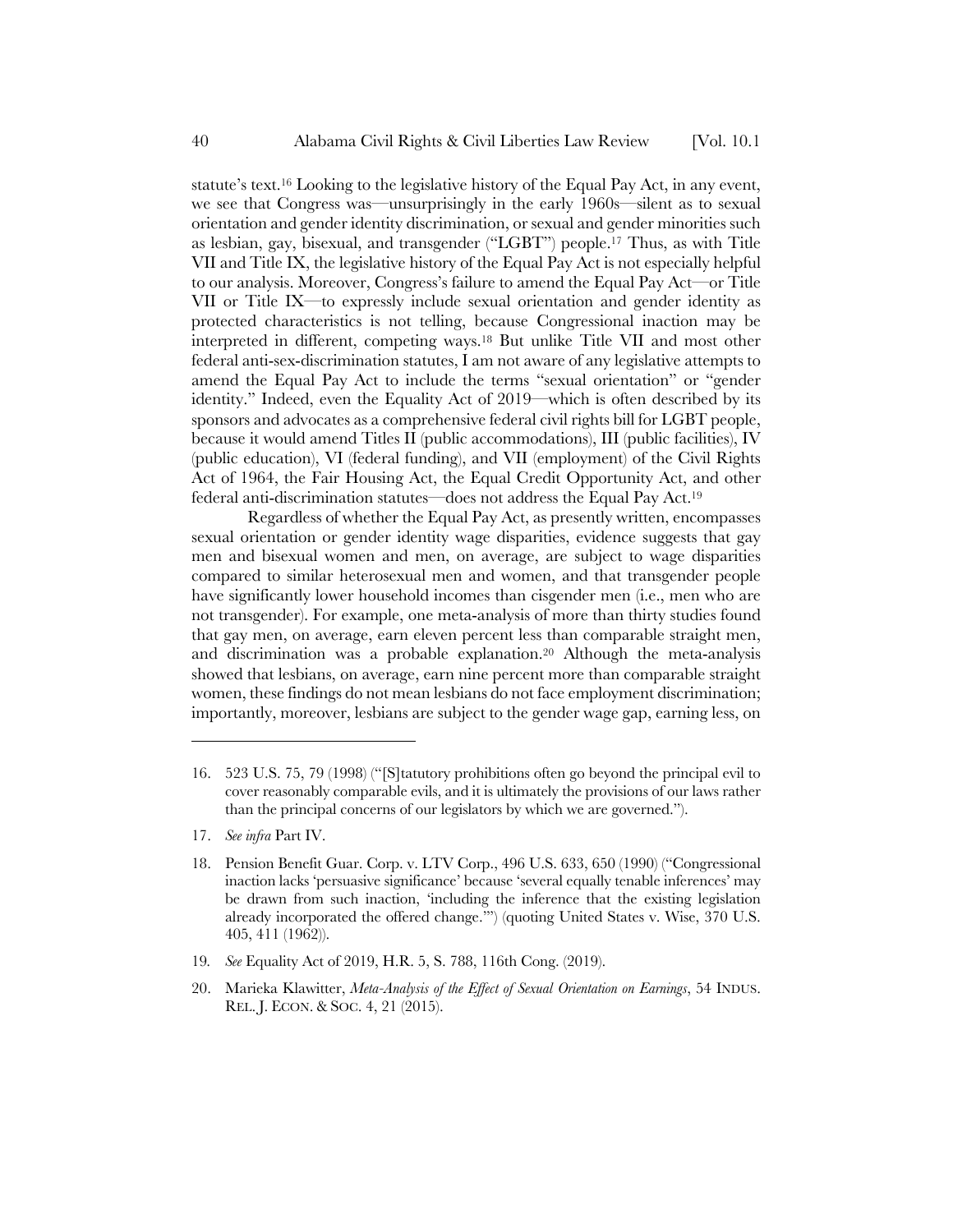average, than straight and gay men.21 Other evidence finds widespread discrimination, economic insecurity, and poverty among LGBT people—especially among women, bisexuals, certain racial minorities, transgender people, and those with children<sup>22—</sup>all of which underpin the need for legal protections against discrimination.

To contextualize the question of whether the Equal Pay Act covers wage disparities on the basis of sexual orientation or gender identity, Part I summarizes the most recent evidence of wage disparities and discrimination facing sexual and gender minorities in the United States. Although the legal rights and social acceptance of LGBT people have generally improved, a variety of evidence demonstrates that stigma, discrimination, and violence against LGBT people remain widespread.

Part II details the shifting legal landscape on *express* protections against sexual orientation and gender identity discrimination as it presently exists in the United States. By "express protections," I mean that the text of the law includes the specific words "sexual orientation" or "gender identity." Part II is important because it demonstrates why determining the scope of federal anti-sex-discrimination provisions, including the Equal Pay Act, as to sexual orientation and gender identity discrimination is so consequential. Whether the Equal Pay Act, Title VII, Title IX, or any other anti-sex-discrimination statute is interpreted to cover sexual orientation or gender identity discrimination may be the difference between having a cognizable claim or not for the many people living, working, or going to school in places with no state or local law on point.

Part III turns squarely to federal anti-sex-discrimination statutes. I first summarize the relevant laws and failed legislative efforts to amend them to expressly include sexual orientation and gender identity. Part III then synthesizes decades of judicial and agency interpretations of Title VII, Title IX, and other statutes as to sexual orientation and gender identity discrimination. The analysis shows that the courts are irreconcilably split but that an increasing number of courts are revisiting old rulings to hold that discrimination on the bases of sexual orientation and gender identity are, at bottom, discrimination because of sex.

With this body of case law as our guide, Part IV turns to the Equal Pay Act and analyzes its statutory text and legislative history. I conclude that the text of the

<sup>21</sup>*. Id*. at 5.

<sup>22.</sup> *See, e.g., M.V. LEE BADGETT ET AL., THE WILLIAMS INST., NEW PATTERNS OF* POVERTY IN THE LESBIAN, GAY, AND BISEXUAL COMMUNITY (2013), https://williamsinstitute.law.ucla.edu/wp-content/uploads/LGB-Poverty-Update-Jun-2013.pdf; TAYLOR N.T. BROWN ET AL., THE WILLIAMS INST., FOOD INSECURITY AND SNAP PARTICIPATION IN THE LGBT COMMUNITY (2016), https://williamsinstitute.law.ucla.edu/wp-content/uploads/Food-Insecurity-and-SNAP-Participation-in-the-LGBT-Community.pdf.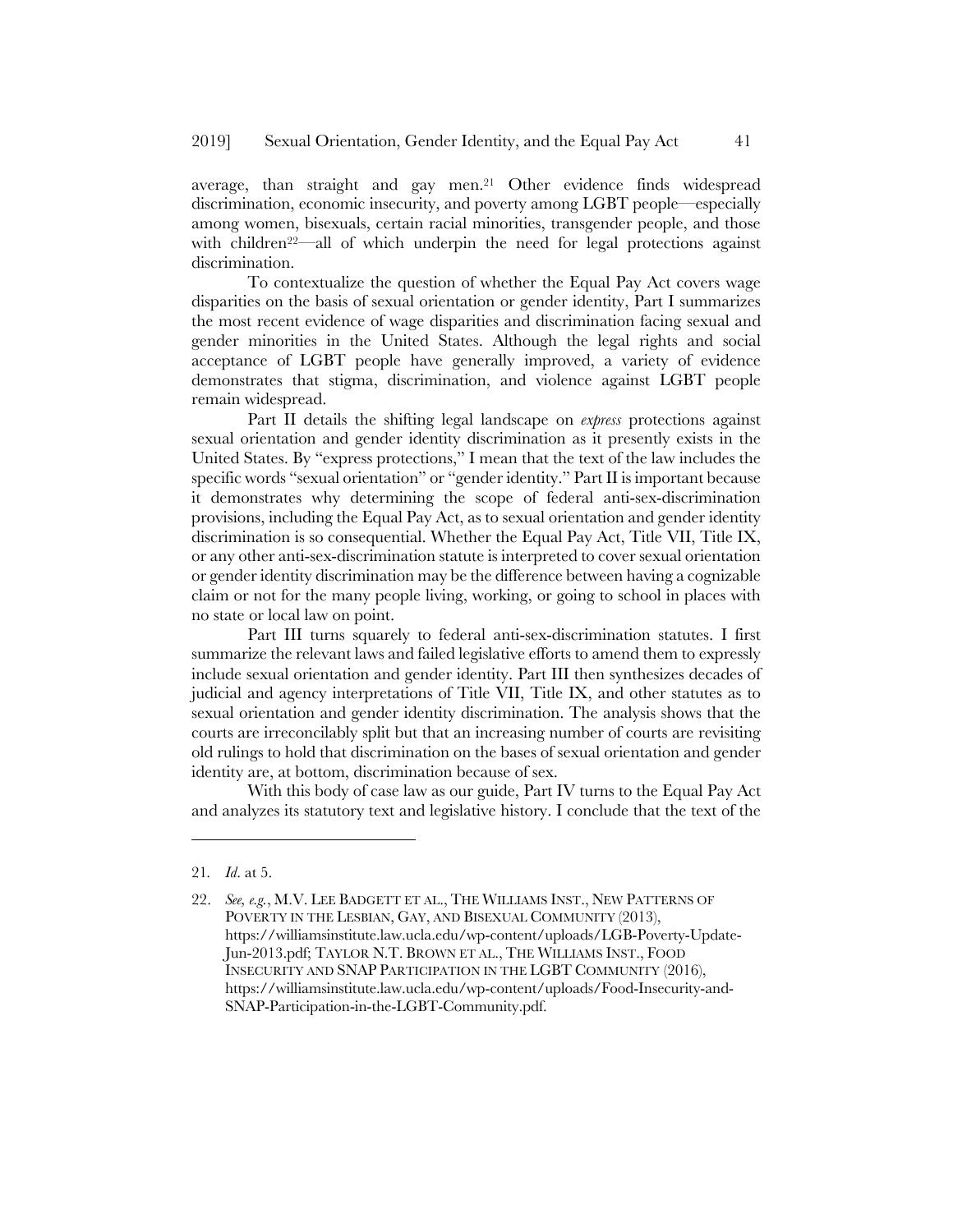Equal Pay Act—particularly the use of "opposite sex"—impedes its interpretation to cover sexual orientation or gender identity discrimination, though I recognize plausible arguments to the contrary. Yet, significantly, the text of the Equal Pay Act strengthens the arguments that Title VII and Title IX cover discrimination motivated by someone's actual or perceived sexual orientation or gender identity, because those statutes do not expressly require an opposite sex comparator as the Equal Pay Act does. In the Conclusion, I discuss legislative and other efforts that could begin to address the employment discrimination and economic vulnerabilities that LGBT people face, which would include reducing the gender and race wage gaps, too.

# **I. RECENT EVIDENCE OF DISCRIMINATION AGAINST SEXUAL AND GENDER MINORITIES IN THE UNITED STATES**

The issue of legal protections against discrimination on the bases of sexual orientation and gender identity exists within a societal context of extensive and enduring prejudice, discrimination, and violence against LGBT people and, more broadly, sexual and gender minorities.23 Despite advances in legal and lived equality

<sup>23.</sup> "Sexual minorities" refers to people who have non-heterosexual identities, behaviors, or attractions, and "gender minorities" refers to people who are not cisgender or whose gender identity or expression does not reflect dominant, binarized sex/gender norms. Thus, people who self-identify as lesbian, gay, or bisexual are a subset of sexual minorities, people who self-identify as transgender or non-binary are a subset of gender minorities, and people who identify as queer may be a subset of both populations. *See generally* INST. OF MED. OF THE NAT'L ACAD., THE HEALTH OF LESBIAN, GAY, BISEXUAL, AND TRANSGENDER PEOPLE: BUILDING A FOUNDATION FOR BETTER UNDERSTANDING 25–28 (2011) (discussing sexual orientation and gender identity and expression, and providing working definitions); *see, e.g.*, Ilan H. Meyer et al., *Incarceration Rates and Traits of Sexual Minorities in the United States: National Inmate Survey*, 2011–2012, 107 AM. J. PUB. HEALTH 234, 235 (2017) (categorizing respondents as LGB (based on identity measure) or MSM or WSW (based on behavior measure), and referring to both together as sexual minorities).

The research studies and other evidence I discuss vary in terms of the populations addressed. For example, some studies compare sexual minorities to straight people*,* see*, e.g.*, Meyer et al., *supra*, while others compare transgender to cisgender people, see*, e.g.*, Ilan H. Meyer et al., *Demographic Characteristics and Health Status of Transgender Adults in Select US Regions: Behavioral Risk Factor Surveillance System*, *2014*, 107 AM. J. PUB. HEALTH 582 (2017). Likewise, studies and the data sources on which they rely pertain to different segments of these populations. *See, e.g.*, BROWN, *supra* note 22, at 6–9 & tbl.1 (discussing differences between the Gallup Daily Tracking Survey (LGBT-identity measure; age 18+ sample), National Health Interview Survey (sexual orientation measure; aged 18+ sample), National Survey of Family Growth (sexual orientation measure; age 18–44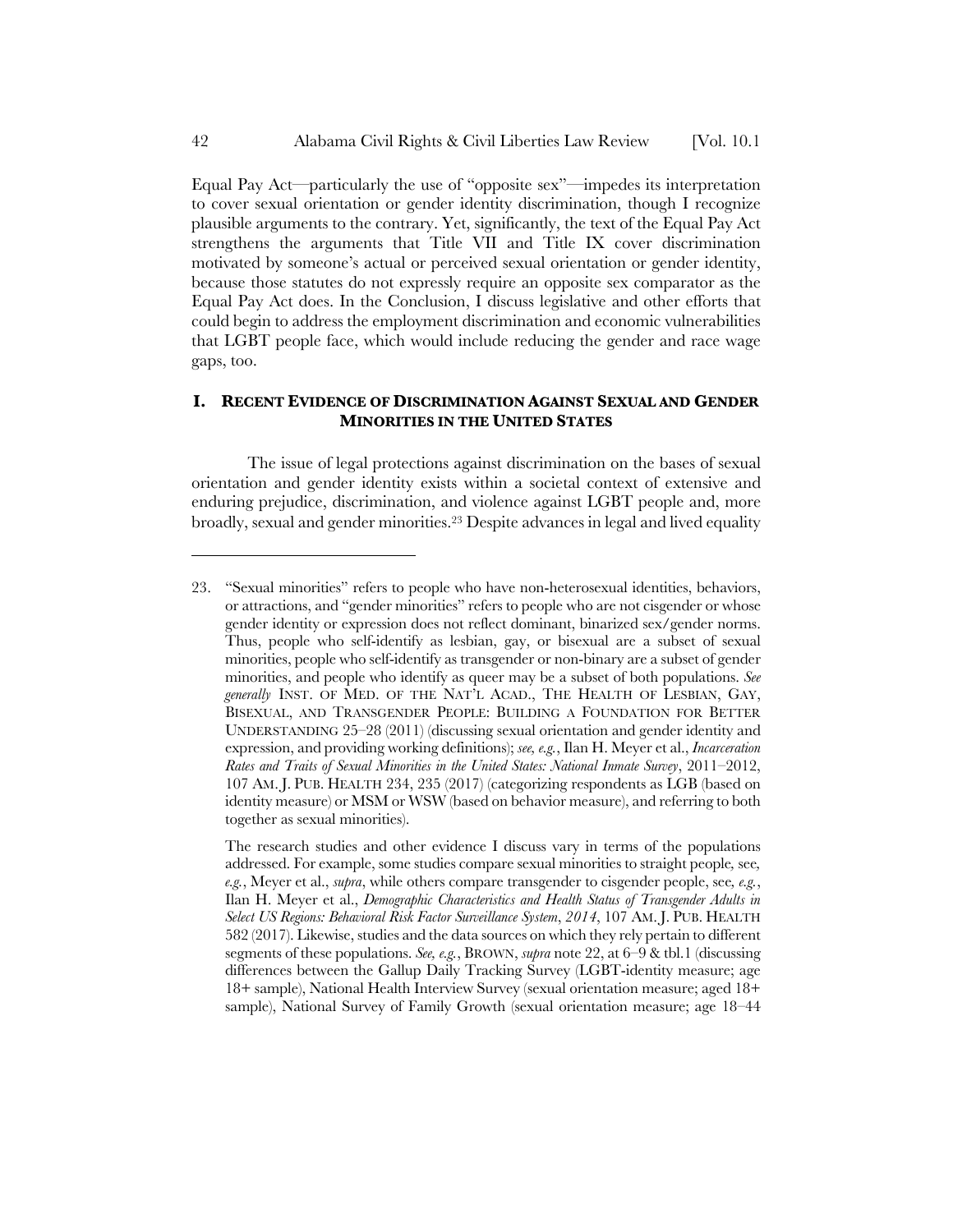l

and social acceptance for LGBT people in the United States, recent studies indicate that anti-LGBT prejudice, discrimination, and violence remain pervasive and persistent, though there are geographic variations.24 Particularly relevant to the Equal Pay Act, I summarize here: (A) economic and sociological analyses of wage differentials because of sexual orientation and gender identity; (B) recent controlled experiments in the employment and housing contexts aimed at isolating the presence or lack of discrimination against LGBT people; (C) analyses of administrative data, including EEOC charges, and (D) recent survey data and other evidence. Consistent with prior assessments of earlier research related to employment discrimination,25 the cumulative evidence indicates that, despite some advancement in acceptance and the legal equality of LGBT people, anti-LGBT stigma and discrimination persist.26

- 25*.* M.V. Lee Badgett et al., *Bias in the Workplace: Consistent Evidence of Sexual Orientation and Gender Identity Discrimination 1998–2008*, 84 CHI.-KENT L. REV. 559, 560, 567–68 (2009); Jennifer C. Pizer et al., *Evidence of Persistent and Pervasive Workplace Discrimination Against LGBT People: The Need for Federal Legislation Prohibiting Discrimination and Providing for Equal Employment Benefits*, 45 LOY. L.A. L. REV. 715, 722 (2012).
- 26. For cases discussing the long history of discrimination against LGB people, see, for example, Obergefell v. Hodges, 135 S. Ct. 2586, 2596 (2015) (observing gays and lesbians have been "prohibited from most government employment, barred from military service, excluded under immigration laws, targeted by police, and burdened in their rights to associate"); United States v. Windsor, 133 S. Ct. 2675, 2693 (2013) ("The avowed purpose and practical effect of the law here in question are to impose a disadvantage, a separate status, and so a stigma upon all who enter into same-sex marriages made lawful by the unquestioned authority of the States."); Lawrence v. Texas, 539 U.S. 558, 575 (2003) (discussing stigmatization from criminal sodomy statutes); Romer v. Evans, 517 U.S. 620, 632 (discussing that only animus could explain broad anti-LGB legislation); Baskin v. Bogan, 766 F.3d 648, 658, 663 (7th Cir. 2014) ("[H]omosexuals are among the most stigmatized, misunderstood, and discriminatedagainst minorities in the history of the world, the disparagement of their sexual orientation, implicit in the denial of marriage rights to same-sex couples, is a source of continuing pain to the homosexual community."); Windsor v. United States, 699 F.3d 169, 182 (2d Cir. 2012) ("It is easy to conclude that homosexuals have suffered a history of discrimination."), *aff'd* 133 S. Ct. 2675 (2012).

For cases discussing discrimination against transgender people or gender minorities, see, for example, Whitaker v. Kenosha Unified Sch. Dist. No. 1 Bd. of Educ., 858 F.3d

sample), American Community Survey (measure of cohabiting same-sex and differentsex couples; age 15+ sample)). In this article when discussing a particular source, I endeavor to accurately reflect that source's sample.

<sup>24</sup>*. See generally* ADAM P. ROMERO ET AL.,THE WILLIAMS INST., GUN VIOLENCE AGAINST SEXUAL AND GENDER MINORITIES IN THE UNITED STATES: A REVIEW OF RESEARCH FINDINGS AND NEEDS (2019).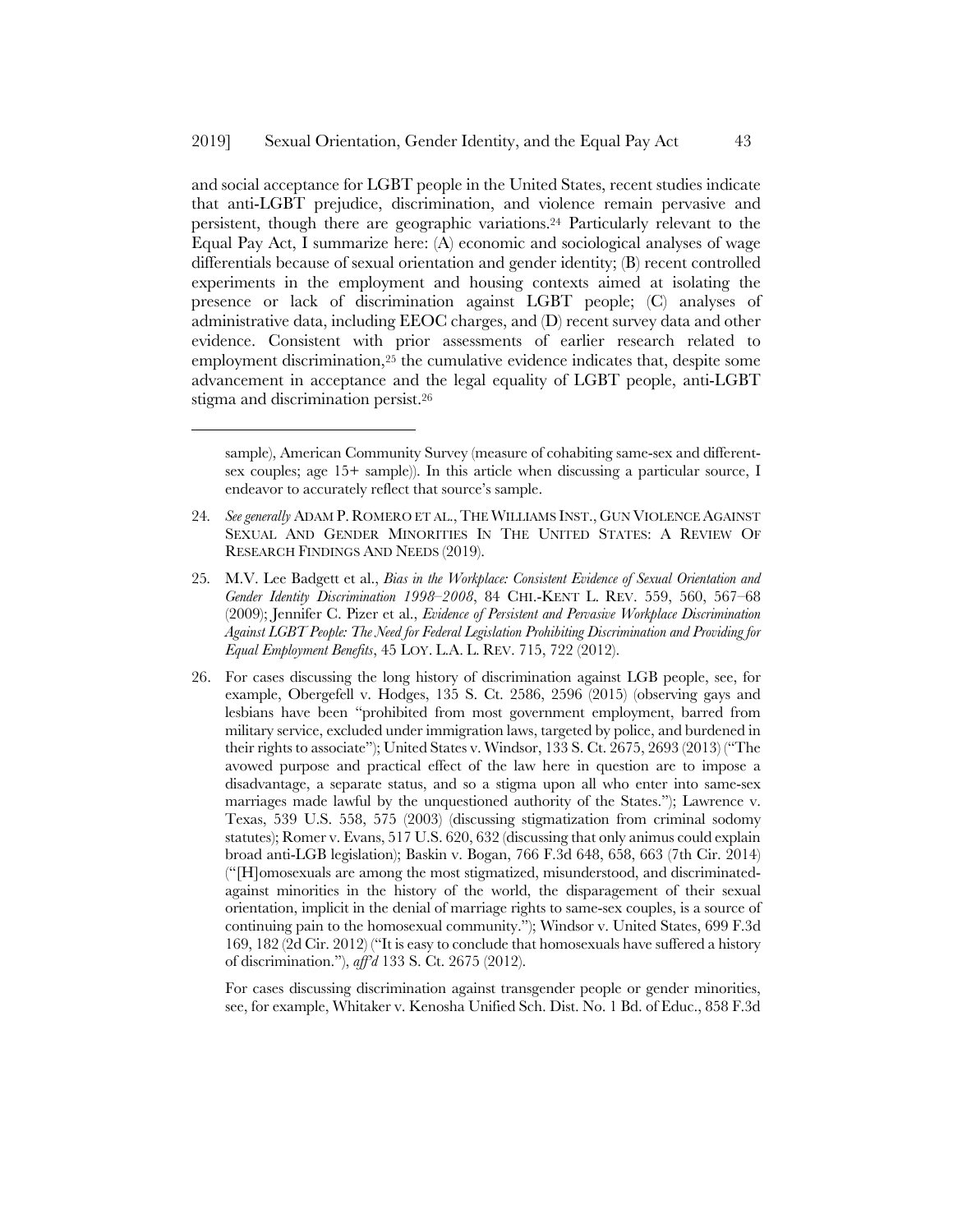Before proceeding with discussion of the research findings, two important provisos are necessary. First, while evidence indicates that sexual orientation and gender identity discrimination against LGBT people is widespread, it is important to observe that someone need not be LGBT-identified to experience discrimination on account of one's actual or perceived sexual orientation or gender identity. For example, men who have sex with men, but who do not identify as gay or bisexual, may experience sexual orientation discrimination.27 So, too, might a straight person experience sexual orientation discrimination, or a cisgender person experience discrimination because of his or her gender identity, however rare.28 Most antidiscrimination laws do not distinguish between minority and majority identity or status, though the primary purpose of these laws is to root out and remedy discrimination against minorities and women. The Equal Pay Act exemplifies this

<sup>1034, 1051 (7</sup>th Cir. 2017) ("There is no denying that transgender individuals face discrimination, harassment, and violence because of their gender identity."); Adkins v. City of New York, 143 F. Supp. 3d 134, 139 (S.D.N.Y 2015) ("[That] transgender people have suffered a history of persecution and discrimination . . . is not much in debate.") (internal quotation marks omitted); Brocksmith v. United States, 99 A.3d 690, 698 n.8 (D.C. 2014) ("The hostility and discrimination that transgender individuals face in our society today is well-documented.").

For further discussion of anti-LGBT discrimination in history, see, for example, Briefs of Scholars Who Study the LGBT Population as Amici Curiae in Support of Appellees, Barber v. Bryant, No. 16-60477, Campaign for S. Equality v. Bryant, No. 16-60478 (5th Cir. Dec. 22, 2016), https://williamsinstitute.law.ucla.edu/wp-content/uploads/Barber-v.-Bryant-Amici-Brief-of-LGBT-Scholars-Filed-2016-12-22.pdf.

<sup>27</sup>*. See, e.g.*, Russell K. Robinson, *Racing the Closet*, 61 STAN. L. REV. 1463, 1493–94 (2009) (discussing the marginalization of men who have sex with men but who do not identify gay).

<sup>28.</sup> *See, e.g.*, Medina v. Income Support Div., 413 F.3d 1131, 1135 (10th Cir. 2005) (holding claim by heterosexual woman that she was harassed for her sexual orientation not cognizable under Title VII).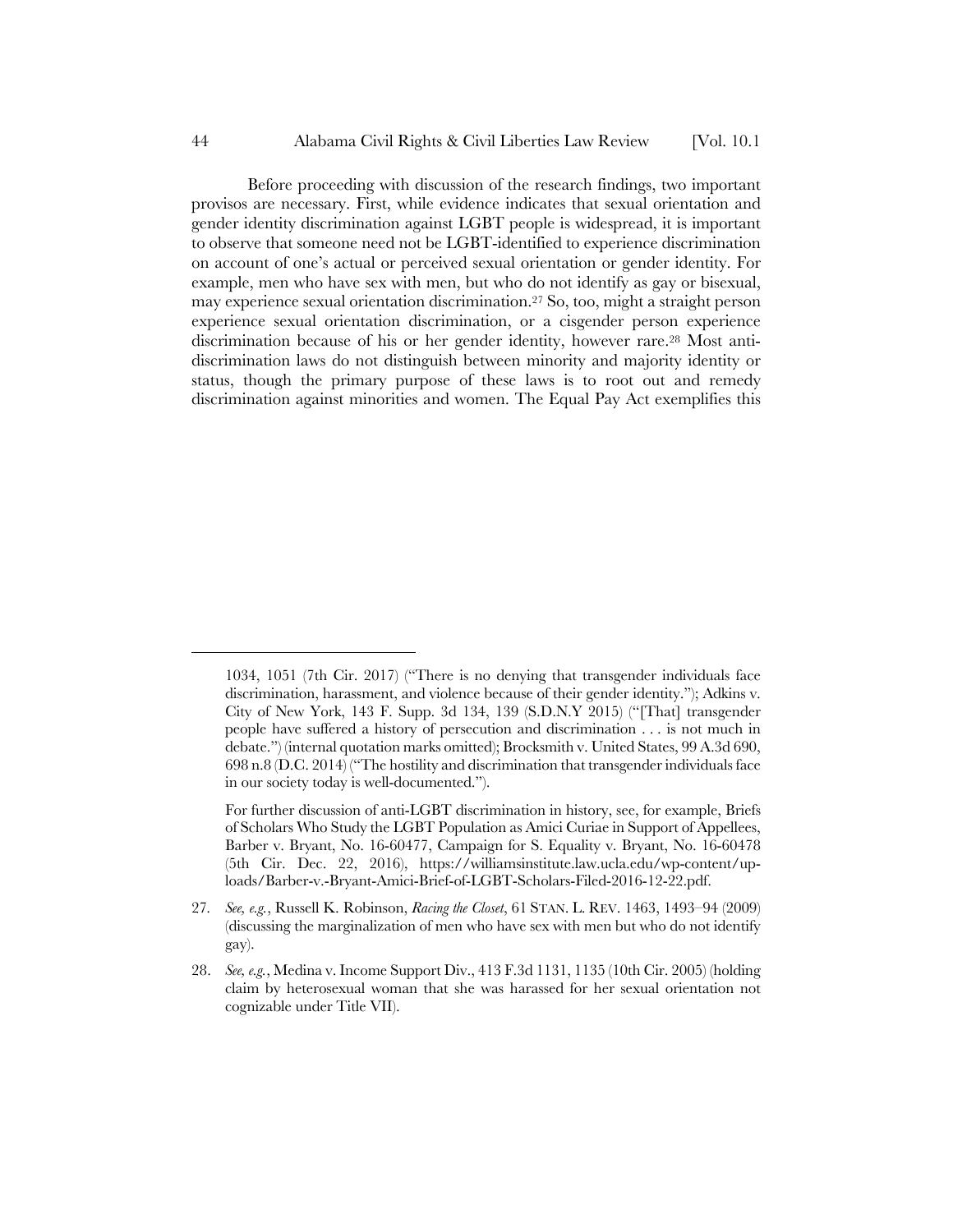point, for the statute was clearly directed at reducing the pernicious wage disparities that women face, $29$  but the statute protects women and men with equal force. $30$ 

Second, it is important to appreciate and account not only for the variety of forms of prejudice and discrimination that sexual and gender minorities experience, such as race or disability discrimination, but also that everyone who experiences discrimination or disadvantage, or preference or advantage, may do so in hybrid or intersectional ways. Thus, while generalities can be useful, we must not lose sight of the ever-important fact that classes of people do not experience the world monolithically. The law and some social movements, regrettably, have tended to be less nuanced, dynamic, and specific.31 That said, some of the research I describe below is purposefully designed to exclude the effects of race, gender, and other factors in order to home in on the presence or absence of sexual orientation or gender identity discrimination specifically. In all respects, more research and richer data are needed so that we may benefit from a fuller and more detailed

- 30*. See, e.g.*, Winkes v. Brown Univ., 747 F.2d 792, 793 (1st Cir. 1984) (holding that male plaintiff established prima facie case under Equal Pay Act, but that an exception applied); Hinton v. Va. Union Univ., 185 F. Supp. 3d 807, 840–42 (E.D. Va. 2016) (denying motion to dismiss Equal Pay Act claim by male administrative assistant); Branch v. United States, 101 Fed. Cl. 411, 415 (2011) (assessing merits of Equal Pay Act claim by male analyst).
- 31*. See, e.g.*, Jessica A. Clarke, *Protected Class Gatekeeping*, 92 N.Y.U. L. REV. 101, 129 n.176 (2017) ("That plaintiffs are often asked to parcel out their experiences of discrimination into isolated components based on each 'protected class' may be one reason empirical studies show intersectional claims have fared poorly in court."); Gwendolyn M. Leachman, *Institutionalizing Essentialism: Mechanisms of Intersectional Subordination Within the LGBT Movement*, 2016 WIS. L. REV. 655 (2016) (arguing institutional and organizational processes explain "intramovement marginalization" of racism, sexism, and intersectional identities); Alexander M. Nourafshan, *The New Employment Discrimination: Intra-LGBT Intersectional Invisibility and the Marginalization of Minority Subclasses in Antidiscrimination Law*, 24 DUKE J. GENDER L. & POL'Y 107 (2017) (discussing LGBT intersectionalities and anti-discrimination law's tendency toward single-axis analysis).

<sup>29</sup>*. See, e.g.*, Corning Glass Works v. Brennan, 417 U.S. 188, 195 (1974) ("Congress' purpose in enacting the Equal Pay Act was to remedy what was perceived to be a serious and endemic problem of employment discrimination in private industry—the fact that the wage structure of 'many segments of American industry has been based on an ancient but outmoded belief that a man, because of his role in society, should be paid more than a woman even though his duties are the same.'") (quoting S. REP. NO. 88-176, at 1 (1963)); NAT'L EQUAL PAY TASK FORCE, FIFTY YEARS AFTER THE EQUAL PAY ACT: ASSESSING THE PAST, TAKING STOCK OF THE FUTURE 8 (2013), https://obamawhitehouse.archives.gov/sites/default/files/equalpay/equal\_pay\_task \_force\_progress\_report\_june\_2013\_new.pdf.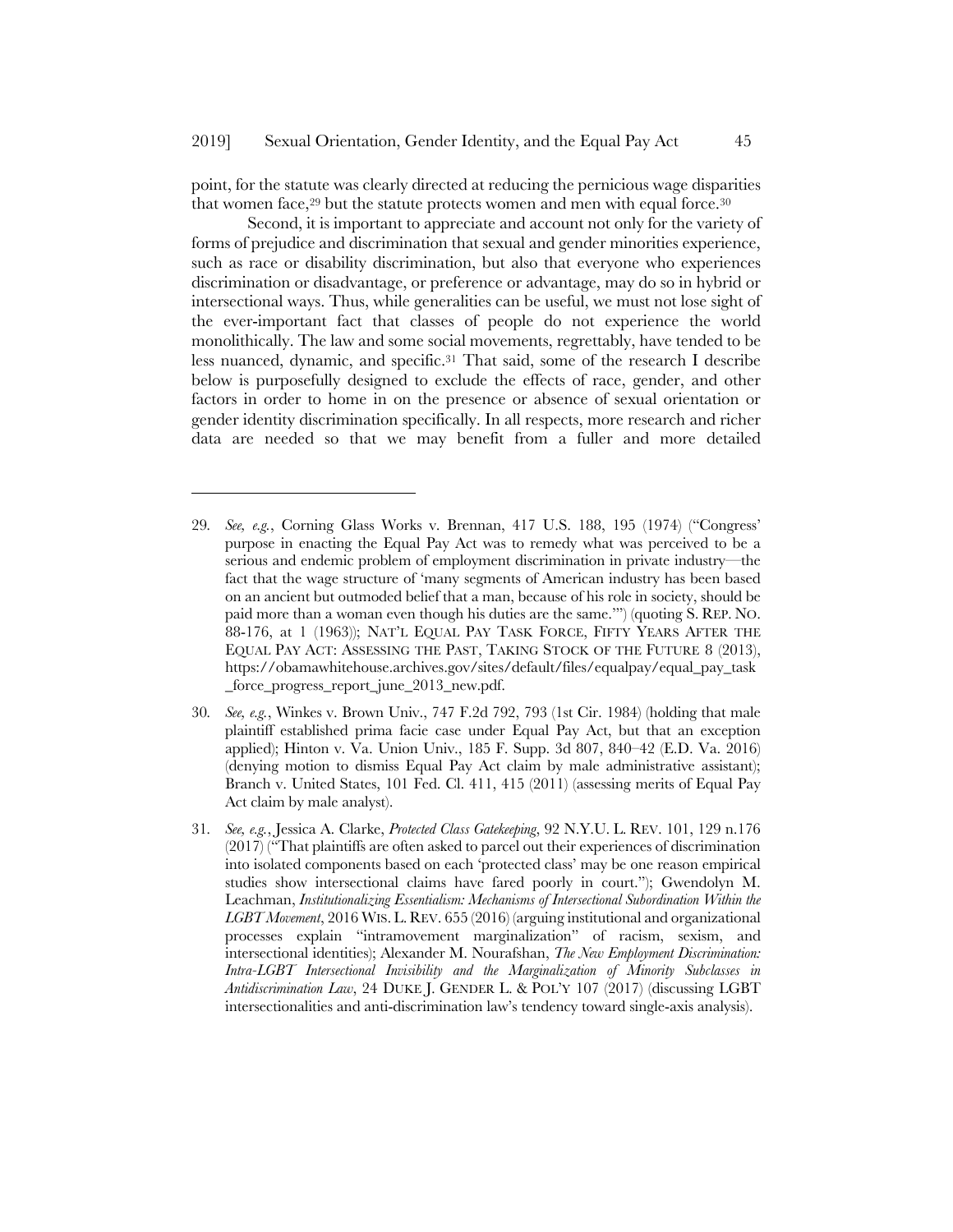understanding, including with respect to the increasing number of people who are eschewing traditional identity categories altogether.32

### A. *Recent Wage Analyses*

An important body of research on anti-LGBT discrimination analyzes probability data to assess associations between earnings and sexual orientation or gender identity, by controlling for other characteristics likely to influence earnings such as education, age, race, and geographic location.<sup>33</sup> One of the challenges for this research is that few nationally-representative, large-scale surveys ask about earnings and sexual orientation, gender identity, or both, leaving scholars largely to examine federal data on same-sex couples, surveys with smaller sample sizes with less statistical power, or state-level data. In 2015, economist Marieka Klawitter published a meta-analysis of thirty-one published studies from the United States and other developed countries, finding that gay men earned, on average, eleven percent less than similarly-situated straight men, and that lesbians earned, on average, nine percent more than similarly-situated straight women—but there was a wide range of estimates across the individual studies.34 According to Klawitter, for men, the wide range of results across the individual studies was largely explained by individual study characteristics (namely, sample sizes, the measure of sexual orientation, and controls for work intensity); however, Klawitter's meta-regression offered "little clarity" for the wide range of results for women.35

Examining what might explain these differentials, Klawitter concluded that "[o]n the whole, evidence from multiple sources suggests that discrimination might

<sup>32.</sup> *Accord* Adam P. Romero & Abbie E. Goldberg, *Introduction*, *in* LGBTQ DIVORCE AND RELATIONSHIP DISSOLUTION: PSYCHOLOGICAL AND LEGAL PERSPECTIVES AND IMPLICATIONS FOR PRACTICE 5 (Abbie E. Goldberg & Adam P. Romero eds., 2019) ("[T]here are numerous limitations of existing data—such as, in many cases, scant attention to racial/ethnic, economic, geography, and other intersections in understanding relationship dissolution and divorce among LGBTQ people. Still it is important not to downplay the existing research, which serves as a valuable platform for theory, research, and practice."); Gary J. Gates & Adam P. Romero, *Parenting by Gay Men and Lesbians: Beyond the Current Research*, *in* MARRIAGE AND FAMILY: PERSPECTIVES AND COMPLEXITIES 227 (H. Elizabeth Peters & Claire M. Kamp Dush eds., 2009) (demonstrating substantial geographic, racial, ethnic, and socio-economic diversity among same-sex couples raising children, and calling for a research agenda that attends to the complexities and diversities among LGBT families).

<sup>33</sup>*. See generally* Badgett et al., *supra* note 25, at 581–82 (describing income disparity studies).

<sup>34.</sup> Klawitter, *supra* note 20, at 13 tbl.1.

<sup>35</sup>*. Id.* at 21.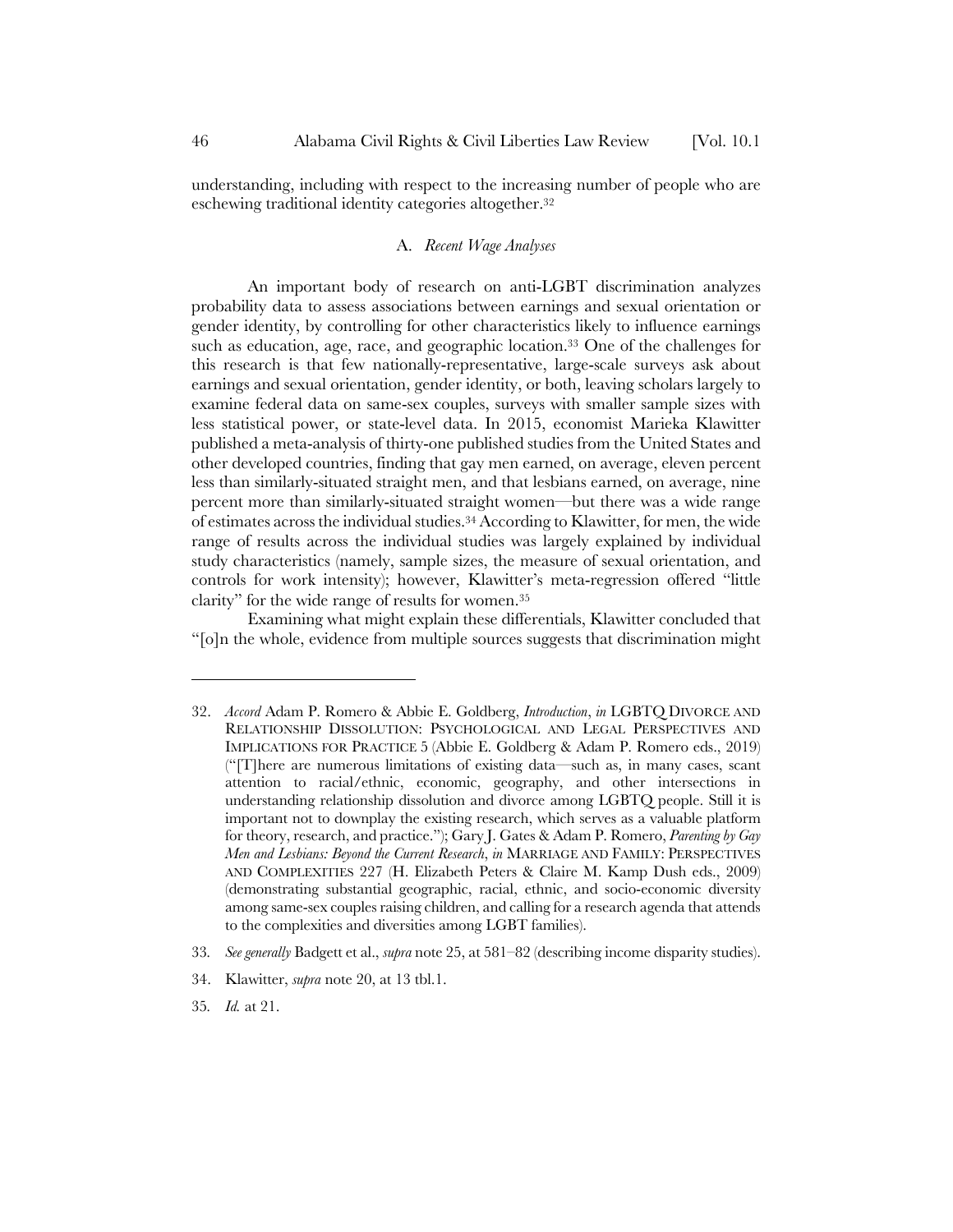be worse for gay men than for lesbians and that might explain the divergence in earnings effects."36 Other scholars, too, have concluded that these wage studies "support the conclusion that sexual orientation discrimination lowers the wages of gay men[,]" but that the findings for lesbians are "less clear."37 As for lesbians' average earnings premium compared to straight women, Klawitter and others have suggested that human capital differences as well as gender and intrahousehold decision-making may at least partly explain the differentials, though further study is needed.38 As economist Lee Badgett and colleagues explained:

[That] lesbians generally do not earn less than heterosexual women does not imply the absence of employment discrimination. First, lesbians might make different decisions than heterosexual women since they are less likely to marry men—who on average have higher wages—or put their careers on hold to have children. As a result, lesbians might invest in more training or actual labor market experience than do heterosexual women. This increase in "human capital" may mask the effects of discrimination. Unfortunately, it is impossible to separate out those effects in existing data. Second, some evidence suggests that women are less likely to disclose their sexual orientation at work. Thus, the findings above might be different had there been a way to measure these factors for lesbians. With better controls, it is possible that we would see that lesbians earn less than heterosexual women with the same actual experience.39

Importantly, moreover, "lesbians consistently earn less than men[, suggesting that] . . . gender discrimination has a greater impact on lesbians' wages than sexual orientation discrimination."40

As new and richer data become available, a fuller picture is emerging. For example, a study of 2013–2015 data from the National Health Interview Survey which added a demographic measure of sexual orientation in 2013—found earnings advantages for both gay men and lesbians compared to their straight counterparts.41

- 38. Klawitter, *supra* note 20, at 23–24; Badgett et al., *supra* note 25, at 585.
- 39. Badgett et al., *supra* note 25, at 585.
- 40*. Id.* at 583; *accord* Klawitter, *supra* note 20, at 5.
- 41. Christopher S. Carpenter & Samuel T. Eppink, *Does It Get Better? Recent Estimate of Sexual Orientation and Earnings in the United States*, 84 S. ECON. J. 426, 434–38 (2017).

<sup>36</sup>*. Id.* at 22; *accord* Badgett et al., *supra* note 25, at 582–83.

<sup>37.</sup> Badgett et al., *supra* note 25, at 582.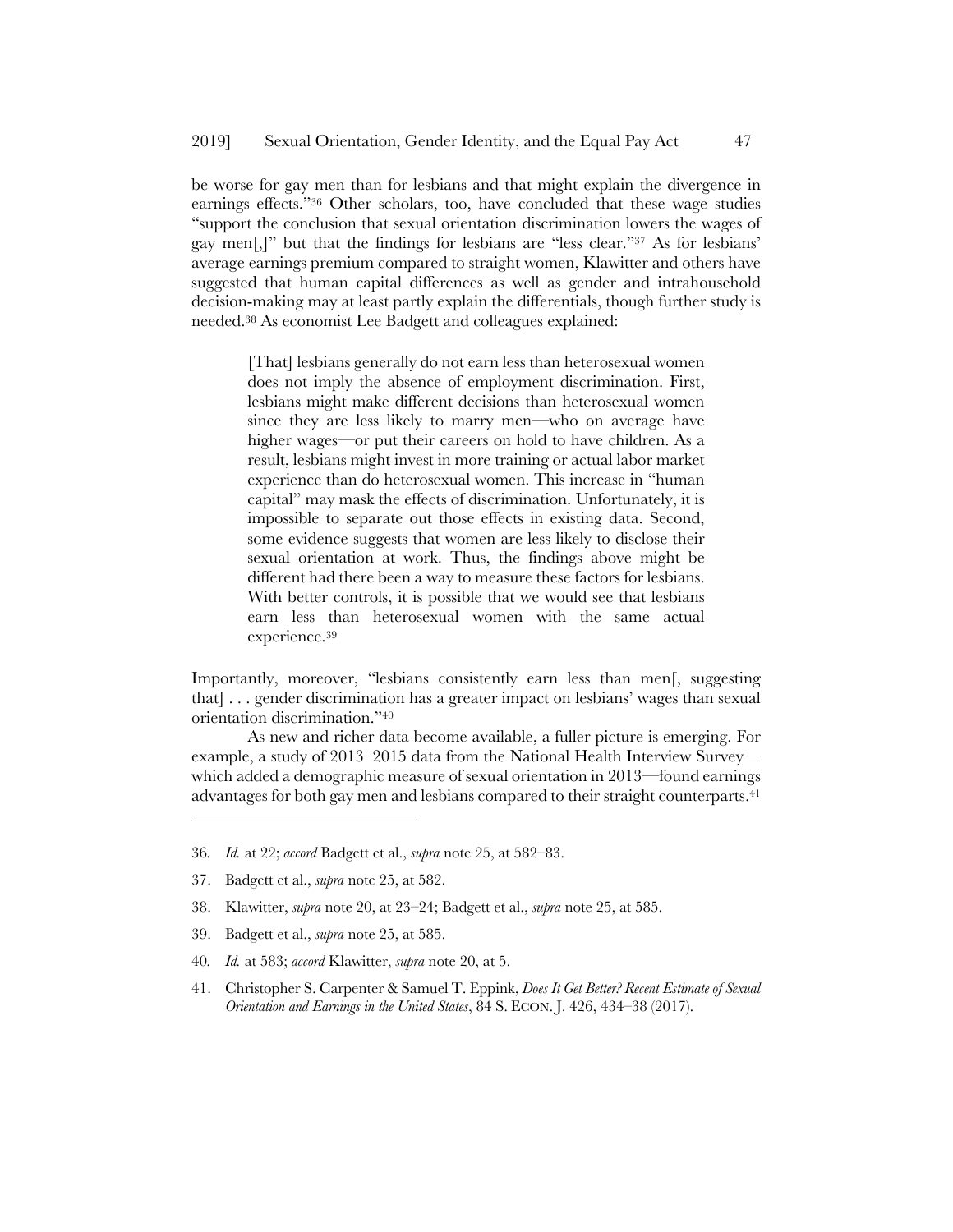There was no clear reason for the new finding of a premium for gay men, though the authors explained that this premium was not likely primarily explained by reduced discrimination and changing patterns of household specialization (the idea that one partner would specialize in work outside the home and one would specialize in work inside the home, as many different-sex married couples historically arranged themselves).42 A recent study of 2012–2014 data from United Kingdom indicated that couples-based data overstate the true earnings differences attributable to a minority sexual orientation, and that household specialization plays an important role in the lesbian earnings premium.43

There is evidence of wage gaps and labor market disadvantages for bisexual men and women in particular. According to a 2016 study, the wage penalties faced by bisexual men and women compared to similar heterosexual men and women are not explained by human capital differences or occupational characteristics but rather are partially explained by prejudicial treatment.44 These findings reflect a recent study of data from mid-2013 through 2016 concluding that bisexual women and men are significantly more likely to be poor than heterosexual women and men, after controlling for education, demographic, and health measures.45 Furthermore, according to this study, single gay men are more likely to be poor than their heterosexual male counterparts.46

With respect to transgender people, economist Christopher Carpenter and two colleagues recently analyzed representative data from thirty-one states and found that transgender individuals have significantly lower household incomes, lower employment rates, and higher poverty rates than comparable cisgender men.47 Yet, the authors found that differences in household structure explained a substantial portion of these differences. Carpenter and colleagues also found that transgender women have significantly lower household incomes than cisgender women, and transgender men have significantly lower household incomes than

l

46. *Id.*

<sup>42.</sup> *Id.*

<sup>43.</sup> Cevat G. Aksoy et al., *Sexual Orientation and Earnings: New Evidence from the United Kingdom*, 71 INDUS. LAB. REL. REV. 242, 263–65 (2018).

<sup>44.</sup> Trenton D. Mize, *Sexual Orientation in the Labor Market*, 81 AM. SOC. REV. 1132, 1152 (2016); *see also* Brendan Cushing-Daniels & Tsz-Ying Yeung, *Wage Penalties and Sexual Orientation: An Update Using the General Social Survey*, 27 CONTEMP. ECON. POL'Y 164 (2009).

<sup>45.</sup> M.V. Lee Badgett, *Left Out? Lesbian, Gay, and Bisexual Poverty in the U.S.*, 37 POP. RESEARCH & POL'Y REV. 667, 691 (2018).

<sup>47.</sup> Christopher S. Carpenter et al., *Transgender Status, Gender Identity, and Socioeconomic Outcomes in the United States* (unpublished draft on file with author).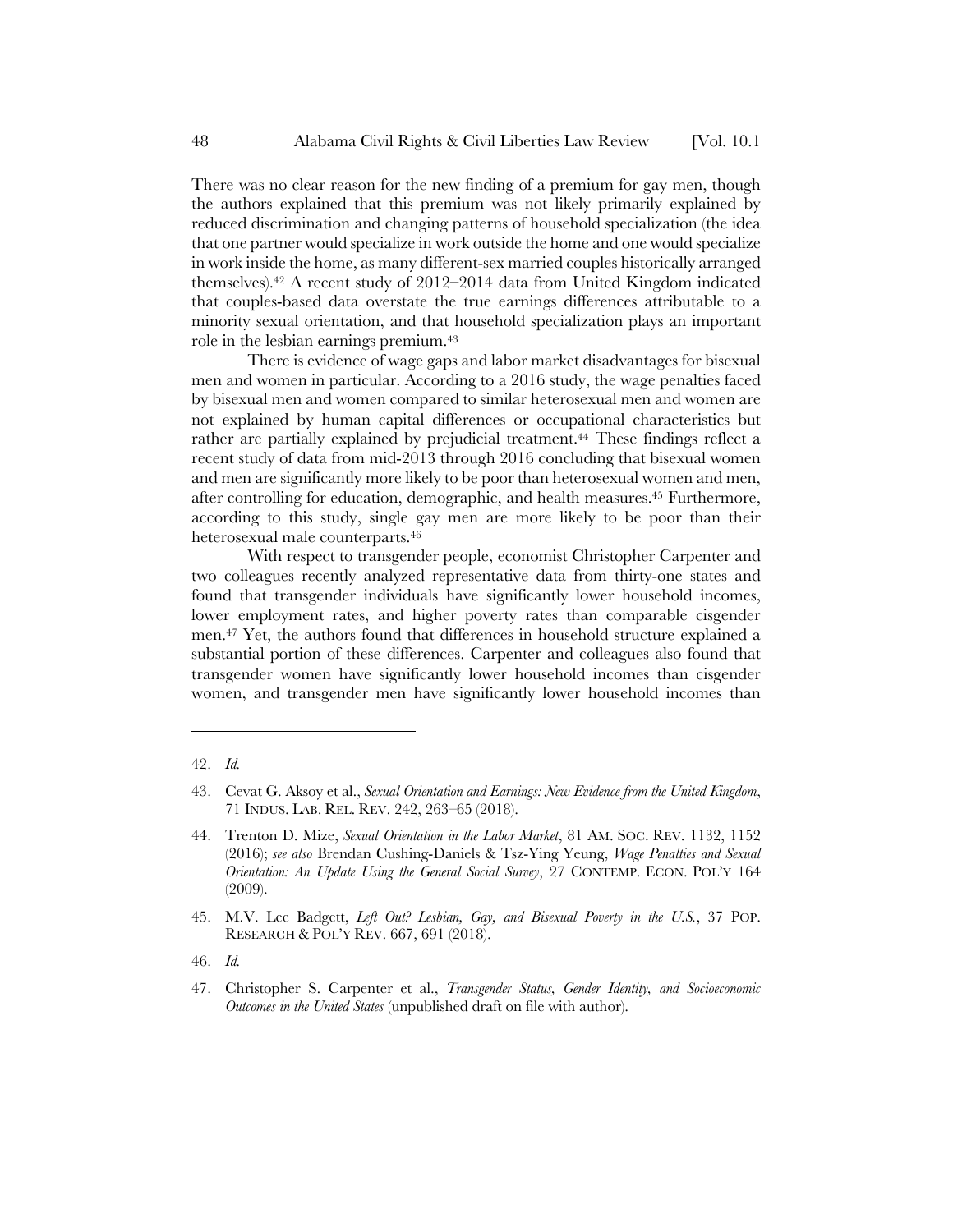cisgender men.48 These findings reflect non-probability data. Among respondents to the largest survey to date of transgender and other gender minorities, for example, rates of unemployment, poverty, and other measures of economic insecurity were higher than national rates, especially among people of color.<sup>49</sup> Other studies have found substantial and statistically significant reductions in earnings for individuals transitioning from male to female, but no change or a slight increase in earnings for individuals transitioning from female to male.50

In summary, better data are needed to more fully assess wage disparities related to sexual orientation and gender identity, including at the subnational level. Considering the data and research that do exist, there is evidence that, on average, gay and bisexual men compared to straight men, and bisexual women compared to straight women, are subject to wage disparities explained at least partially by discrimination. While the evidence with respect to lesbians compared to straight women is less clear, lesbians may still be subject to sexual orientation discrimination at work and gender discrimination lowers lesbians' earnings compared to straight and gay men, on average. With respect to transgender people, limited data indicate that transgender individuals have lower household incomes, lower employment rates, and higher poverty rates than cisgender men, and that transitioning from male to female reduces earnings.

Ultimately, whether population-based data sources demonstrate wage disparities on the basis of sexual orientation or gender identity is immaterial to the practicalities of the Equal Pay Act. That is because the Equal Pay Act only applies to wage disparities in particular employment establishments and only between substantially equal jobs. Although population-based wage analyses do not shed light on the presence or absence of wage disparities within the scope of the Equal Pay Act, these studies signal the need for relevant anti-discrimination legislation, as does other recent evidence of discrimination against LGBT people discussed below.

### B. *Recent Controlled Experiments*

A second area of research on discrimination facing LGBT people involves controlled experiments designed to test the effects of sexual orientation or gender identity in real-life employment or housing scenarios. I discuss experiments in housing scenarios, too, because they are even more recent. In matched pair testing, sets of two individuals (or, e.g., resumes or email inquiries) are matched in as many

<sup>48</sup>*. Id.*

<sup>49</sup>*.* SANDY E. JAMES ET AL., NAT'L CTR. FOR TRANSGENDER EQUALITY, THE REPORT OF THE 2015 U.S. TRANSGENDER SURVEY 139–46 figs.9.1, 9.4, 9.5, & 9.6 (2016).

<sup>50</sup>*. See, e.g.*, Kristen Schilt and Matthew Wiswall, *Before and After: Gender Transitions, Human Capital, and Workplace Experiences*, 8 B.E. J. OF ECON. ANALYSIS & POL'Y 1, 18–19 (2008).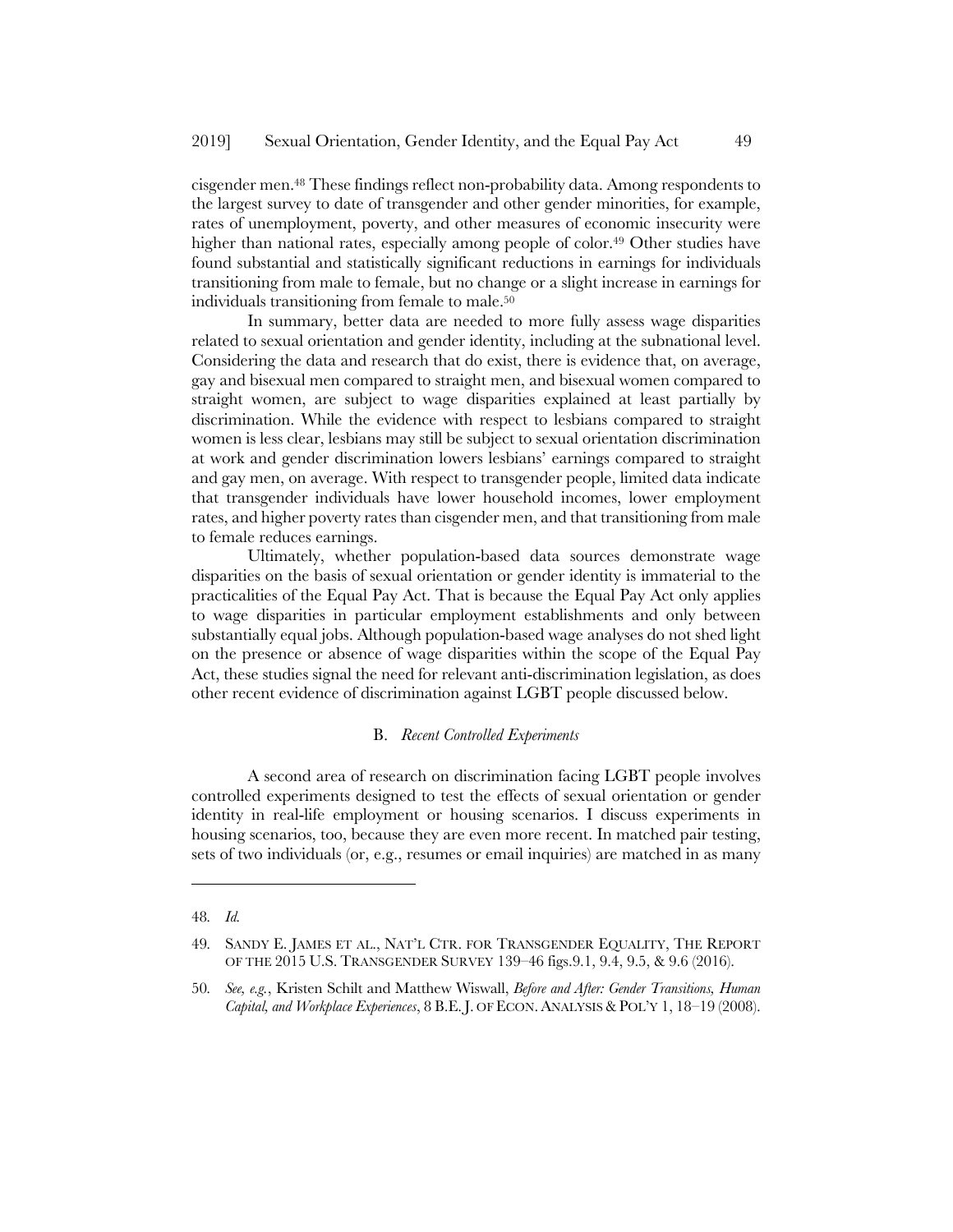ways as possible, aside from the characteristic being studied (e.g., sexual orientation, gender identity, race, or sex). Then the pairs are sent out into real-world scenarios to see if, over all, one type (e.g., the LGBT person or resume) is treated better or worse than the other (e.g., the non-LGBT person or resume).<sup>51</sup> All but one of the recent published experiments have found evidence of discrimination against LGBT people.

In the employment context, two of three recent studies have found anti-LGB discrimination.52 In 2014, sociologist Emma Mishel matched pairs of fictitious women's resumes—aside from an indicator of queer status—and then used those resumes to apply for administrative jobs from online databases in New York, Virginia, Tennessee, and Washington, D.C. Mishel found that the queer women were discriminated against compared to the other women, receiving about thirty percent fewer call-backs.53 Similarly, in 2005, in a matched resume experiment conducted in California, New York, Pennsylvania, Nevada, Florida, Ohio, and Texas, sociologist András Tilcsik found that gay men were forty percent less likely than straight men to be asked for an interview.54

By contrast, in a 2010 resume study, sociologist John Bailey and colleagues found no significant discrimination against either gay male or lesbian applicants compared with their straight counterparts after applying to positions in San Francisco, Chicago, Dallas, and Philadelphia.55 As Mishel notes, the three studies' different designs make it difficult to explain the different findings, though the studies' sites could provide some (but not all) explanation.56 According to Mishel, "perhaps Bailey et al. would have found discrimination if they had selected and applied to positions in smaller, more conservative areas, as well as diversified their job source."57

- 53. Emma Mishel, *Discrimination Against Queer Women in the U.S. Workforce: A Résumé Audit Study*, SOCIUS 1, 10–11 (2016).
- 54. András Tilcsik, *Pride and Prejudice: Employment Discrimination Against Openly Gay Men in the United States*, 117 AM. J. SOC. 586, 614 (2011).
- 55. John Bailey et al., *Are Gay Men and Lesbians Discriminated against When Applying for Jobs? A Four-city, Internet-based Field Experiment*, 60 J. OF HOMOSEXUALITY 873, 888 (2013).
- 56. Mishel, *supra* note 53, at 10.
- 57*. Id.* at 3.

<sup>51</sup>*. See generally* Badgett et al., *supra* note 25, at 589–95 (discussing controlled experiments between 1981 and 2003).

<sup>52.</sup> For a discussion of older controlled experiments in this area, *see id.* at 589–94 (summarizing that seven of eight studies in the employment and public accommodations contexts found evidence of sexual orientation discrimination).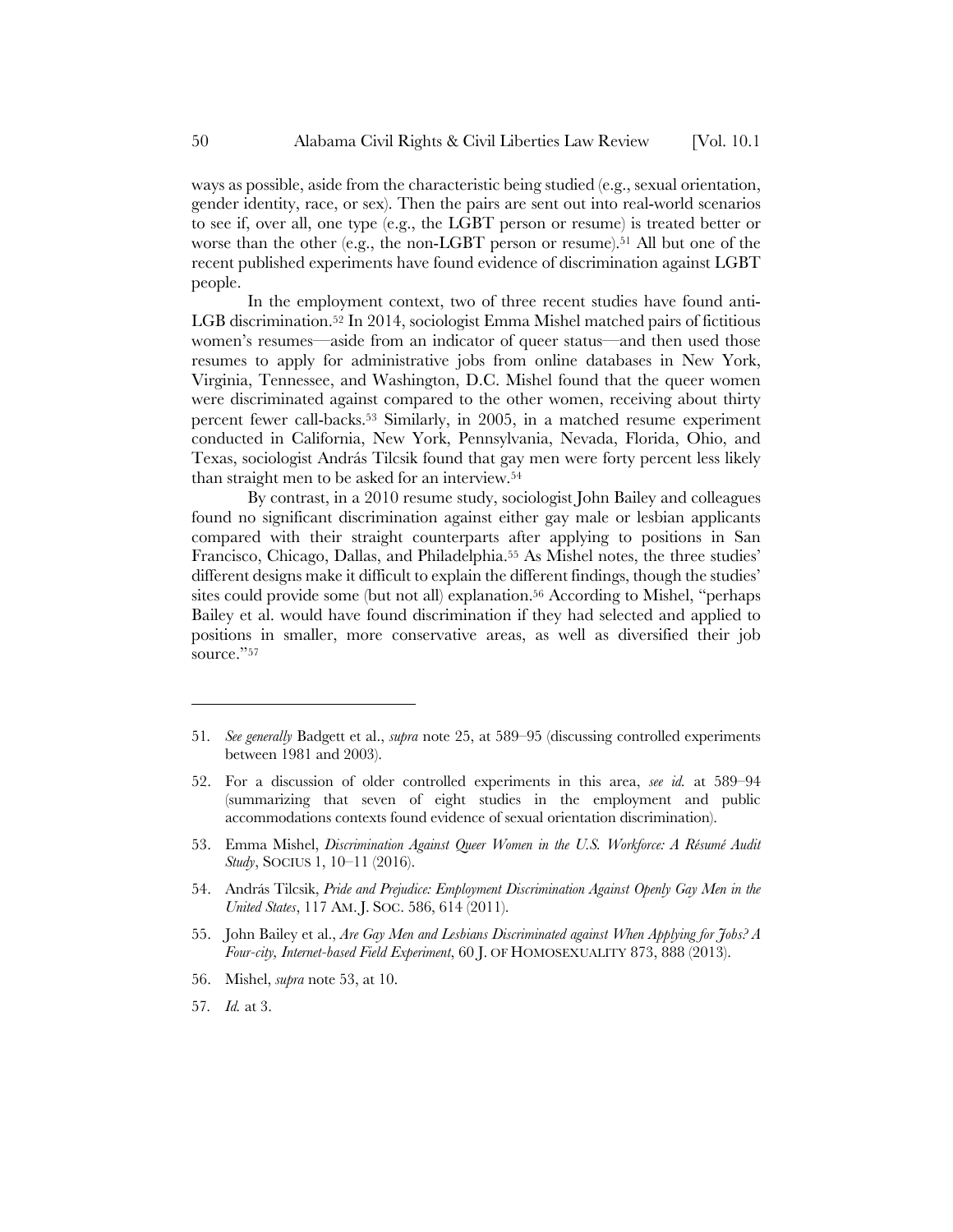The District of Columbia's Office for Human Rights conducted a study in 2015 designed to test for discrimination against transgender and gender nonconforming job applicants for grocery, restaurant, hotel, administrative, and similar level positions.58 The tester applications signaled the applicant was transgender or gender non-conforming, and these applications were:

constructed to be *more-qualified* than control applications by having higher GPAs, more work experience, and having attended colleges that were ranked higher than or equal to the colleges the control applicants attended. While the tester and control applications varied slightly in other respects to avoid detection, differences were controlled for as much as possible. Therefore, when a control applicant received a callback but a tester applicant did not, it could be inferred that discrimination based on gender identity was likely.59

Among other findings, the experiment showed that nearly half (48%) of employers appeared to prefer at least one less-qualified applicant perceived as not transgender over a more-qualified applicant perceived as transgender, and a third of employers (33%) offered interviews to one or more less-qualified applicants perceived as not transgender.<sup>60</sup>

Outside of the employment context, there have been three recent studies to note—all in the housing context. With funding from the U.S. Department of Housing and Urban Development ("HUD"), Levy et al. conducted a pilot study from 2014–2015 of paired tests in which individuals in same-sex (male and female) and different-sex couples posed as renters seeking real apartments in two metropolitan areas in California and Texas.61 The tester pairs were matched on race, ethnicity, and approximate age; they were assigned comparable employment and income; and other measures were taken to isolate any effect of sexual

59*. Id.* (emphasis added).

- 60*. Id.* at 14 tbls.4 & 5.
- 61. DIANE K. LEVY ET AL., URBAN INST., A PAIRED-TESTING PILOT STUDY OF HOUSING DISCRIMINATION AGAINST SAME-SEX COUPLES AND TRANSGENDER INDIVIDUALS 5– 8 (2017) (describing methodology), https://www.urban.org/sites/default/files/publication/91486/2017.06.27\_hds\_lgt\_final\_report\_report\_finalized\_1.pdf.

<sup>58.</sup> D.C. OFF. FOR HUMAN RIGHTS, QUALIFIED AND TRANSGENDER: A REPORT ON RESULTS OF RESUME TESTING FOR EMPLOYMENT DISCRIMINATION BASED ON GENDER IDENTITY 10 (2015), https://ohr.dc.gov/sites/default/files/dc/sites/ohr/publication/attachments/Qualifi edAndTransgender\_FullReport\_1.pdf.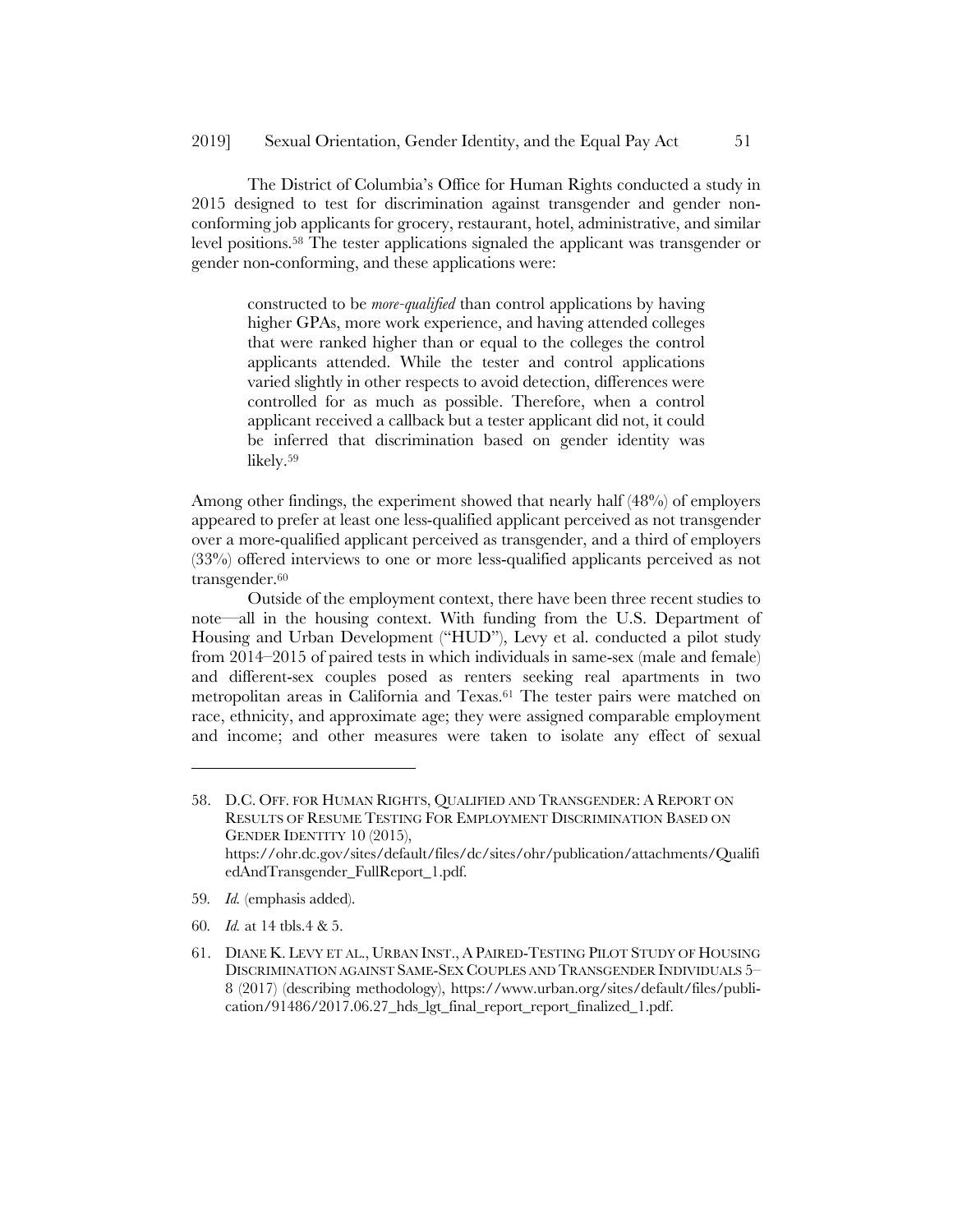orientation.62 The researchers found that, on the whole, landlords treated lesbians comparably to heterosexual women, but gay men were treated worse than heterosexual men in that gay men were told about fewer units and were quoted higher rents.63 Levy and colleagues also conducted an exploratory study of paired tests of transgender or gender queer and cisgender men or women in the Washington, D.C. area, and found that transgender testers were told about fewer units than cisgender testers.64 Together these findings "indicate that housing providers offer comparable treatment to lesbians and heterosexual women but discriminate against gay men and transgender individuals on some treatment measures at the early stage of the rental search process."65 HUD also recently conducted its own matched pairs study in the online housing market, and found that same-sex couples (male and female) experienced discrimination, relative to heterosexual couples, in that same-sex couples received fewer responses to email inquiries.<sup>66</sup>

### C. *Administrative Complaints*

Recent analyses of administrative complaints of employment, housing, and public accommodation discrimination show that LGBT people file a relatively similar number of discrimination complaints per capita as racial minorities and women.67 According to Badgett and colleagues' recent analysis of EEOC data, 9,121

62*. Id.* at 9–14.

- 63*. Id.* at 37–54.
- 64*. Id.* at 16–18, 58–62.
- 65*. Id.* at 63.
- 66. SAMANTHA FRIEDMAN ET AL., U.S. DEP'T OF HOUSING AND URBAN DEV., OFF. OF POLICY DEV. AND RES., AN ESTIMATE OF HOUSING DISCRIMINATION AGAINST SAME-SEX COUPLES 20 (2013), https://www.huduser.gov/portal//publications/ pdf/Hsg\_Disc\_against\_SameSexCpls\_v3.pdf.
- 67. CHRISTY MALLORY & BRAD SEARS, THE WILLIAMS INST., EVIDENCE OF EMPLOYMENT DISCRIMINATION BASED ON SEXUAL ORIENTATION AND GENDER IDENTITY: AN ANALYSIS OF COMPLAINTS FILED WITH STATE ENFORCEMENT AGENCIES, 2008–2014 (2015), https://williamsinstitute.law.ucla.edu/wpcontent/uploads/Employment-Discrimination-Complaints-2008-2014.pdf; CHRISTY MALLORY & BRAD SEARS, THE WILLIAMS INST., EVIDENCE OF HOUSING DISCRIMINATION BASED ON SEXUAL ORIENTATION AND GENDER IDENTITY: AN ANALYSIS OF COMPLAINTS FILED WITH STATE ENFORCEMENT AGENCIES, 2008– 2014 (2016), https://williamsinstitute.law.ucla.edu/wp-content/uploads/Housing-Discrimination-Complaints-2008-2014.pdf; CHRISTY MALLORY & BRAD SEARS, THE WILLIAMS INST., EVIDENCE OF PUBLIC ACCOMMODATIONS DISCRIMINATION BASED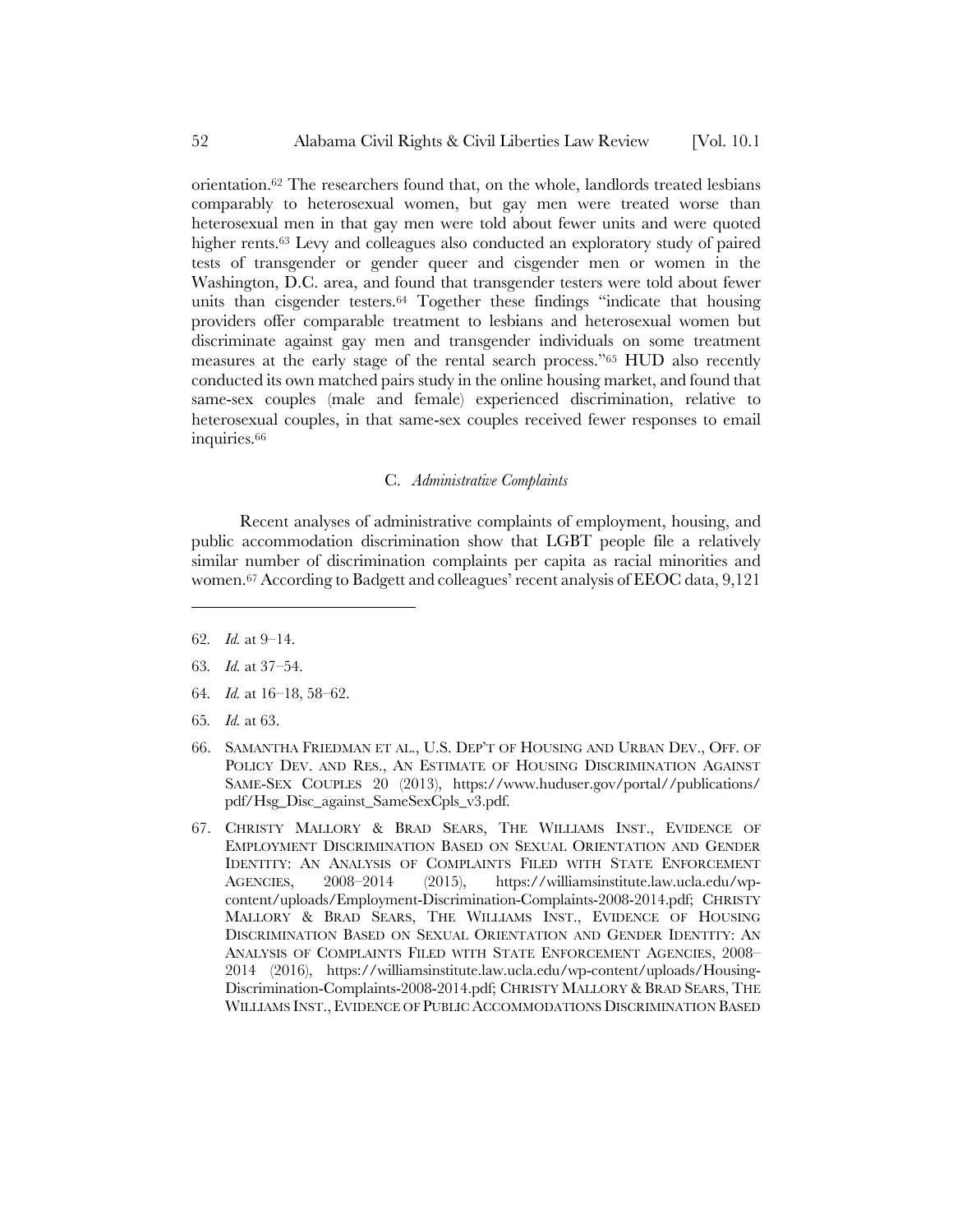charges of sexual orientation or gender identity discrimination were filed with federal and state agencies between 2013 and 2016.68 Not surprisingly, these charges came in higher rates from states without statutory protections from these forms of discrimination. For the sexual orientation charges, a disproportionate number were filed by men and Black individuals. For the gender identity charges, a disproportionate number were filed by women and White individuals. And, some of the charges included claims of race, disability, or other forms of discrimination in addition to sexual orientation or gender identity discrimination. Many of the charges came from a small number of industries, including low-wage industries like retail and accommodations and food services.

# D. *Other Evidence: Increasing Social Acceptance, Persistently Pervasive Anti-LGBT Violence and Discrimination, and Geographic Variation*

One common form of data on anti-LGBT discrimination in society, workplaces, and other specific settings is from surveys of the general public and/or of LGBT people themselves. Public opinion surveys indicate that social acceptance of LGBT people is increasing nationally. For example, according to nationallyrepresentative surveys by Pew Research Center, 63% of Americans in 2016 said that "homosexuality should be accepted by society, a share that also has grown over the past few decades. Fewer (28%) say homosexuality should be discouraged. But there are differences on the issue among religious and partisan groups."69 Similarly, political scientist Andrew Flores has found that people's feelings toward lesbian and

ON SEXUAL ORIENTATION AND GENDER IDENTITY: AN ANALYSIS OF COMPLAINTS FILED WITH STATE ENFORCEMENT AGENCIES, 2008-2014 (2016), https://williamsinstitute.law.ucla.edu/wp-content/uploads/Public-Accommodations-Discrimination-Complaints-2008-2014.pdf.

<sup>68.</sup> M.V. LEE BADGETT ET AL., EVIDENCE FROM THE FRONTLINES ON SEXUAL ORIENTATION AND GENDER IDENTITY DISCRIMINATION, CTR. FOR EMPLOYMENT EQUITY (2018), https://www.umass.edu/employmentequity/sites/default/files/CEE%2BSOGI%2B discrimination%2Breport.pdf.

<sup>69.</sup> Hannah Fingerhut, *Support Steady for Same-Sex Marriage and Acceptance of Homosexuality*, PEW RES. CTR. (May 16, 2016), http://www.pewresearch.org/facttank/2016/05/12/support-steady-for-same-sex-marriage-and-acceptance-of-homosexuality/; *see also* ANDREW R. FLORES, THE WILLIAMS INST., NATIONAL TRENDS IN PUBLIC OPINION ON LGBT RIGHTS IN THE UNITED STATES, 15 fig.3 (2014), https://williamsinstitute.law.ucla.edu/wp-content/uploads/POP-natl-trends-nov-2014.pdf (charting responses to the General Social Survey's question about relations between two adults of the same sex, and finding over the last four decades a substantial increase in respondents responding "not wrong at all" and a substantial decrease in respondents responding "always wrong").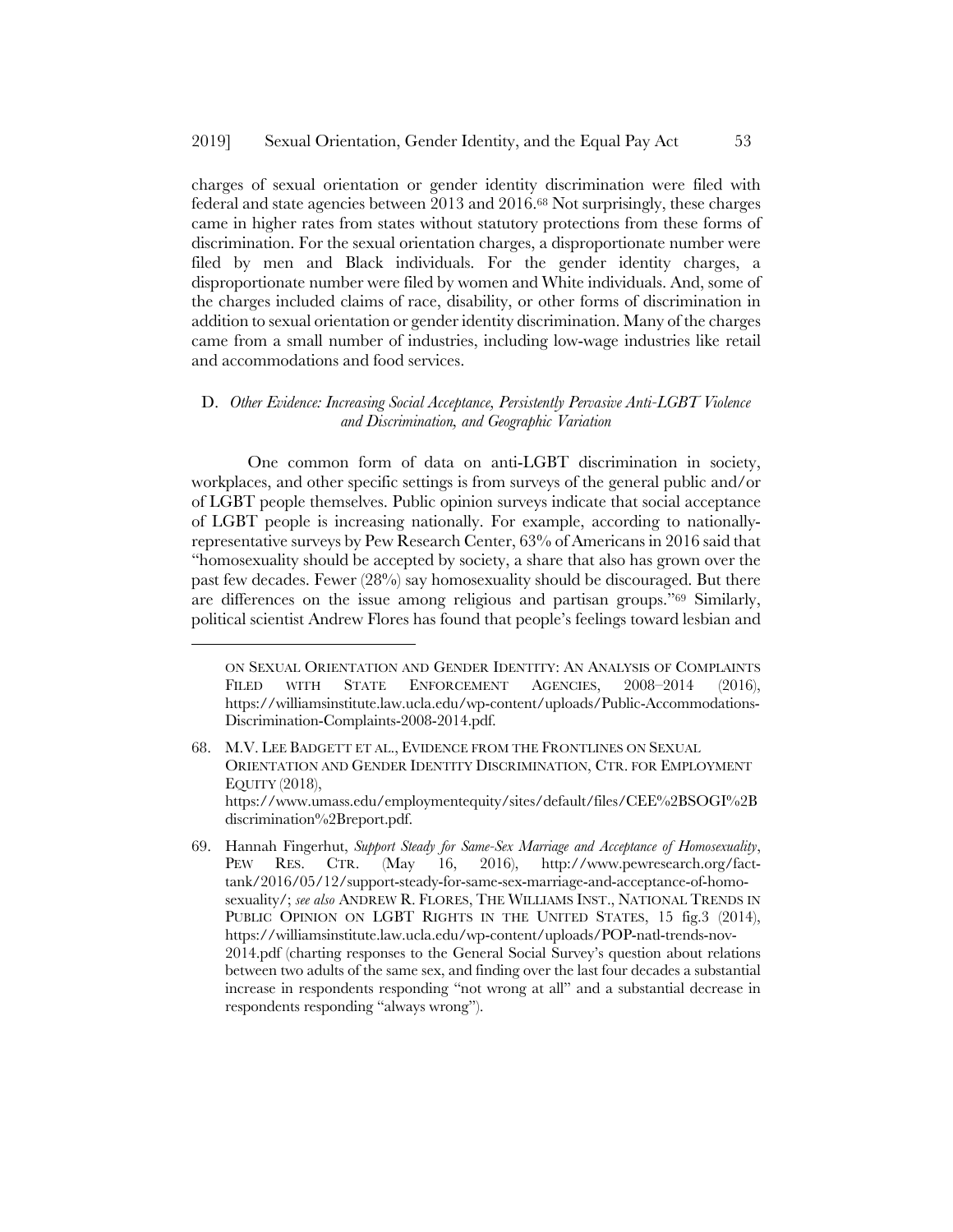gay men have, on average, moved from "very cool feelings" in 1984 to "slightly more positive than neutral [in 2013]."70 According to Flores, this shift cannot be primarily explained by generational replacement; rather, the "entire population has had ongoing changes in their feelings toward lesbians and gay men."71 There are limited data on acceptance of transgender people and bisexuals; the few surveys that exist suggest positive attitude changes toward both groups, though there appears to be more support for bisexual women than bisexual men.72

Numerous polls indicate that support nationally for same-sex marriage, as well as non-discrimination protections and adoption rights for LGBT people, has steadily risen over the past two decades, and that support for criminalizing same-sex relations has steadily decreased.73 Recent polling by the Public Religion Research Institute finds a slight majority (53%) of Americans "oppose[s] laws that require transgender individuals to use bathrooms that correspond to their sex at birth rather than their current gender identity," and that "[n]early two-thirds (64%) of Americans oppose allowing small business owners in their state to refuse to provide products or services to gay or lesbian people if doing so violates their religious beliefs."74

National data can mask the fact that the social and political climate for LGBT people varies substantially by geography. The Williams Institute's LGB Social and Political Climate Index, published in 2014, is instructive.75 The index compares the climate for LGB people by state, drawing together "four key measures of attitudes about the rights of LGB people and beliefs about LGB people[,]" including the belief that homosexuality is a sin.76 Scores on the index ranged from 45 to 92, and the average score was 60. The states in the Northeast and the Pacific

- 73. FLORES, *supra* note 69, at 18–22, 25–27 figs.4–7 & tbls. 4–6.
- 74. Daniel Cox & Robert P. Jones, PUB. RELIGION RESEARCH INST., *Majority of Americans Oppose Transgender Bathroom Restrictions*, (Mar. 10, 2017), https://www.prri.org/research/lgbt-transgender-bathroom-discrimination-religious-liberty/.
- 75. AMIRA HASENBUSH ET AL., THE WILLIAMS INST., THE LGBT DIVIDE: A DATA PORTRAIT OF LGBT PEOPLE IN THE MIDWESTERN, MOUNTAIN & SOUTHERN STATES (2014), https://williamsinstitute.law.ucla.edu/wp-content/uploads/LGBTdivide-Dec-2014.pdf.

<sup>70.</sup> FLORES, *supra* note 69, at 9–10 fig.1.

<sup>71</sup>*. Id.* at 13.

<sup>72</sup>*. Id.* at 5, 16–17 tbls.1 & 2. For some more recent U.S. data, see ANDREW R. FLORES ET AL., THE WILLIAMS INST. & IPSOS, PUBLIC SUPPORT FOR TRANSGENDER RIGHTS: A TWENTY-THREE COUNTRY SURVEY (2016), https://williamsinstitute.law.ucla.edu/wp-content/uploads/23-Country-Survey.pdf.

<sup>76</sup>*. Id.* at 5–6.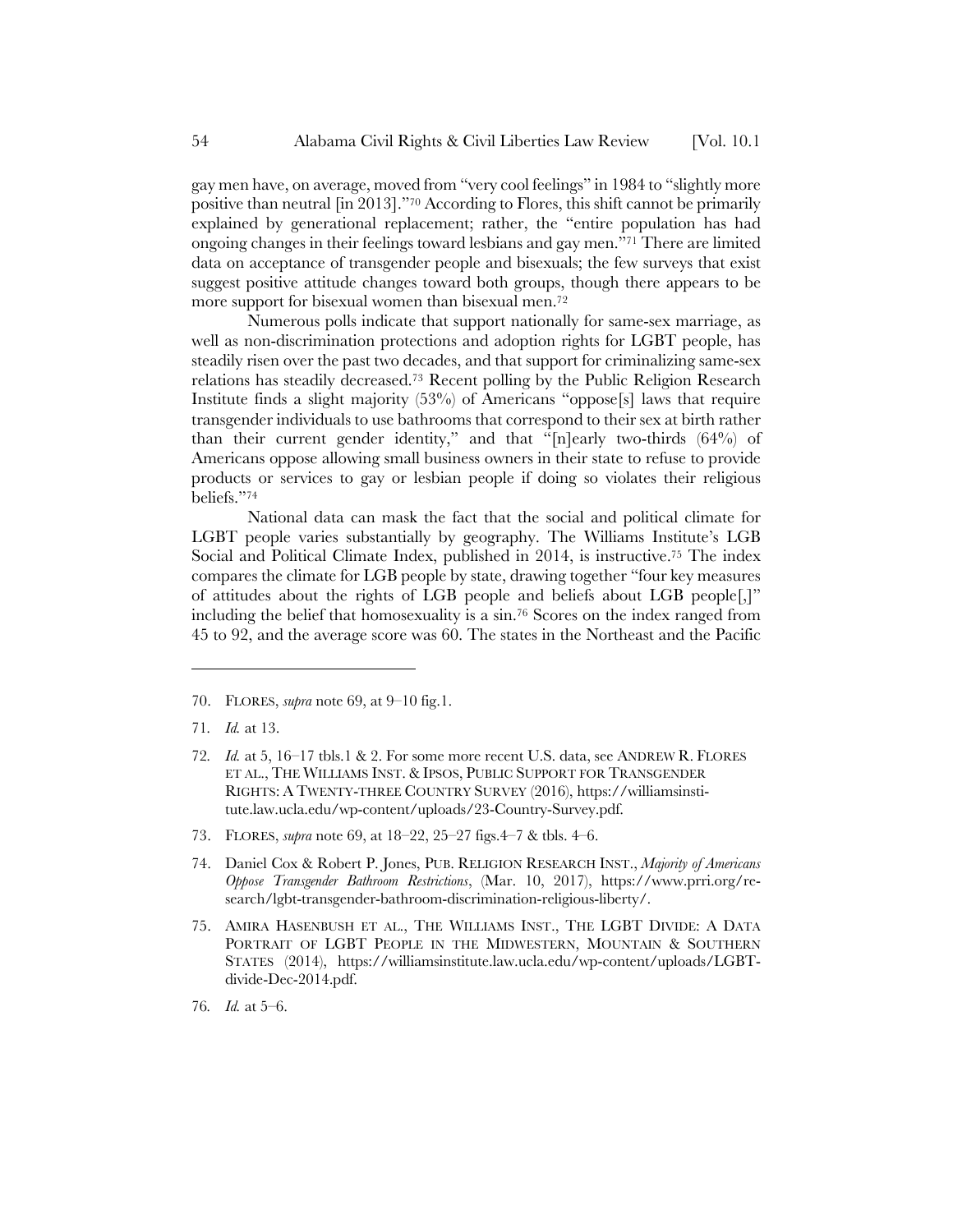had index scores higher than other regions, while states in the remainder of the country had lower index scores, especially in the South.77 Some of these differences were due to the presence or absence of LGBT legal rights at the state-level: "The average climate index in states that include sexual orientation in non-discrimination policies [was] 70 . . . [whereas it was 52 for] states that do not include sexual orientation in non-discrimination policies."78 According to the authors, these findings indicate that LGB and transgender people "who live in states with less supportive legal climates also may face less social acceptance . . . ."79 But even in states that scored lower on the index, polls indicate increasing acceptance of LGBT people and increasing support for their rights.80

Notwithstanding these various trends toward greater acceptance of LGBT people, research finds that survey participants substantially underreport anti-LGBT sentiments.<sup>81</sup> And other recent evidence suggests that improvement in social acceptance of LGBT people may be limited and that prejudice and discrimination remains widespread. For example, FBI and other sources of data on violence against LGBT people indicate anti-LGBT hate crimes and other forms of bias violence have not subsided over the past decade.82 The FBI data, while illuminating, likely

- 77*. Id.* at 5 figs. 2, 3. & 6.
- 78*. Id.* at 6.
- 79*. Id.*

l

- 80*. See, e.g.*, ANDREW R. FLORES & SCOTT BARCLAY, THE WILLIAMS INST., PUBLIC SUPPORT FOR MARRIAGE FOR SAME-SEX COUPLES BY STATES 5–6 fig.2 (2013), https://williamsinstitute.law.ucla.edu/wp-content/uploads/Flores-Barclay-Public-Support-Marriage-By-State-Apr-2013.pdf (finding that approval of marriage for samesex couples has increased in every state).
- 81. Katherine B. Coffman et al., *The Size of the LGBT Population and the Magnitude of Antigay Sentiment Are Substantially Underestimated*, 63 MGMT. SCI. 3168, 3175–78 (2017).
- 82. In 2005, 1,213 victims of crimes stemming from sexual-orientation bias were reported to the FBI. U.S. Dep't of Justice, Fed. Bureau of Investigation, *Table 1: Incidents, Offenses, Victims, and Known Offenders*, HATE CRIME STAT. 2005, https://www2.fbi.gov/ucr/hc2005/table1.htm (last visited Sept. 30, 2018). In 2016, 1,255 victims of these crimes were reported to the FBI. U.S. Dep't of Justice, Fed. Bureau of Investigation, Criminal Justice Info. Serv. Div.,*Table 1: Incidents, Offenses, Victims, and Known Offenders*, 2016 HATE CRIME STATISTICS, https://ucr.fbi.gov/hatecrime/2016/tables/table-1 (last visited Sept. 30, 2018).

Analyses of FBI data from the 2000s indicate that gay people report the greatest number of hate crimes per capita, William B. Rubenstein, *The Real Story of U.S. Hate Crime Statistics*, 78 TUL. L. REV. 1213, 1233 (2004), and that gay men face higher rates of hate-motivated physical violence than lesbians, bisexuals, or other federally protected groups with high rates of hate crimes, REBECCA L. STOTZER,THE WILLIAMS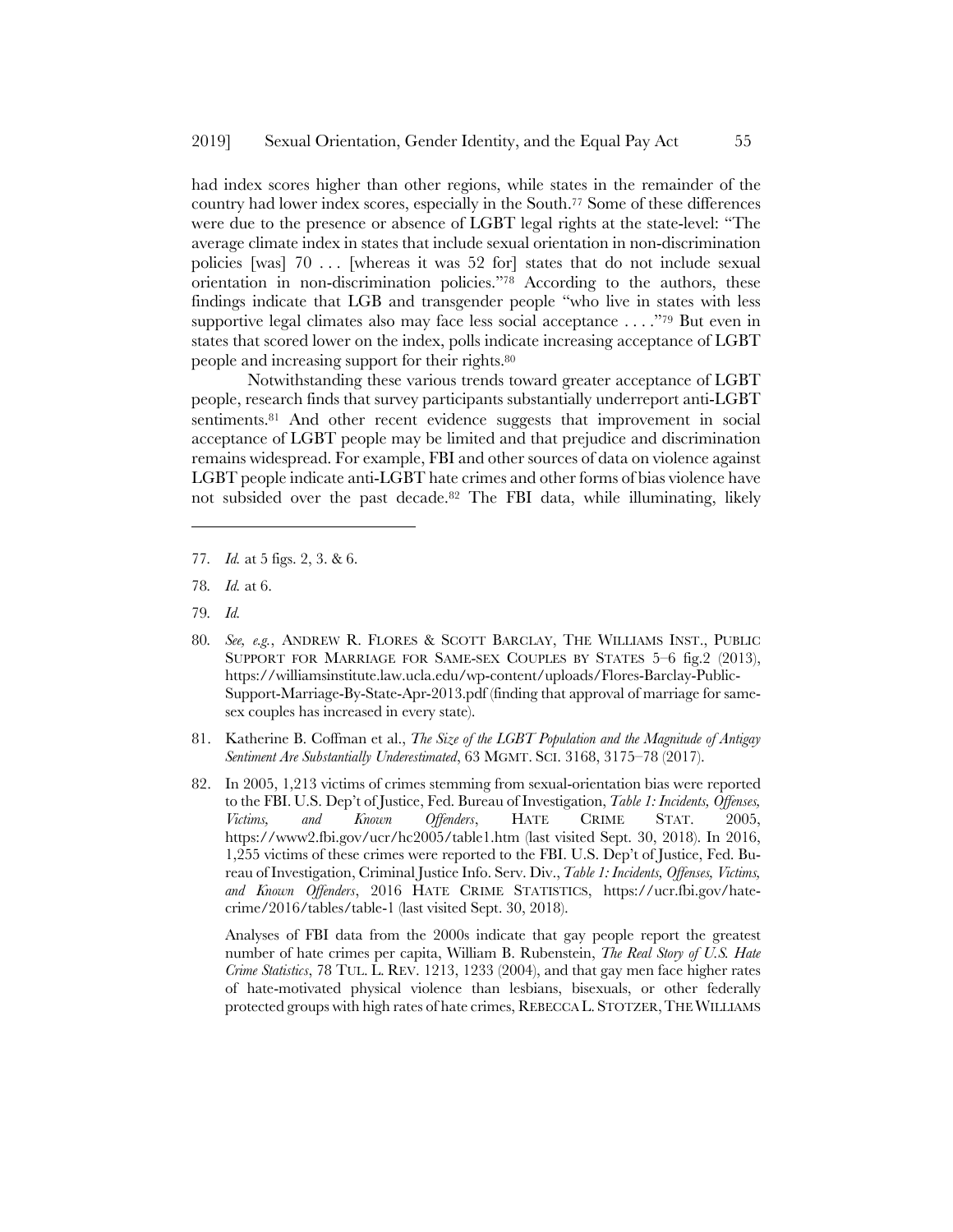substantially underrepresent the extent of hate crimes in the country because these data only include crimes reported to police and confirmed by law enforcement to be hate crimes.<sup>83</sup> Among the incidents of hate violence against LGBTQ and HIVaffected people reported in 2016 to the National Coalition of Anti-Violence Programs ("NCAVP") were seventy-seven homicides (including the forty-nine people killed during the Pulse Nightclub shooting).84 Among the twenty-eight homicides unrelated to Pulse, the majority of victims were people of color (79%), transgender (68%), and under age thirty-five (61%).<sup>85</sup> Among the 1,036 incidents reported in 2016 to NCAVP that were not homicides, the majority of the survivors were gay men (47%), and among those reporting race or ethnicity, the majority of survivors were people of color  $(61\%)$ .<sup>86</sup>

The persistence of anti-LGBT stigma and discrimination is also evident in recent data from youth in U.S. high schools, arguably the population most likely to have the greatest acceptance of LGBT people. In various studies, LGBT students report much higher levels of being bullied on school property and electronically, as

In 2016, 131 victims of gender-identity bias crimes were reported, *Table 1*, *supra*, four times more than the thirty-three such victims reported in 2013, when the FBI included gender-identity bias crimes. U.S. Dep't of Justice, Fed. Bureau of Investigation, Criminal Justice Info. Serv. Div., *Victims*, 2013 HATE CRIME STATISTICS, https://ucr.fbi.gov/hate-crime/2013/topic-pages/victims/victims\_final (last visited Sept. 30, 2018).

- 83*. See* Sophie Bjork-James, *What the Latest FBI Data Do and Do Not Tell Us About Hate Crimes in the US*, THE CONVERSATION (Nov. 26, 2017, 6:45 PM), https:// theconversation.com/what-the-latest-fbi-data-do-and-do-not-tell-us-about-hatecrimes-in-the-us-87561 (discussing the incompleteness of the FBI's hate crimes data with one major reason being that "only 41 percent of hate crimes are report [to law enforcement, and] only 10 percent are then confirmed by law enforcement investigators as hate crimes.").
- 84. EMILY WATERS ET AL., NAT'L COAL. OF ANTI-VIOLENCE PROGRAMS, LESBIAN, GAY, BISEXUAL, TRANSGENDER, QUEER, AND HIV-AFFECTED HATE VIOLENCE IN 2016, at 28 (2016).
- 85*. Id.*

INST., COMPARISON OF HATE CRIME RATES ACROSS PROTECTED AND UNPROTECTED GROUPS – AN UPDATE 3 (2012), https://williamsinstitute.law.ucla. edu/wp-content/uploads/Stotzer-Hate-Crime-Update-Jan-2012.pdf; *see also* REBECCA STOTZER, THE WILLIAMS INST., COMPARISON OF HATE CRIME RATES ACROSS PROTECTED AND UNPROTECTED GROUPS 2–3 (2007), https:// williamsinstitute.law.ucla.edu/wp-content/uploads/Stotzer-Comparison-Hate-Crime-June-2007.pdf.

<sup>86</sup>*. Id.* at 30.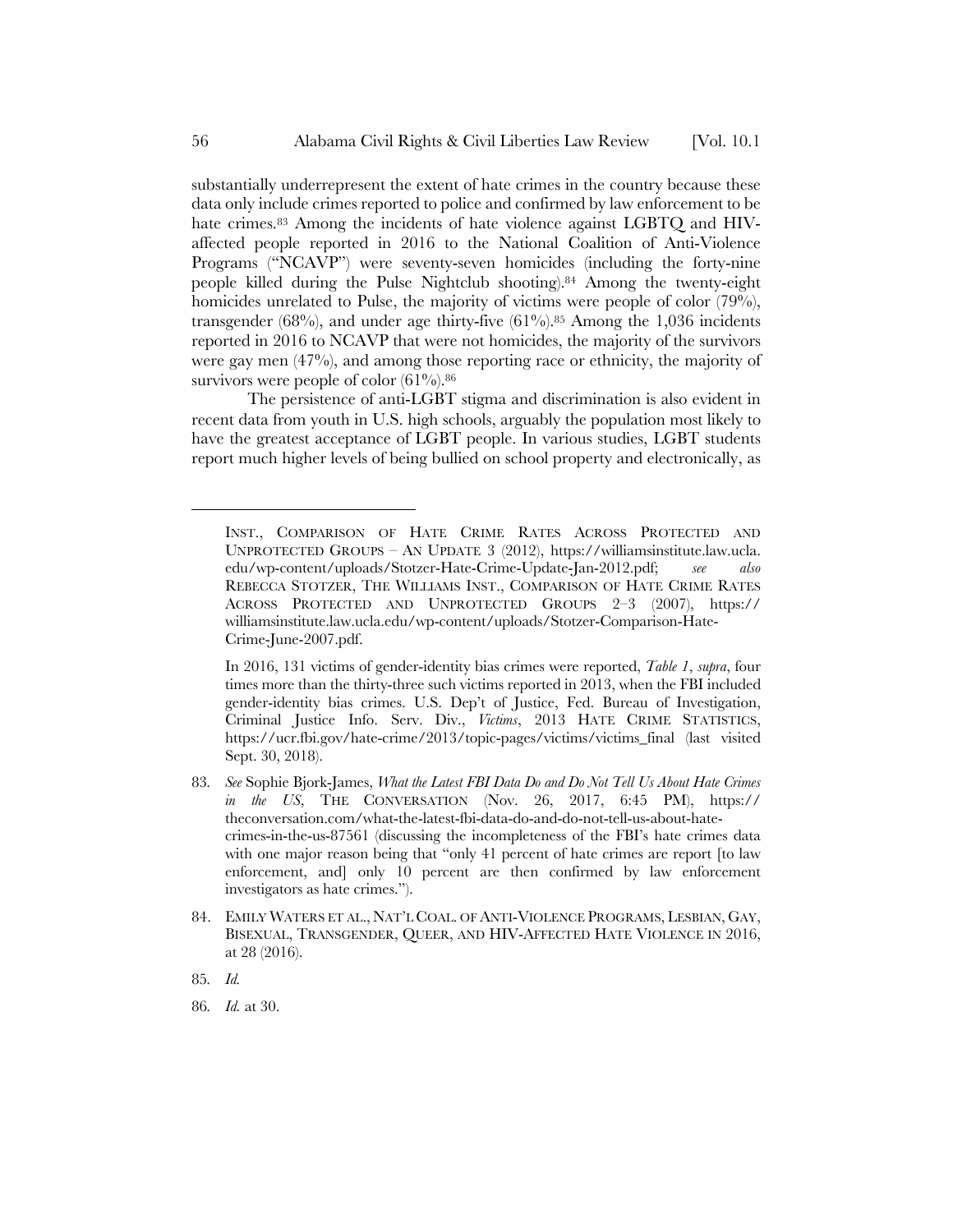#### 2019] Sexual Orientation, Gender Identity, and the Equal Pay Act 57

well as being threatened or injured with a weapon on school property, compared to non-LGBT students.87

Results from surveys of adults are similar. A 2017 survey of a nationally representative sample of LGBT adults commissioned by the Center for American Progress, for example, found that more than a quarter of the respondents reported experiencing discrimination because of their sexual orientation or gender identity in the past year.88 These findings reflect those from numerous national and state surveys of LGBT and non-LGBT people conducted over the past two decades.89 For example, in Pew Research Center's 2013 Survey of LGBT Americans, two-thirds of respondents (66%) reported personally experiencing at least one of six types of discrimination; with respect to employment, 21% of respondents reported ever being treated unfairly by an employer.90 In the Pew survey, bisexuals reported less discrimination across different settings.91 Similar to surveys measuring people's attitudes toward LGBT people, there are some state differences in reported discrimination among LGBT people and other evidence of discrimination.92

Survey evidence is useful but limited for several reasons, including that it reflects subjective self-reporting of respondents rather than a more objective

ead-discrimination-continues-shape-lgbt-peoples-lives-subtle-significant-ways/.

- 89*. See, e.g.*, Badgett et al., *supra* note 25, at 562–78; Pizer et al., *supra* note 25, at 720–21.
- 90. PEW RES. CTR., A SURVEY OF LGBT AMERICANS: ATTITUDES, EXPERIENCES AND VALUES IN CHANGING TIMES 41 (2013), http://www.pewsocialtrends.org/wpcontent/uploads/sites/3/2013/06/SDT\_LGBT-Americans\_06-2013.pdf.
- 91*. Id.* at 42.

l

92. Badgett et al., *supra* note 25, at 566–68. *Compare, e.g.*, CHRISTY MALLORY ET AL., THE WILLIAMS INST., THE IMPACT OF STIGMA AND DISCRIMINATION AGAINST LGBT PEOPLE IN ARIZONA (2018), https://williamsinstitute.law.ucla.edu/wp-content/ uploads/Arizona-Impact-Discrimination-March-2018.pdf; CHRISTY MALLORY ET AL., THE WILLIAMS INST., THE IMPACT OF STIGMA AND DISCRIMINATION AGAINST LGBT PEOPLE IN FLORIDA (2017), https://williamsinstitute.law.ucla.edu/wpcontent/uploads/Florida-Impact-Discrimination-Oct-2017.pdf; CHRISTY MALLORY ET AL., THE WILLIAMS INST., THE IMPACT OF STIGMA AND DISCRIMINATION AGAINST LGBT PEOPLE IN TEXAS (2017), https://williamsinstitute.law.ucla.edu/wpcontent/uploads/Texas-Impact-of-Stigma-and-Discrimination-Report-April-2017.pdf.

<sup>87.</sup> *See, e.g.*, Laura Kann et al., *Youth Risk Behavior Surveillance—United States, 2017*, 67 MORBIDITY & MORTALITY WKLY. REP., June 15, 2018, at 15, 17–19.

<sup>88.</sup> Sejal Singh & Laura E. Durso, CTR. FOR AM. PROGRESS, *Widespread Discrimination Continues to Shape LGBT People's Lives in Both Subtle and Significant Ways*, (May 2, 2017, 8:10 AM), https://www.americanprogress.org/issues/lgbt/news/2017/05/02/429529/widespr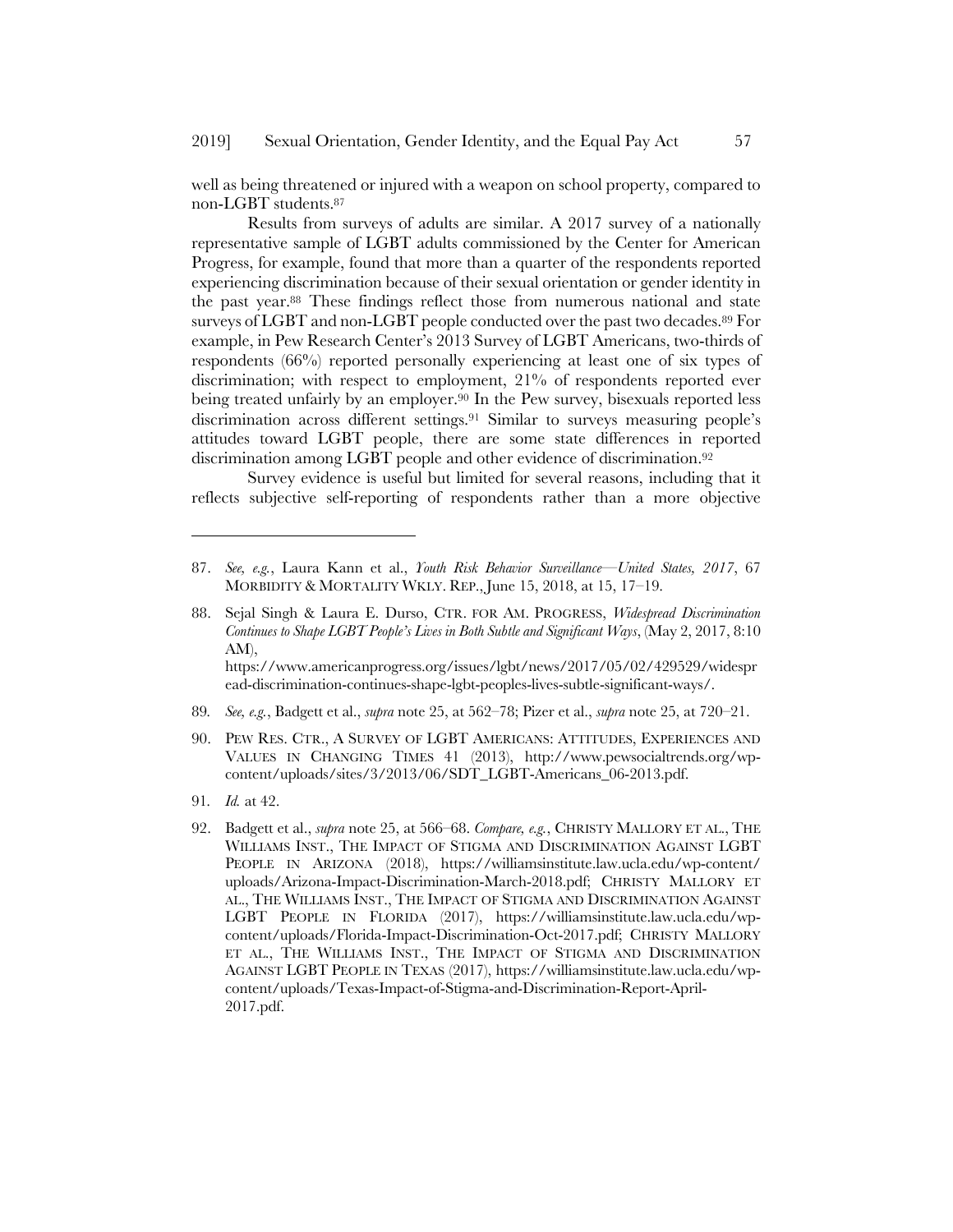assessment, such as the wage analyses and controlled experiments discussed above in Sections A and B.93 Finally, while I have been focused on research findings at the population level, case law, the press, and other sources document many individual examples of proven or alleged anti-LGBT discrimination in employment and other settings.94

# **II. EXPRESS FEDERAL PROTECTIONS AGAINST SEXUAL ORIENTATION AND GENDER IDENTITY DISCRIMINATION**

Whether federal anti-sex-discrimination statutes, including the Equal Pay Act, cover sexual orientation and gender identity discrimination is an important question because, as discussed above in Part I, research indicates that LGBT people face pervasive discrimination at work, even as social acceptance and legal rights have improved for LGBT people across the country (in some places more than others). Yet, as I explained in the Introduction, federal anti-discrimination statutes that apply to employment, education, and other settings do not *expressly* enumerate "sexual orientation" or "gender identity" as a prohibited basis of discrimination on the face of statute.

Some federal, state, and local laws and policies *do* expressly prohibit sexual orientation and gender identity discrimination, forming a patchwork of express protections in employment and in other realms. In order to provide a fuller picture and to contextualize the sex discrimination arguments I discuss in Part III, here I briefly describe: in Section A, the two federal anti-discrimination statutes that expressly include sexual orientation and gender identity as protected characteristics, and in Section B, federal Executive-level policies that offer express protections against sexual orientation and gender identity discrimination.

I do not address state or local protections that, depending on the jurisdiction, apply to public and/or private workers or others; nor do I address constitutional protections against discriminatory state actions. In short, a minority

<sup>93.</sup> In the context of the Equal Pay Act, I have largely focused my discussion on employment discrimination and have not discussed a variety of similar forms of evidence of discrimination in other settings. For example, with respect to discrimination in health care, the Institute of Medicine has summarized:

LGBT individuals face discrimination in the health care system that can lead to an outright denial of care or to the delivery of inadequate care. There are many examples of manifestations of enacted stigma against LGBT individuals by health care providers. LGBT individuals have reported experiencing refusal of treatment by health care staff, verbal abuse, and disrespectful behavior, as well as many other forms of failure to provide adequate care. INST. OF MED., *supra* note 23, at 62.

<sup>94</sup>*. See, e.g.*, *infra* Part III.C for a variety of cases involving claims of sexual orientation and gender identity discrimination.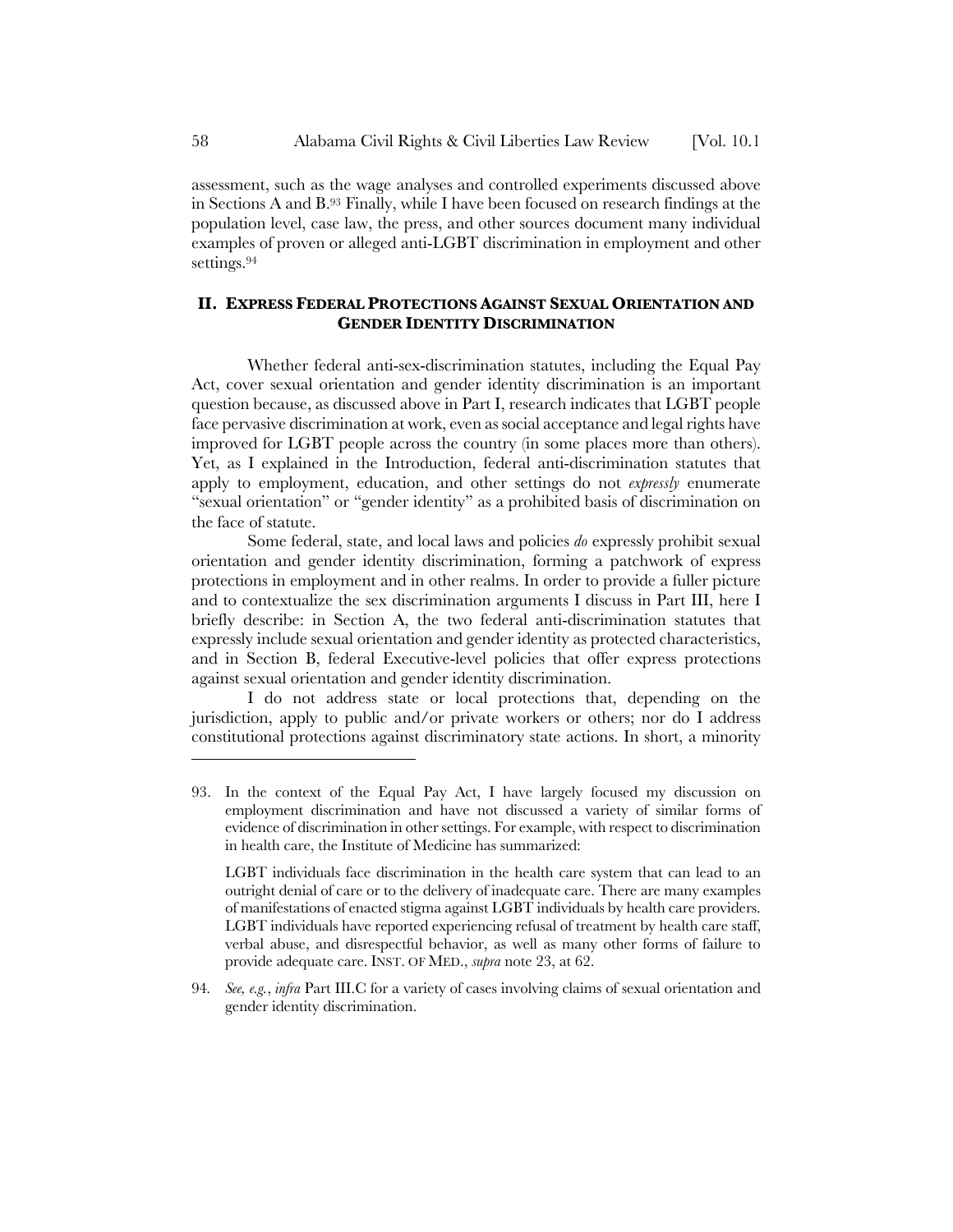of states statutorily prohibit sexual orientation and gender identity discrimination in employment (and other settings),<sup>95</sup> as do hundreds of localities.<sup>96</sup> In other words, a majority of states and the vast majority of localities do not expressly prohibit these forms of discrimination. Public employees may also have state and local protections, including from executive orders and the state and federal constitutions.97 Consequently, a person's ability to redress sexual orientation or gender identity discrimination is highly dependent on their jurisdiction and the type of employer, which I illustrate in Section C.

### A. *Federal Statutes*

At the federal level, only two broad-based statutes expressly address discrimination on the bases of sexual orientation and gender identity. The Violence Against Women Reauthorization Act of 2013—which is up for reauthorization in 2019—prohibits programs or activities funded under it from discriminating on the basis of sexual orientation or gender identity, among other bases including sex and race.98 The Matthew Shepard and James Byrd Jr. Hate Crimes Prevention Act of 2009, among other things, expanded the definition of hate crimes under federal law to include those crimes motivated by a person's actual or perceived sexual orientation or gender identity.99

### B. *Federal Executive Orders, Regulations, and Policies*

In 2014, President Obama issued an executive order that expressly prohibits federal contractors from discriminating on the basis of sexual orientation and gender

- 98. 34 U.S.C. § 12291(b)(13)(A) (West 2017).
- 99. 18 U.S.C. § 249(2) (2012).

<sup>95</sup>*. See Non-Discrimination Laws*, MOVEMENT ADVANCEMENT PROJECT, http://www.lgbtmap.org/equality-maps/non\_discrimination\_laws (employment tab) (last visited Sept. 1, 2018).

<sup>96</sup>*. See Local Non-Discrimination Ordinances*, MOVEMENT ADVANCEMENT PROJECT, http://www.lgbtmap.org/equality-maps/non\_discrimination\_ordinances (last visited Sept. 1, 2018).

<sup>97</sup>*. See Non-Discrimination Laws*, MOVEMENT ADVANCEMENT PROJECT, http://www.lgbtmap.org/equality-maps/non\_discrimination\_laws (public employees tab) (last visited Sept. 1, 2018).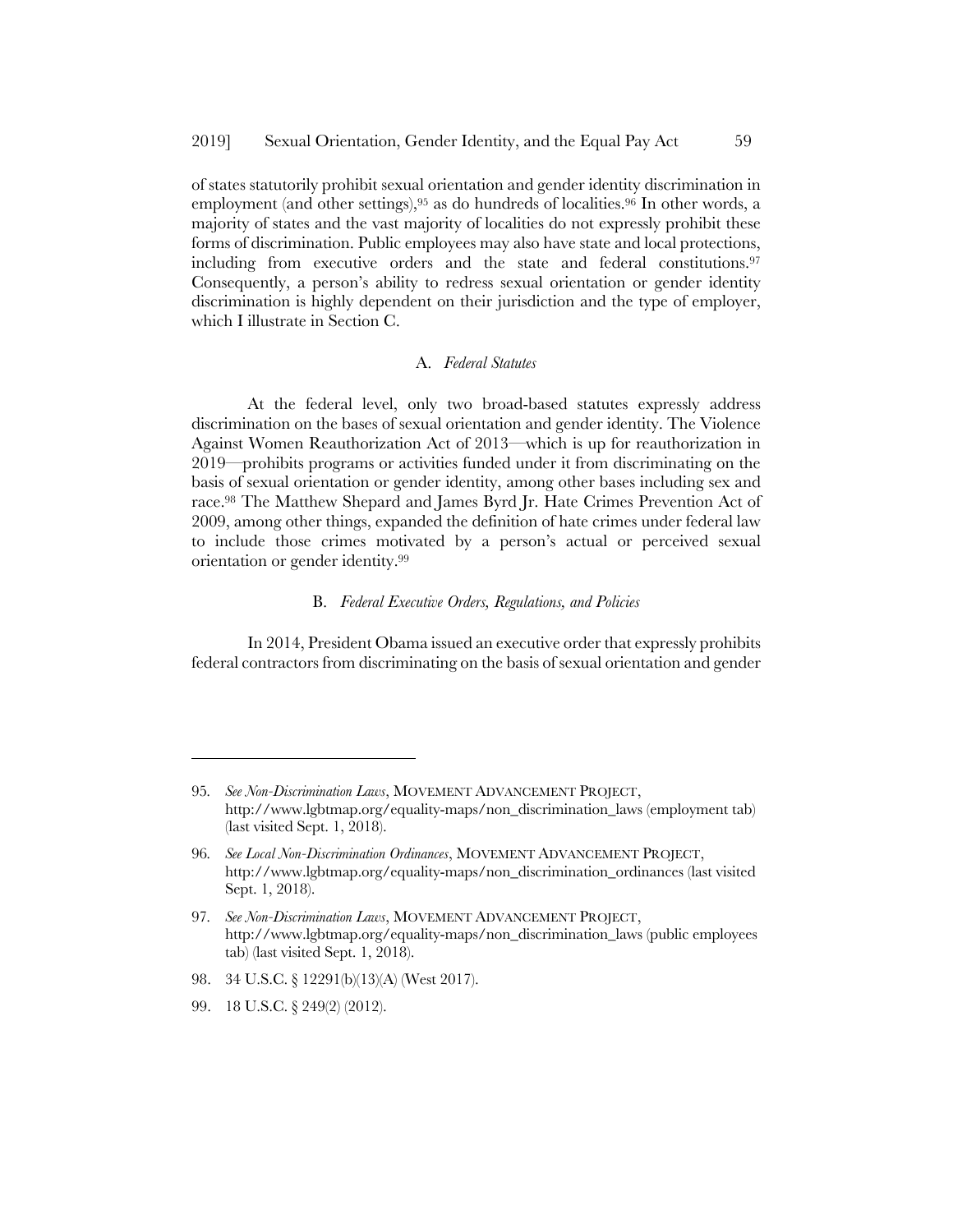identity (and amended Executive Order 11246 in this regard).100 Presidents Obama and Clinton issued executive orders expressly barring the federal government from discriminating on the basis of gender identity (Obama) and sexual orientation (Clinton) in employment.101 Under the Clinton and Obama Administrations, several federal agencies adopted policies that expressly forbid sexual orientation and/or gender identity discrimination at the agencies themselves or in programs and activities they operate.102 To identify a few, a final rule expressly prohibits HUDconducted programs from discriminating against people because of sexual orientation or gender identity;<sup>103</sup> another HUD final rule requires that homeless shelters and other programs receiving certain HUD funding treat transgender people consistent with their gender identities;104 the U.S. Department of Agriculture ("USDA") bars sexual orientation and gender identity discrimination in USDAconducted programs but not in all USDA-funded programs;105 HHS regulations implementing various provisions of the ACA expressly include sexual orientation

- 102*. See generally FACT SHEET: Obama Administration's Record and The LGBT Community*, THE WHITE HOUSE, OFF. OF THE PRESS SECRETARY (2016), https://obamawhitehouse. archives.gov/the-press-office/2016/06/09/fact-sheet-obama-administrations-recordand-lgbt-community (detailing actions taken by the Obama Administration in support of LGBT people).
- 103. Equal Access to Housing in HUD Programs Regardless of Sexual Orientation or Gender Identity (Final Rule), 77 Fed. Reg. 5662 (Feb. 3, 2012).
- 104. Equal Access in Accordance with an Individual's Gender Identity in Community Planning and Development Programs (Final Rule), 81 Fed. Reg. 64,763 (Sept. 21, 2016).
- 105*. See* Nondiscrimination in Programs or Activities Conducted by the United States Department of Agriculture (Final Rule), 79 Fed. Reg. 41,406 (July 16, 2014) (adding gender identity to policy; sexual orientation already included). As to federally-assisted programs, this Final Rule stated "OASCR is currently researching its nondiscrimination regulation for its federally assisted programs. However, the current rule only addresses nondiscrimination protection for USDA 'conducted' programs and activities." *Id.* at 41409.

<sup>100.</sup> Exec. Order No. 13672, 79 Fed. Reg. 42971 (2014) (amending Exec. Order No. 11246 to prohibit federal contractors from discriminating on the basis of sexual orientation or gender identity).

<sup>101.</sup> *Id.* (amending Exec. Order No. 11478 to prohibit the federal government from discriminating on the basis of gender identity); Exec. Order No. 13087, 63 Fed. Reg. 30097 (1998) (amending Exec. Order No. 11478 to prohibit the federal government from discriminating on the basis of sexual orientation).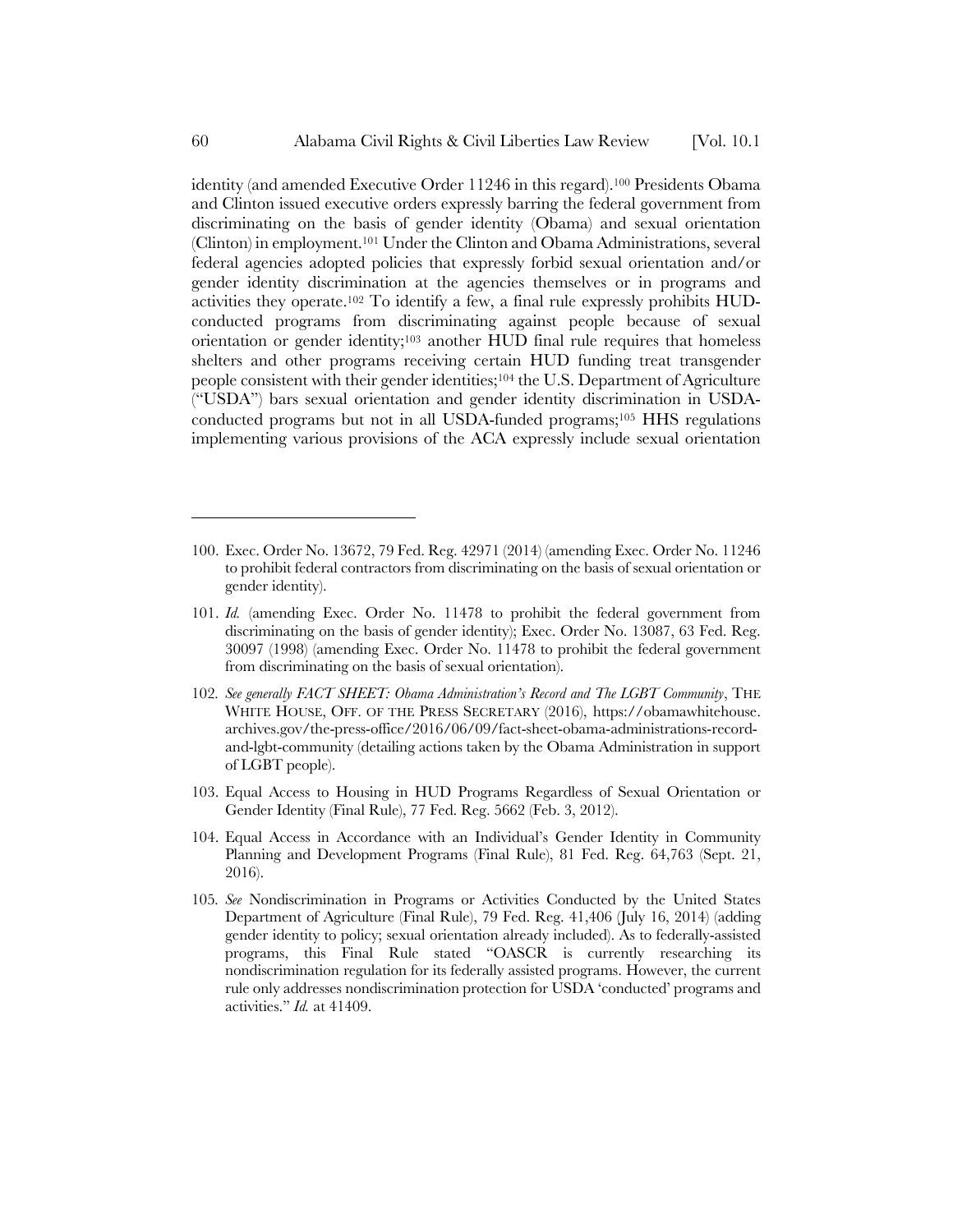and gender identity;106 and the Department of Defense began implementing a policy to allow openly transgender people to serve in the military.107

Under the Trump Administration, however, some of these policies have been delayed or rolled back. For example, in 2017, the Trump Administration announced a ban on military service by transgender people,108 and then revised that ban to avoid preliminary injunctions that had been issued against the ban in its first formation.109 HUD has delayed implementing the protections for homeless transgender people.110 The Department of Commerce removed sexual orientation and gender identity from its equal employment opportunity statement, only to restore the protections after a public outcry.111 And federal agencies withdrew requests to the U.S. Census Bureau to start measuring sexual orientation and gender identity on the American Community Survey and Decennial Census, which would have provided policymakers and others with valuable data on LGBT people.<sup>112</sup>

Thus far, the Trump Administration has not rescinded the executive orders prohibiting sexual orientation and gender identity discrimination in employment by federal contractors and the federal government, or any of the other regulations with express protections in place. Whether and to what extent the Administration is vigorously enforcing any of these protections is not clear. Moreover, the

- 107*. See* Julie Hirschfeld Davis & Helene Cooper, *Trump Says Transgender People Will Not Be Allowed in the Military*, N.Y. TIMES (July 26, 2017), https://www.nytimes.com/2017/07/26/us/politics/trump-transgender-military.html.
- 108*. Id.*

- 109*. See* Dave Philipps, *Second Judge Blocks Trump's Transgender Ban in the Military*, N.Y. TIMES (Nov. 21, 2017), https://www.nytimes.com/2017/11/21/us/transgender-banmilitary.html.
- 110*. See* Jennifer Hansler, *Carson Defends Delay in LGBT [sic] Homeless Protections*, CNN (Mar. 20, 2018); Rebecca Savransky, *Carson: Some 'Not Comfortable' with Transgender People in Homeless Shelters*, THE HILL (Mar. 21, 2018).
- 111*. See* Juliet Eilperin, *Commerce Department Cuts LGBT Protections–Then Restores Them–In Equal Opportunity Policy Statement*, WASH. POST (June 16, 2017).
- 112*. See* Letter from Tom Carper & Kamala D. Harris, U.S. Senators, to John H. Thompson, Dir. of the U.S. Census Bureau (May 22, 2017), https://www.harris.senate.gov/imo/media/doc/2017-05-22-carper-harris-letter-tocensus-bureau-re-new-subjects-press-.pdf; Hansi Lo Wang, *Census Bureau Caught in Political Mess Over LGBT Data*, NPR (June 18, 2017); Hansi Lo Wang, *Collecting LGBT Census Data Is 'Essential' to Federal Agency, Document Shows*, NPR (June 20, 2017); Hansi Lo Wang, *Trump Officials 'Did Not Want' Census Survey To Ask About Sexual Orientation*, NPR (Sept. 20, 2018).

<sup>106</sup>*. See* 45 C.F.R. §§ 155.120(c)(1)(ii), 147.104(e), 156.200(e), 156.125(a), & 156/125(b) (2017).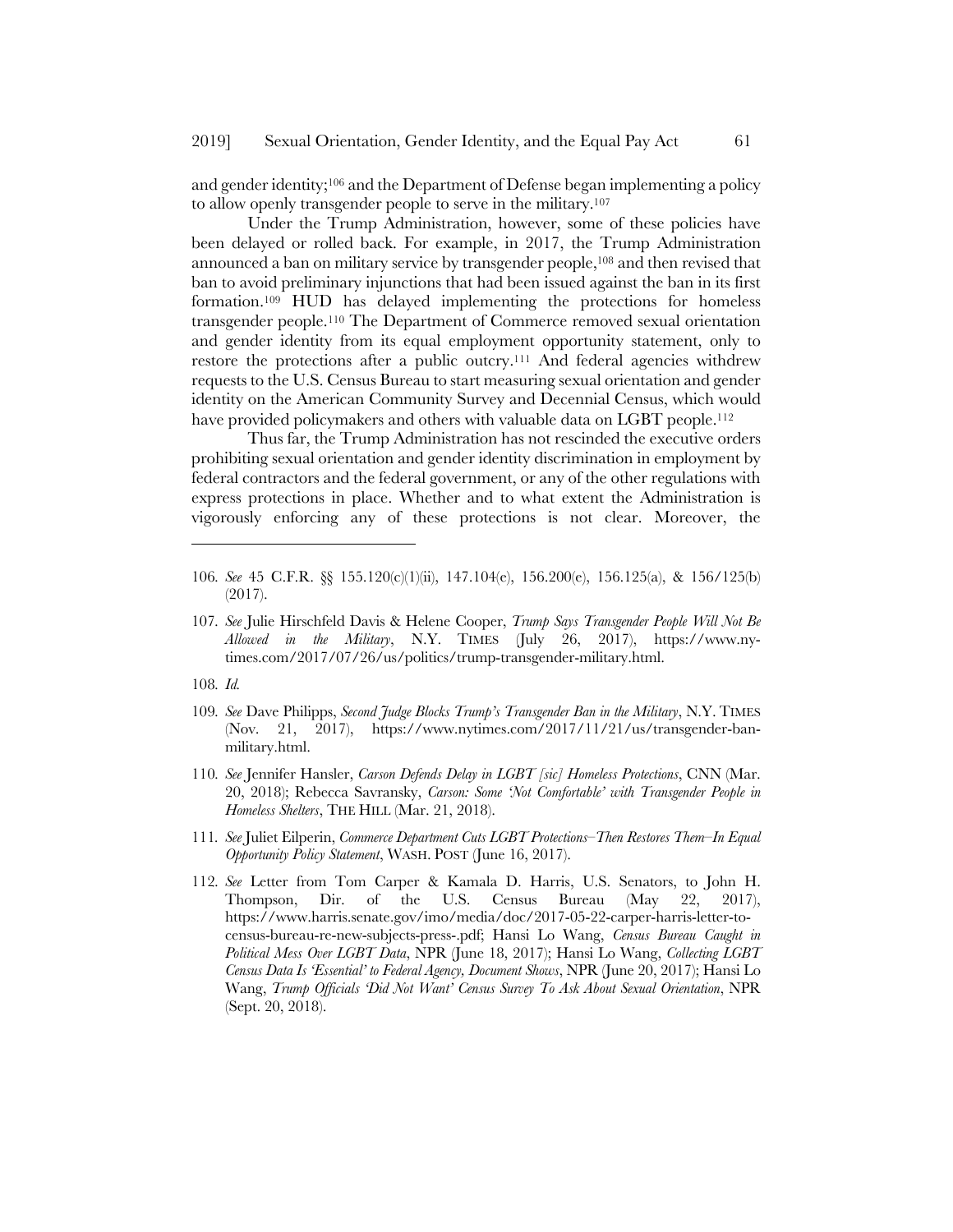Administration has pursued plans to strengthen protections for people with religious or moral objections to abiding by anti-discrimination principles. In 2017, President Trump issued an executive order that directed that "[a]ll executive departments and agencies . . . shall, to the greatest extent practicable and to the extent permitted by law, respect and protect the freedom of persons and organizations to engage in religious and political speech."113 This Executive Order, among other things, also instructed then-Attorney General Sessions to issue guidance for the agencies,<sup>114</sup> which he did five months later.<sup>115</sup>

Agencies are now moving regulations, making enforcement decisions, and taking other actions that are accommodating of claims for religious exemptions from anti-discrimination principles and policies, or are otherwise aimed at strengthening relationships between religious organization and the federal government. For example, in 2018, the Office for Civil Rights at the U.S. Department of Health and Human Services (HHS) issued a proposed rule intended to strengthen protections for health care providers to opt out of performing services they find objectionable,116 as well as announced the creation of a new division at the agency devoted to provider conscience issues.117 In 2017, the U.S. Department of Justice filed a brief in support of a baker seeking a constitutional exemption from a state anti-discrimination statute that prohibits discrimination on the basis of sexual orientation,118 and HHS issued a Request for Information seeking feedback on expanding the ability of religious organizations to access public funding and to participate in HHS programs.119 In an individual example, the U.S. Air Force reversed a decision to sanction a colonel who

- 114*. Id.* § 4, 82 Fed. Reg. 21675.
- 115. MEMORANDUM FROM ATT'Y GEN. JEFF SESSIONS TO ALL EXEC. DEP'TS AND AGENCIES (OCT. 6, 2017), http://www.justice.gov/opa/press-release/file/1001891/download.
- 116. Protecting Statutory Conscience Rights in Health Care; Delegations of Authority (Proposed Rule), 83 Fed. Reg. 3880 (Jan. 26, 2018).
- 117. *HHS Announces New Conscience and Religious Freedom Division*, U.S. DEP'T OF HEALTH & HUM. SERVS. (Jan. 18, 2018), http://www.hhs.gov/about/news/2018/01/18/hhsocr-announces-new-conscience-and-religious-freedom-division.html.
- 118. Brief for the United States as Amicus Curiae Supporting Petitioners, Masterpiece Cakeshop, Ltd. v. Colorado Civil Rights Commission, 138 S. Ct. 1719 (2018) (No. 16- 111).
- 119. Removing Barriers for Religious and Faith-Based Organizations to Participate in HHS Programs and Receive Public Funding; Request for Information, 82 Fed. Reg. 49300 (Oct. 25, 2017).

<sup>113.</sup> Promoting Free Speech and Religious Liberty, Exec. Order No. 13798 § 2, 82 Fed. Reg. 21675 (May 4, 2017).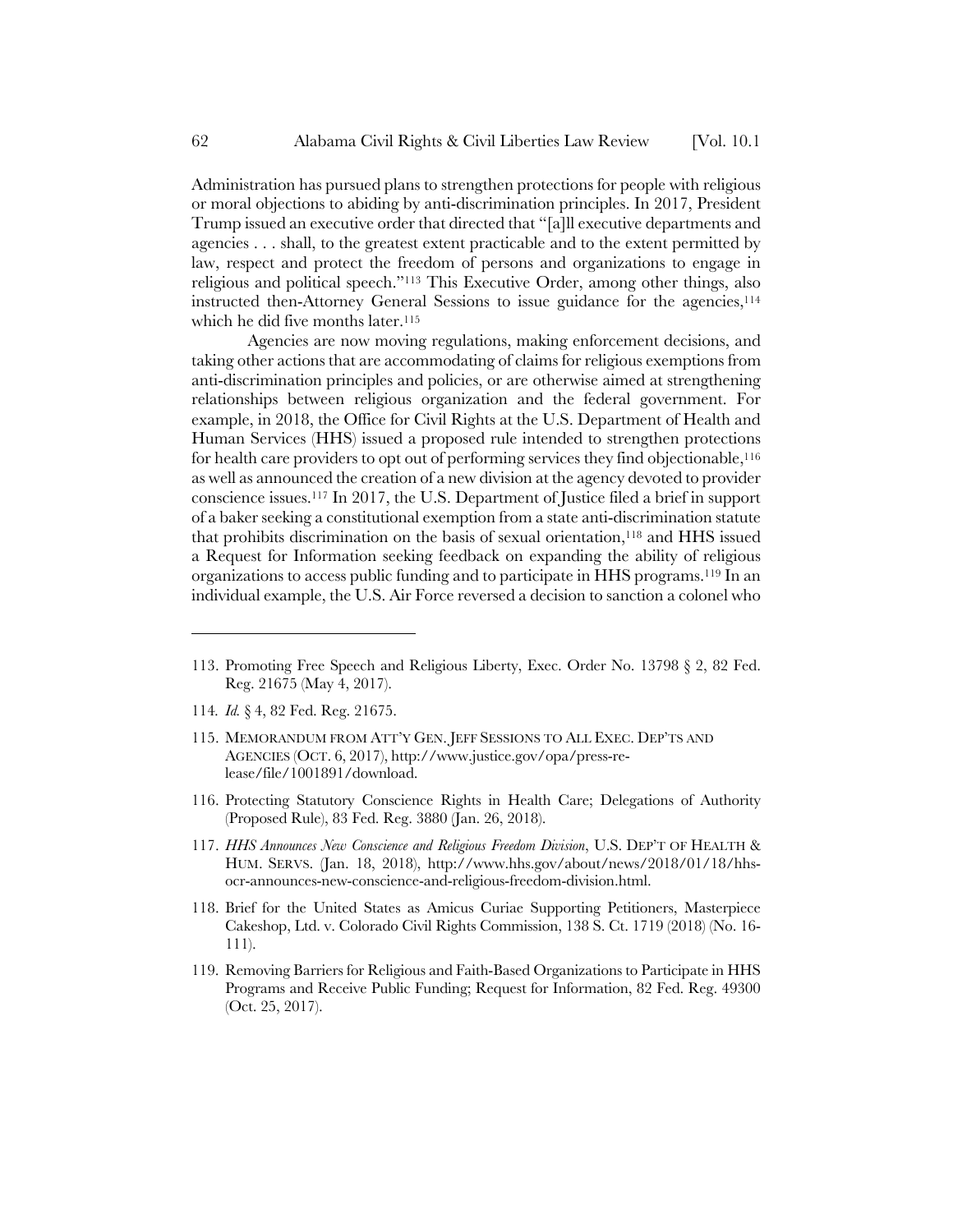refused to sign a retirement form for someone under his command with a same-sex spouse. According to the Secretary of the Air Force, the sanction against the colonel was not warranted and his religious beliefs should be accommodated, because a more senior officer signed the form.120

# C. *The Shifting Patchwork of Protections Illustrated*

Because federal anti-discrimination statutes by and large do not expressly prohibit sexual orientation and gender identity discrimination, plaintiffs seeking to remedy such discrimination must look to one of the federal policies discussed above in this Part, a state or local law or policy (if they exist), or the state or federal constitution (if applicable)—putting aside for the moment any protections that federal anti-sex-discrimination statutes might provide. In the employment context, for example, having an express legal right against sexual orientation discrimination or gender identity discrimination depends entirely on where and for whom one works. And as the Obama and Trump Administrations have demonstrated, the federal Executive Branch can profoundly expand or constrict the protections that address sexual orientation and gender identity discrimination across the nation.

A comparison of the employment discrimination protections applicable in Chicago, Illinois, and Savannah, Georgia, is illuminating of the patchwork. The Illinois Human Rights Act expressly prohibits employment discrimination because of one's sexual orientation, and sexual orientation is defined to include gender identity.121 The City of Chicago's Human Rights Ordinance prohibits employment discrimination on the bases of sexual orientation and gender identity, as well.<sup>122</sup> Thus, someone alleging sexual orientation or gender identity discrimination in Chicago could pursue redress under these laws. In Savannah, there are no comparable protections because state and local laws do not expressly prohibit sexual orientation or gender identity discrimination.123 Yet in both Chicago and Savannah, if the employer alleged to have discriminated on the basis of sexual orientation or

<sup>120.</sup> Letter from Heather Wilson, Sec'y of the Air Force, to Vicky Hartzler, U.S. Representative (Apr. 2, 2018), http://firstliberty.org/wp-content/uploads/2018/04/4.2.18- Colonel-Bohannon-Appeal4.pdf.

<sup>121.</sup> 775 ILL. COMP. STAT. 5/1-103 (O-1) (2015) (defining "sexual orientation"); 775 ILL. COMP. STAT. 5/1-103 (Q) (2015) (defining "unlawful discrimination"); 775 ILL. COMP. STAT. 5/2-102 (2015) (prohibiting unlawful discrimination in employment).

<sup>122.</sup> CHICAGO, ILL., CIVIL RIGHTS ORDINANCE § 2-160-030 (2012).

<sup>123</sup>*. See* CHRISTY MALLORY ET AL., THE WILLIAMS INST., THE ECONOMIC IMPACT OF STIGMA AND DISCRIMINATION AGAINST LGBT PEOPLE IN GEORGIA 11–12 (2017), https://williamsinstitute.law.ucla.edu/wp-content/uploads/Economic-Impact-of-Discrimination-and-Stigma-against-LGBT-People-in-Georgia-FINAL-4.pdf.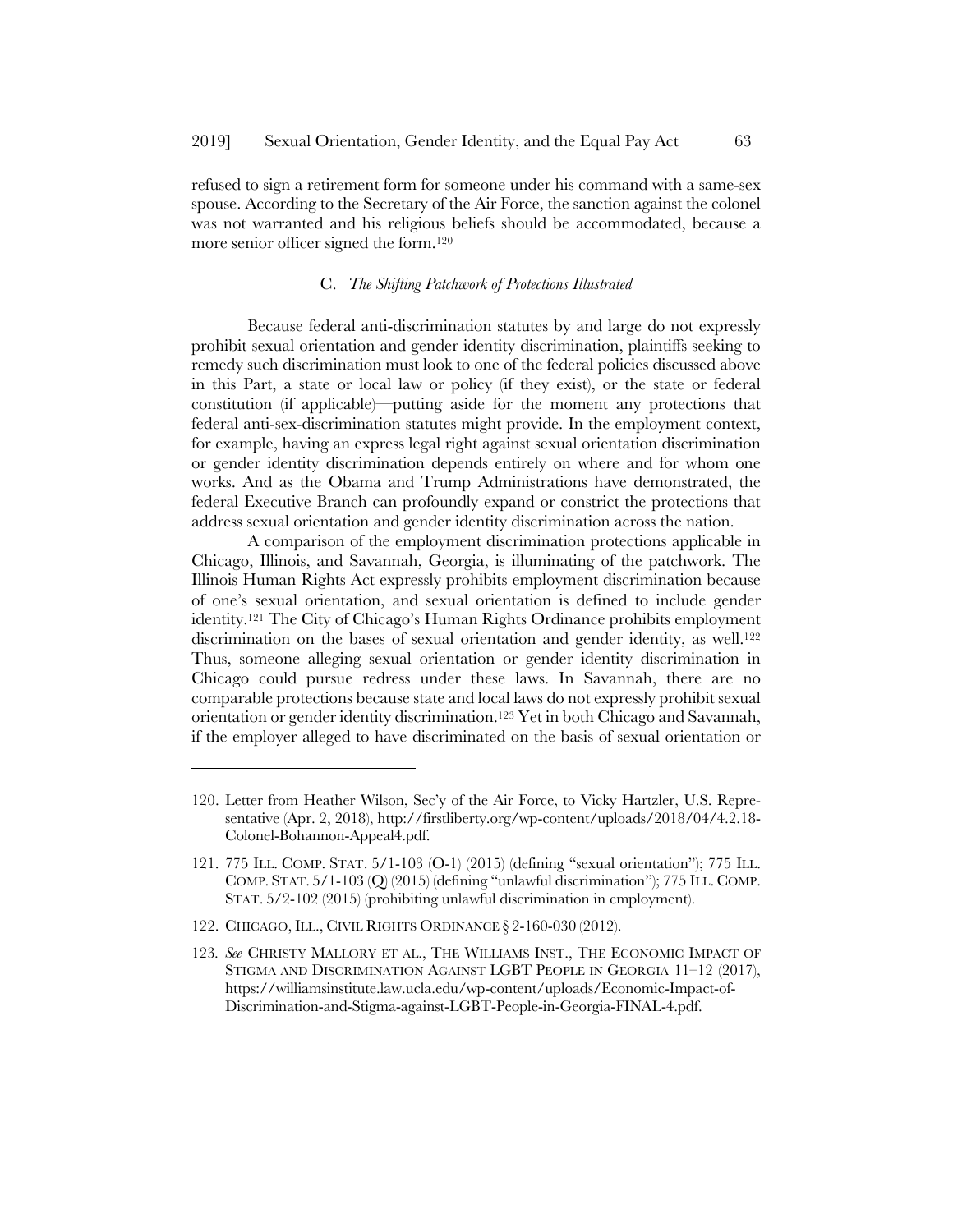gender identity is a federal contractor subject to Executive Order 11246, then the person alleging discrimination would be able to file a claim with the Office for Federal Contract Compliance Programs ("OFCCP") at the U.S. Department of Labor, which enforces that executive order.<sup>124</sup> There are further layers to this patchwork, such as whether the employer is a state actor subject to constitutional guarantees.

Adding to this patchwork, I discuss in the next Part judicial and agency interpretations of Title VII and other anti-sex discrimination laws to cover sexual orientation and gender identity discrimination. As discussed below, some courts have interpreted Title VII and other statutes to prohibit sexual orientation discrimination and/or gender identity discrimination, such as the U.S. Court of Appeals for the Seventh Circuit which has held that sexual orientation discrimination is prohibited under Title VII.125 Thus, a plaintiff in Chicago, which is within the Seventh Circuit, may have federal claims in addition to claims under state and local law. In contrast, the U.S. Court of Appeals for the Eleventh Circuit, which has jurisdiction over Georgia, has concluded that Title VII does not prohibit sexual orientation discrimination, but has held that anti-transgender discrimination is impermissible gender stereotyping.126 Thus, a plaintiff in Savannah will not have a cause of action for sexual orientation discrimination under Title VII, but may have a cause of action for gender identity discrimination. If all of this sounds convoluted, it is.

# **III. JUDICIAL AND AGENCY INTERPRETATIONS OF STATUTES PROHIBITING SEX DISCRIMINATION WITH RESPECT TO SEXUAL ORIENTATION AND GENDER IDENTITY DISCRIMINATION**

As described above, federal law is a shifting patchwork of express protections against sexual orientation and gender identity discrimination, including a couple of broad-based statutes, a couple of executive orders applying to employment by the federal government and federal contractors, and a host of regulations applying to different situations. Adding to that morphing complex are the laws and policies of a minority of states and hundreds of localities that may apply to either or both public and private employment (among other settings, such as

<sup>124.</sup> Implementation of Executive Order 13672 Prohibiting Discrimination Based on Sexual Orientation and Gender Identity by Contractors and Subcontractors (Final Rule), 79 Fed. Reg. 72985 (Dec. 9, 2014).

<sup>125</sup>*. See infra* Part III.C (discussing Hively v. Ivy Tech Cmty. Coll. of Ind., 853 F.3d 339, 351–52 (7th Cir. 2017) (en banc)).

<sup>126</sup>*. See infra* Part III.C (discussing Evans v. Georgia Reg'l Hosp., 850 F.3d 1248, 1255 (11th Cir. 2017) and Glenn v. Brumby, 663 F.3d 1312, 1316 (11th Cir. 2011)).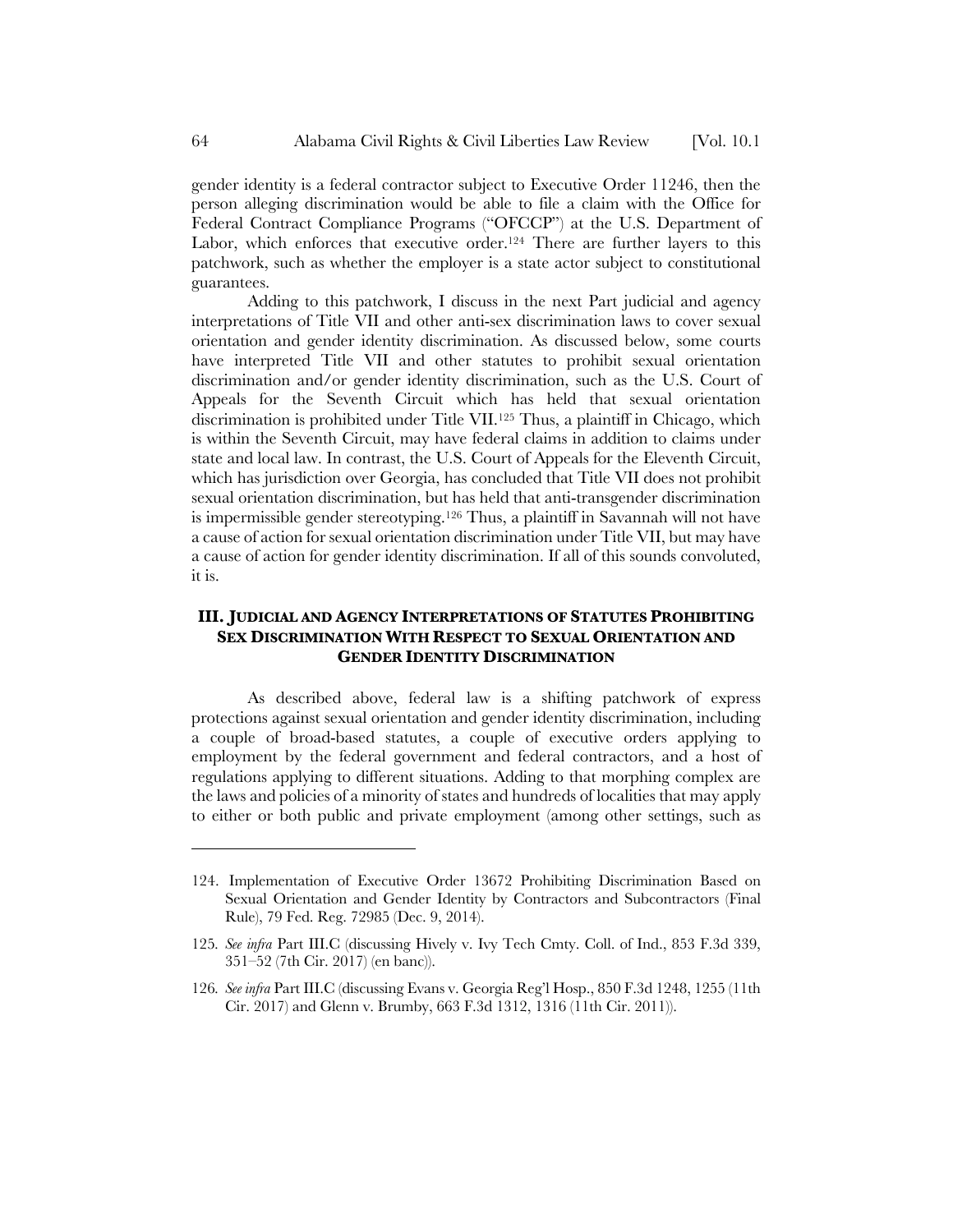housing and public accommodations). Complicating matters further, as I describe in this Part, are conflicting federal court decisions on the questions of whether federal sex-discrimination prohibitions encompass discrimination because of one's actual or perceived sexual orientation or gender identity, which I discuss in Section C below. Section A summarizes some of the most important federal anti-sex-discrimination statutes, and Section B briefly discusses legislative efforts to amend those statutes to expressly include sexual orientation and gender identity. Part II above and this Part lay the necessary groundwork for consideration of the Equal Pay Act, to which I turn in Part IV.

#### A. *Federal Statutes Prohibiting Sex Discrimination*

The overwhelming majority of federal anti-discrimination statutes do not expressly enumerate "sexual orientation" or "gender identity" in their terms, but nearly all—with some noteworthy exceptions—prohibit sex discrimination. Most notably with respect to employment, Title VII generally prohibits employment discrimination "because of such individual's . . . sex,"127 and the Equal Pay Act prohibits wage disparities by sex for people doing substantially the same work in the same establishment.128 With respect to education, Title IV of the Civil Rights Act of 1964 ("Civil Rights Act") prohibits discrimination on the basis of sex by public elementary and secondary schools and public institutions of higher learning,129 and Title IX of the Education Amendments of 1972 ("Title IX") prohibits discrimination on the basis of sex in education programs and activities operated by recipients of federal funding.130 Sex discrimination prohibitions also exist with respect to health care,131 housing,132 credit,133 and other settings.134

With the exception of the Equal Pay Act and Title IX, each of these statutes prohibits race and other forms of discrimination (though, again, not expressly sexual orientation or gender identity). Furthermore, not all federal anti-discrimination statutes include sex as a barred basis of discrimination. Among the provisions of the Civil Rights Act, for example, Titles II and VI do not prohibit sex discrimination:

- 127. 42 U.S.C. § 2000e-2(a)(1) (2012).
- 128. 29 U.S.C. § 206(d)(1) (2012).
- 129. 42 U.S.C. § 2000c (2012).

- 130. 20 U.S.C. § 1681(a) (2012).
- 131. 42 U.S.C. § 18116 (2012).
- 132. 42 U.S.C. § 3604(a) (2012).
- 133. 15 U.S.C. § 1691 (2012).
- 134*. See, e.g.*, 28 U.S.C. § 1862 (2012).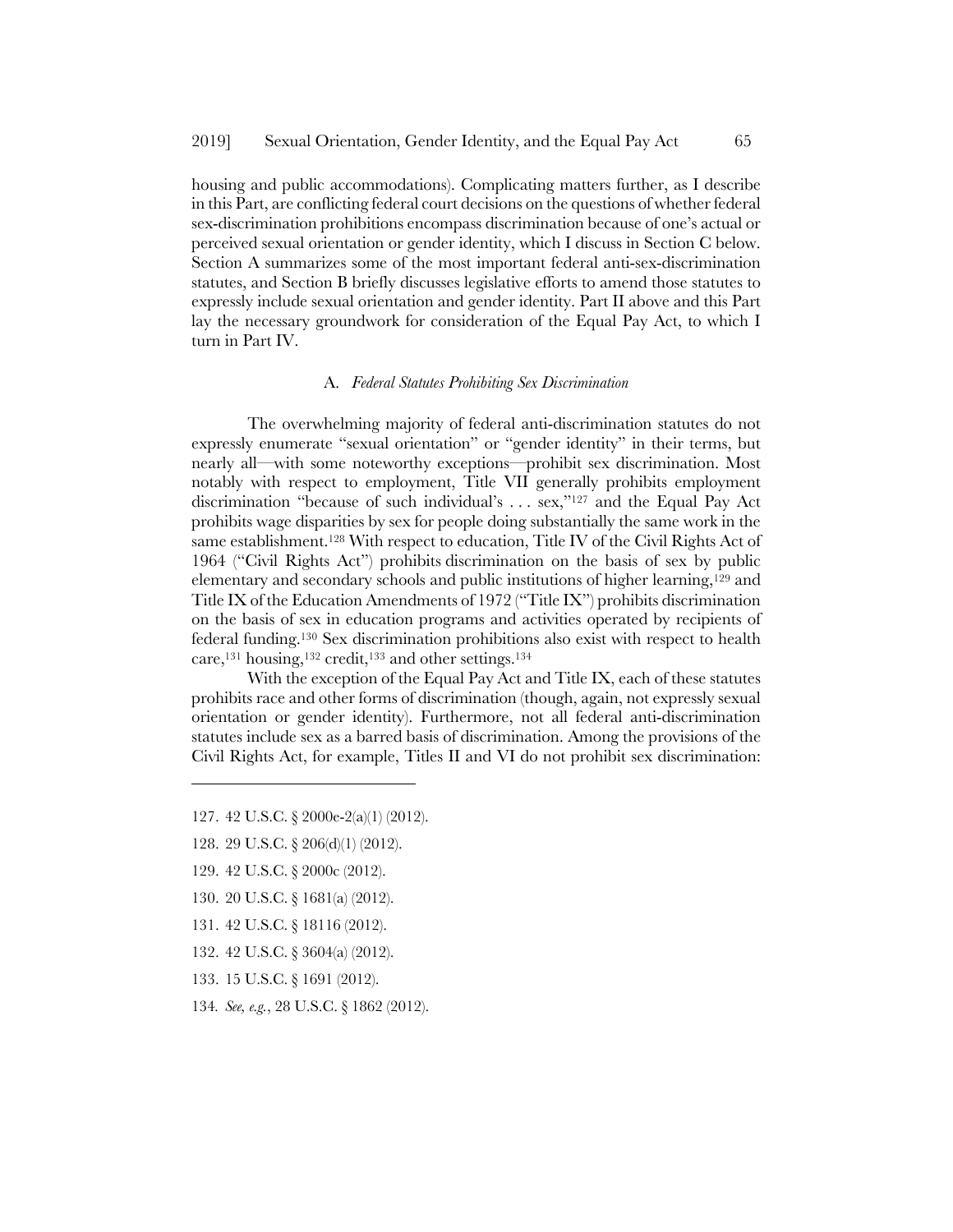Title II prohibits public accommodations (such as motels, restaurants, and theaters) from discriminating "on the ground of race, color, religion, or national origin,"135 and Title VI prohibits programs and activities receiving federal funding from discriminating "on ground of race, color, or national origin."<sup>136</sup>

# B. *Recent Legislation Related to Sexual Orientation, Gender Identity, and Sex Discrimination*

In 2015, a bipartisan group of Members of Congress introduced the Equality Act, a bill to add sexual orientation and gender identity to a relatively comprehensive set of federal anti-discrimination statutes.137 The Equality Act did not advance in the 114th Congress. The Equality Act was reintroduced in 2017, but again did not advance under Republican leadership.138 The Equality Act was again introduced in 2019, and at the time of this writing was moving forward in the House of Representatives under Democratic leadership.139 The bill currently has 240 cosponsors in the House and 46 cosponsors in the Senate.

The Equality Act of 2019 would add sex, sexual orientation, and gender identity to Titles II and VI of the Civil Rights Act (public accommodations and federal funding),140 and would add sexual orientation and gender identity to Titles III (public facilities), IV (public education), VII (employment) of the Civil Rights Act,<sup>141</sup> the Fair Housing Act,<sup>142</sup> the Equal Credit Opportunity Act,<sup>143</sup> the Jury Selection and Services Act,<sup>144</sup> and several other laws.

The Equality Act does not address the Equal Pay Act, Title IX, Section 1557 of the Affordable Care Act, or other anti-discrimination statutes.145 Yet, importantly for the purposes of this article, the Equality Act does provide that sexual

- 137. Equality Act, H.R. 3185, S. 1858, 114th Cong. (1st Sess. 2015).
- 138. Equality Act of 2017, H.R. 2282, S. 1006, 115th Cong. (1st Sess. 2017).
- 139. Equality Act of 2019, H.R. 5, S.788, 116th Cong. (1st Sess. 2019).

- 141*. Id.* §§ 4, 5, 7.
- 142*. Id.* § 10.
- 143*. Id.* § 11.
- 144*. Id.* § 12.
- 145*. See generally id.*

<sup>135.</sup> 42 U.S.C. § 2000a (2012).

<sup>136.</sup> 42 U.S.C. § 2000d (2012).

<sup>140.</sup> *Id.* §§ 3, 6.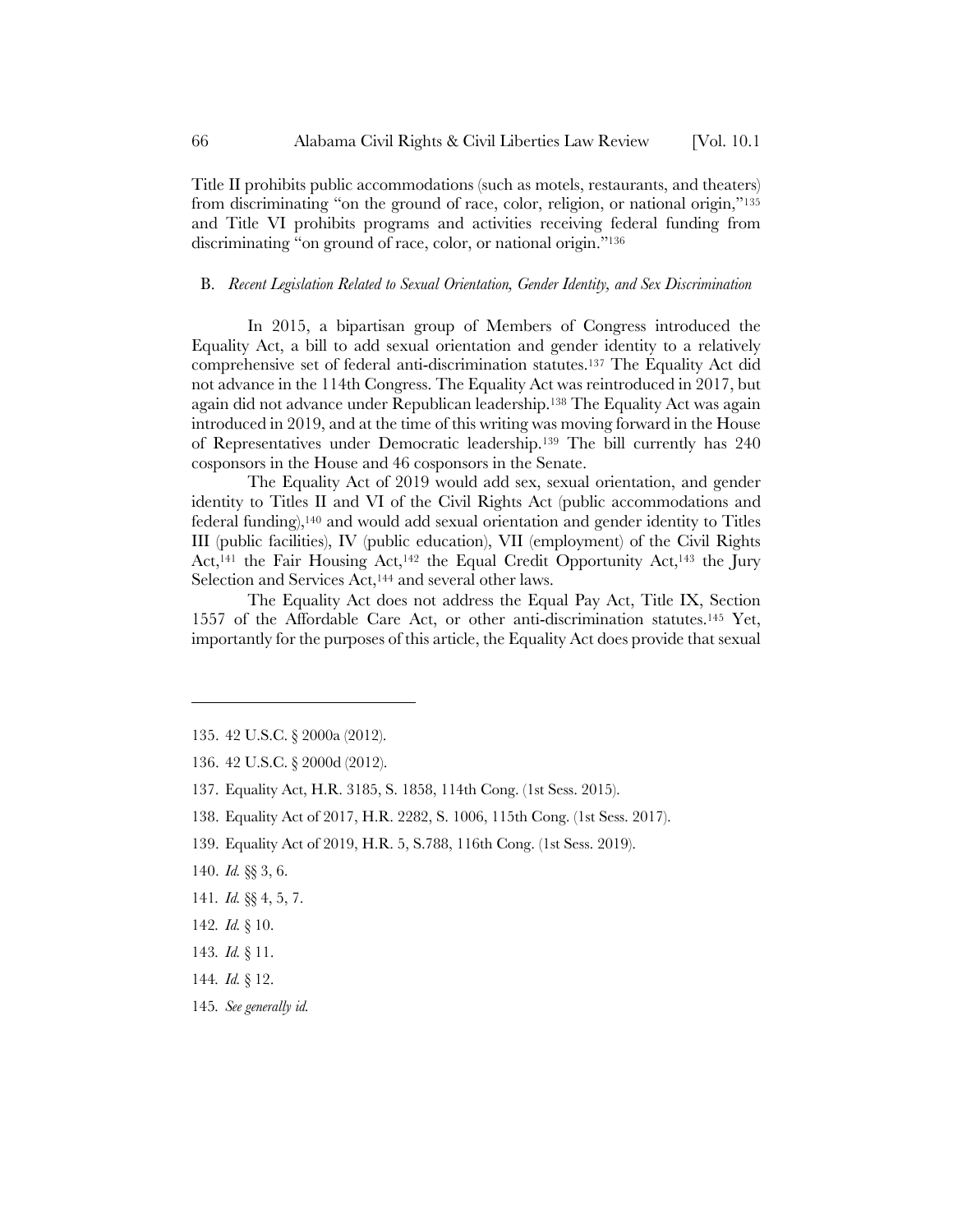orientation and gender identity discrimination are forms of sex discrimination,146 and, indeed, the term sex is defined to include sex stereotypes, sexual orientation, and gender identity.147 The term sexual orientation is defined in the Equality Act to mean "homosexuality, heterosexuality, or bisexuality."148 The term gender identity is defined as "the gender-related identity, appearance, mannerisms, or other genderrelated characteristics of an individual, regardless of the individual's designated sex at birth."149

The modern Equality Act reflects and expands failed legislation first introduced in Congress in 1974, also called the Equality Act.150 Since then, proposed legislation largely focused on employment, with some version of the Employment Non-discrimination Act introduced and not enacted for decades.151 In addition, narrower bills targeting public accommodations, credit, housing, education, and jury service have been introduced, but none of these bills has been enacted.152 None of these bills over the past four-and-half decades, as far I am aware, have sought to amend the Equal Pay Act. I have recounted these legislative efforts here because they are relevant to the court and agency interpretations to which I now turn.

### C. *Conflicting Court and Agency Interpretations of Title VII and Other Federal Anti-Sex-Discrimination Statutes*

Since the late in 1970s, courts and agencies have been confronting the question of whether Title VII and other statutes prohibit discrimination on the basis of sexual orientation or gender identity. Most of the law in this area involves Title VII and, to a lesser extent, Title IX; however, in the discussion below, I endeavor to

148*. Id.* 

l

149*. Id.*

- 150. Equality Act, H.R. 14752, 93rd Cong. (2d Sess. 1974).
- 151*. See, e.g.*, Employment Non-Discrimination Act, S. 815, 113th Cong. (2013); S. 811, 112th Cong. (2011); S. 1584, 111th Cong. (2009); H.R. 3017, 111th Cong. (2009); H.R. 3685, 110th Cong. § (2007); S. 1705, 108th Cong. (2003); S. 1284, 107th Cong. (2001); S. 1276, 106th Cong. (1999); S. 869, 105th Cong. (1997); S. 932, 104th Cong. (1995); S. 2238, 103d Cong. (1994).
- 152*. See, e.g.*, Student Non-Discrimination Act of 2018, H.R. 5374, 115th Cong. (2017); Customer Non-Discrimination Act, H.R. 3520, 115th Cong. (2017); Fair and Equal Housing Act of 2017, H.R. 1447, 115th Cong. (2017); Freedom from Discrimination in Credit Act of 2017, S.1143, H.R. 2498, 115th Cong. (2017); Juror Non-Discrimination Act and Jury ACCESS Act, H.R. 1515, S. 635, 115th Cong. (2017).

<sup>146</sup>*. Id.* §§ 2(12), 2(13).

<sup>147</sup>*. Id.* § 9(2).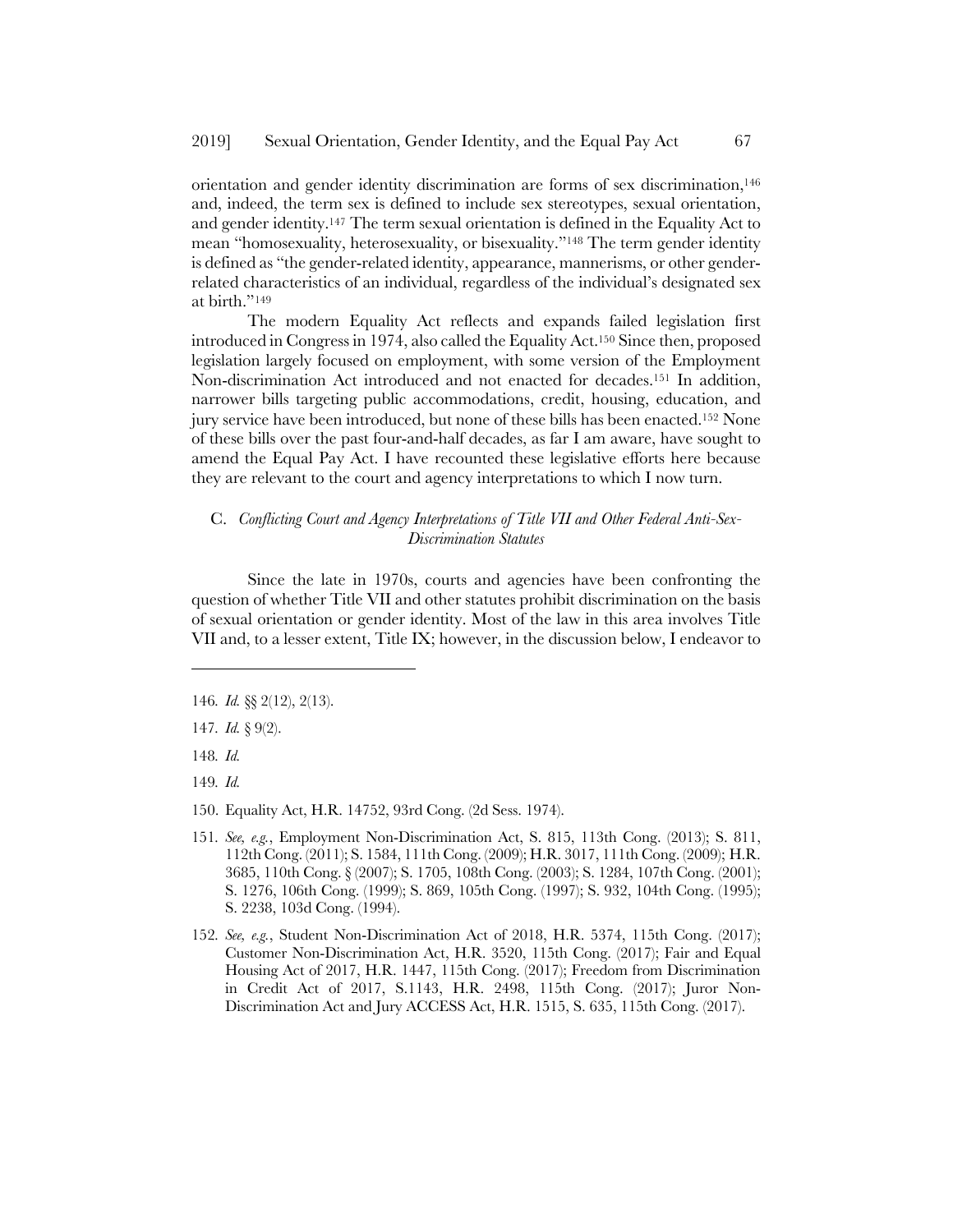cite decisions construing various statutes in order to provide a more complete account. My goal here is not to describe every important nuance in this area of law, but rather to synthesize this large body of conflicting and evolving law. I seek to provide a clear articulation of the divide and the knots, as well as the collective reasoning behind and against holding that sexual orientation and gender identity are forms of sex discrimination prohibited under Title VII, Title IX, and other statutes. With that understanding, I assess similar arguments as to the Equal Pay Act in Part IV.

As a matter of statutory construction, all courts agree that we begin with the text of the statute.153 Title VII provides, in relevant part, that "[i]t shall be an unlawful employment practice for an employer . . . to discriminate against any individual with respect to his compensation, terms, conditions, or privileges of employment, because of such individual's race, color, religion, sex, or national origin."154 Title IX provides: "No person in the United States shall, on the basis of sex, be excluded from participation in, be denied the benefits of, or be subjected to discrimination under any education program or activity receiving Federal financial assistance."155

Crucially, neither Title VII nor Title IX define the term "sex."156 Thus, Congress largely left it to the courts and enforcement agencies to determine what specifically qualifies and what does not qualify as impermissible sex discrimination under these statutes. Keeping in mind the broad remedial purposes of these statutes, courts have over decades expanded these statutes' reach in some respects. For example, courts have held that gender stereotyping and same-sex sex harassment are prohibited under both, even though, as the Supreme Court made clear in *Oncale v. Sundowner Offshore Services*, same-sex sex harassment "was assuredly not the principal evil Congress was concerned with when it enacted Title VII."157 In other words, while legislative history may help supplement our understanding of Congressional intent, the text of the statute controls its scope.158 In any event, there

155. 20 U.S.C. § 1681(a) (2012).

- 157. Oncale v. Sundowner Offshore Serv's, 523 U.S. 75, 79 (1998).
- 158*. Id.*

<sup>153</sup>*. See, e.g.*, Sebelius v. Clover, 569 U.S. 369, 376 (2013) (citing BP Am. Prod. Co. v. Burton, 549 U.S. 84, 91 (2006)); Lamie v. U.S. Tr., 540 U.S. 526, 534 (2004).

<sup>154.</sup> 42 U.S.C. § 2000e-2(a)(1) (2012).

<sup>156</sup>*. See, e.g.*, Hively v. Ivy Tech Cmty. Coll. of Ind., 853 F.3d 339, 362–63 (7th Cir. 2017) (en banc); Bd. of Educ. of the Highland Local Sch. Dist. v. U.S. Dep't of Educ., 208 F. Supp. 3d 850, 865 (S.D. Ohio 2016).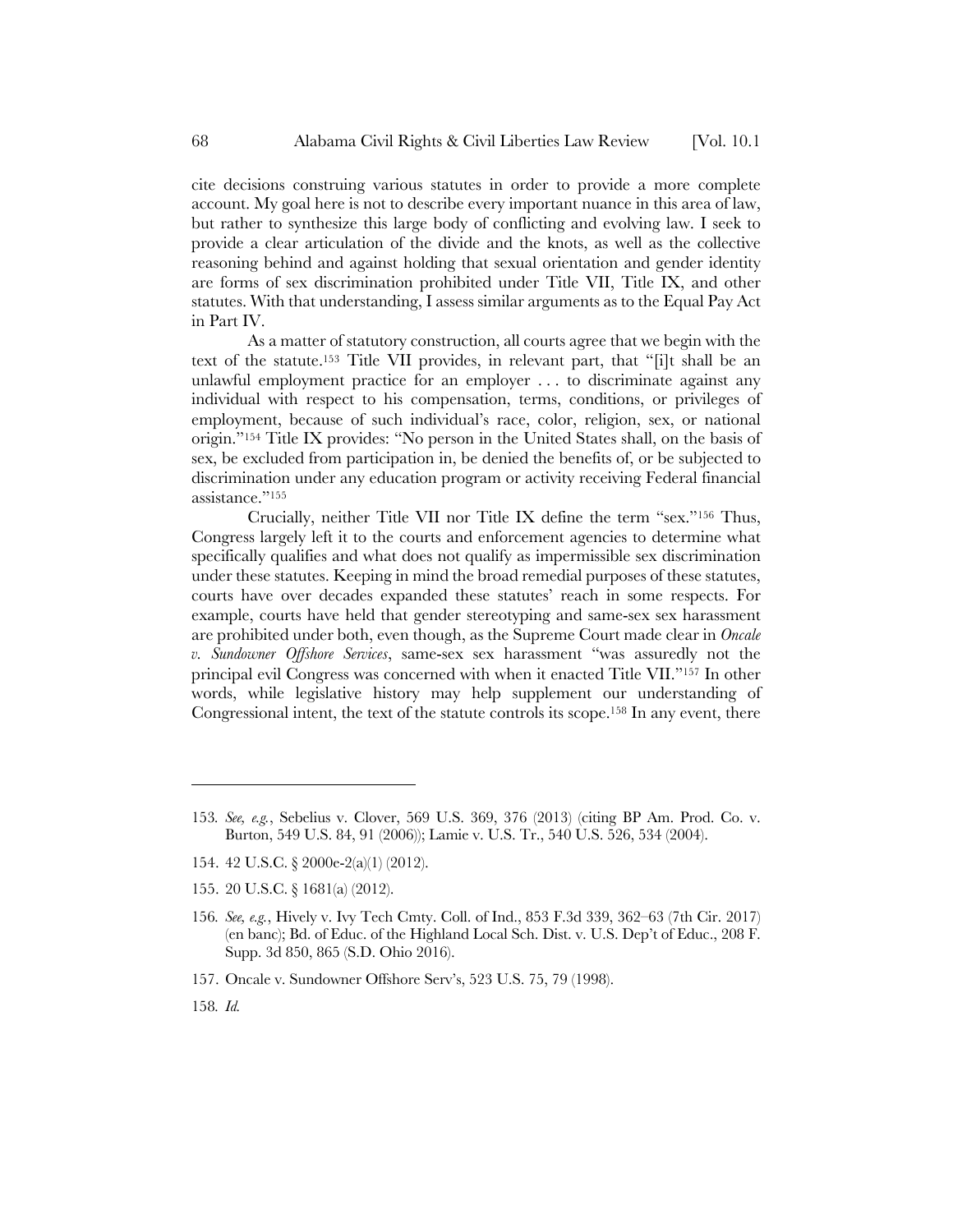is little legislative history on the inclusion of "sex" in Title VII,159 and Title VII's and Title IX's legislative histories do not mention LGBT people, sexual orientation, or gender identity.160 As a result, whether Title VII, Title IX, or other statutes can be interpreted to reach sexual orientation or gender identity discrimination, has divided the courts for decades.

#### 1. The Early Decisions

In the earliest cases, courts consistently held that Title VII did not protect LGBT people and rejected arguments that the discrimination they faced was "because . . . of sex."161 For example, in 1979, the U.S. Court of Appeals for the Ninth Circuit concluded in *De Santis v. Pacific Telephone and Telegraph Co.* that "Title VII's prohibition of 'sex' discrimination applies only to discrimination on the basis of gender and should not be judicially extended to include sexual preference such as homosexuality," and rejected arguments that Title VII prohibited sex-stereotyping related to "effeminacy."162 Similarly, in 1985, the U.S. Court of Appeals for the Seventh Circuit concluded in *Ulane v. Eastern Airlines* that Title VII "is not so expansive in scope as to prohibit discrimination against transsexuals," relying on the Ninth Circuit's decision in *De Santis* and other similar decisions.163

These courts generally agreed that "Congress had a narrow view of sex in mind" and "never considered nor intended that [Title VII] apply to anything other than the traditional concept of sex."164 In other words, the courts accepted, with little analysis, that the relevant statutory language "because . . . of sex" could not include sexual orientation or gender identity discrimination based on the conclusion

161. 42 U.S.C. § 2000e-2(a)(1) (2012).

- 162. DeSantis v. Pac Tel. & Tel. Co., 608 F.2d 327, 329 (9th Cir. 1979), *abrogated in part on other grounds*, Nichols v. Azteca Rest. Enterpr., Inc., 256 F.3d 864, 874–75 (9th Cir. 2011); *see also, e.g.*, Blum v. Gulf Oil Corp., 597 F.2d 936, 938 (5th Cir. 1979).
- 163. Ulane v. E. Airlines, 742 F.2d 1081, 1087 (7th Cir. 1984); *see also, e.g.*, Sommers v. Budget Mktg., Inc., 667 F.2d 748, 749–50 (8th Cir. 1982); Holloway v. Arthur Andersen & Co., 566 F.2d 659, 662–63 (9th Cir. 1977).
- 164*. Ulane*, 742 F.2d at 1085.

<sup>159</sup>*. See* Meritor Savs. Bank v. Vinson, 477 U.S. 57, 64 (1986) ("[W]e are left with little legislative history to guide us in interpreting the Act's prohibition against discrimination based on 'sex.'").

<sup>160.</sup> *See, e.g.*, Zarda v. Altitude Express, Inc., 883 F.3d 100, 137–42 (2d Cir. 2018) (en banc) (Lynch, J., dissenting) (recounting the history of Title VII and surrounding historical context, and observing "that there was no discussion of sexual orientation discrimination in the debates on Title VII of the Civil Rights Act").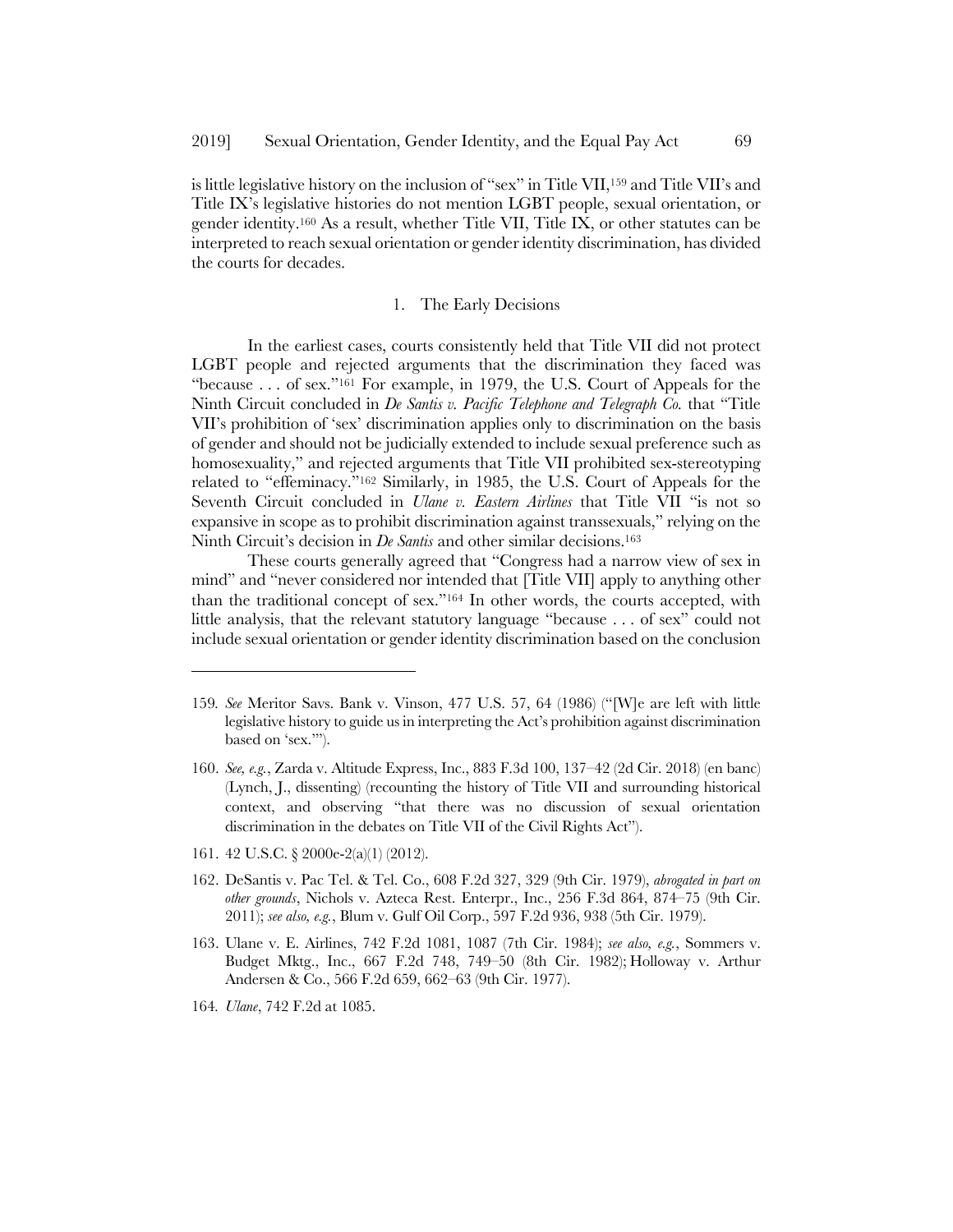that what these plaintiffs alleged was simply different than the sex discrimination proscribed by Title VII. Some of these courts also focused on the fact that Congress had repeatedly rejected legislation that would have extended Title VII to cover sexual orientation, to show Congressional intent to not include protections against sexual orientation or gender identity discrimination.<sup>165</sup>

These early cases—and some relatively recent ones—framed the issue as whether Title VII protects LGBT people. That is not the correct framing because Title VII does protect LGBT people from covered discrimination. This question is thus not whether "homosexuals" or "transsexuals" are protected; the correct framing is whether these statutes prohibit discrimination on the bases of sexual orientation and gender identity.

### 2. Evolving Interpretations of "Sex"

Two U.S. Supreme Court decisions called these early decisions into question. In 1989, in *Price Waterhouse v. Hopkins*, a plurality of the Court held that Title VII forbids an employer from discriminating against an employee for failing to conform to stereotypical notions of how women and men should look or behave in terms of gender.166

[W]e are beyond the day when an employer could evaluate employees by assuming or insisting that they matched the stereotype associated with their group, for, in forbidding employers to discriminate against individuals because of their sex, Congress intended to strike at the entire spectrum of disparate treatment of men and women resulting from sex stereotypes. An employer who objects to aggressiveness in women but whose positions require this trait places women in an intolerable and impermissible Catch-22: out of a job if they behave aggressively and out of a job if they do not. Title VII lifts women out of this bind.167

In other words, to demonstrate that an employer took an adverse employment action "because . . . of sex," as required by the statute, a plaintiff may rely on evidence that an employer acted upon sex or gender stereotypes, such as that woman

<sup>165</sup>*. E.g.*, *id*. at 1085–86.

<sup>166.</sup> Price Waterhouse v. Hopkins, 490 U.S. 228, 258 (1989) (plurality).

<sup>167</sup>*. Id.* at 251 (quoting L.A. Dep't. of Water & Power v. Manhart, 435 U.S. 702, 707 n.13 (1978)).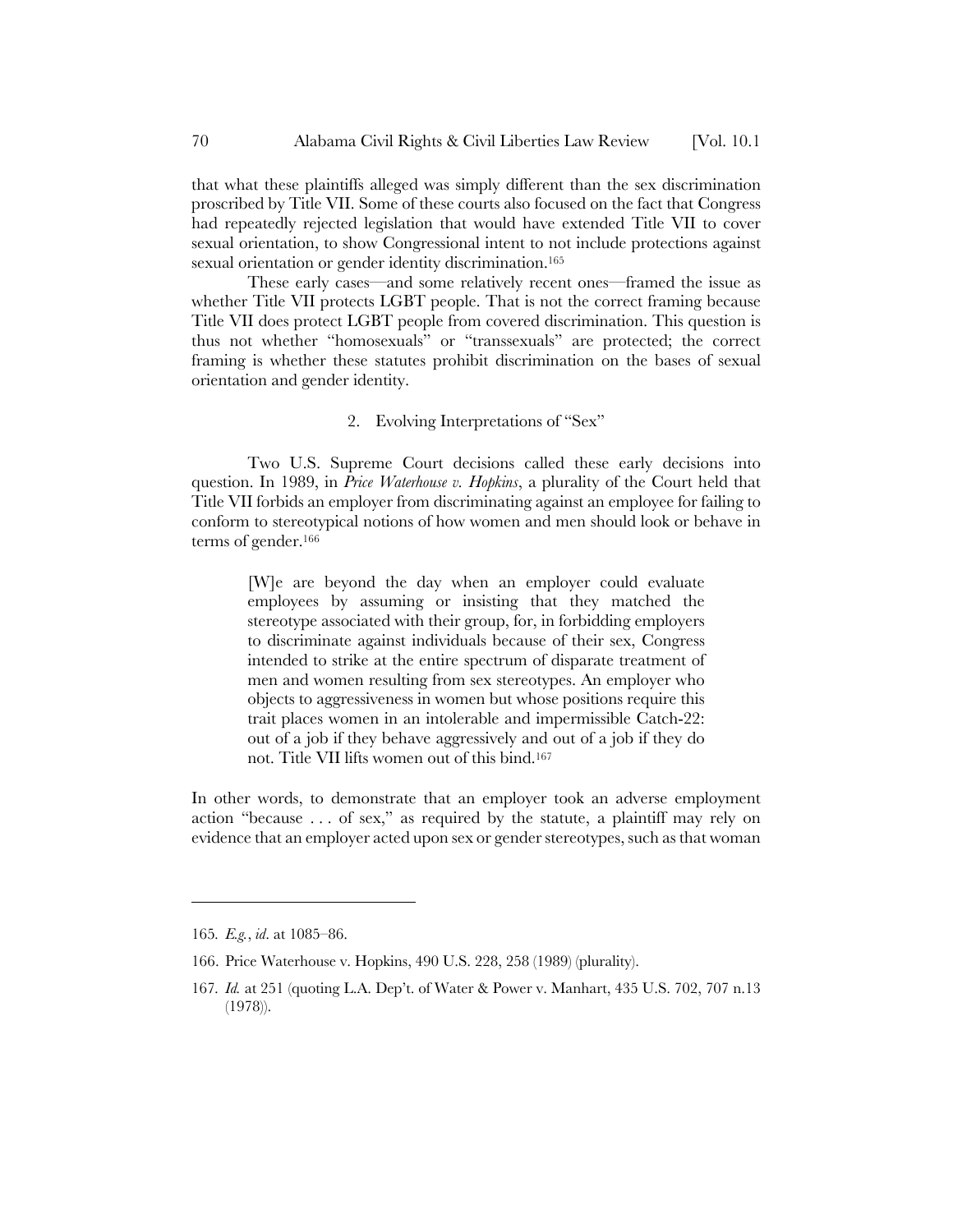should "walk more femininely, talk more femininely, [or] dress more femininely."168 According to the plurality, "[t]he critical inquiry . . . is whether gender was a factor in the employment decision at the moment it was made. . . . [S]ince we know that the words "because of" do not mean "solely because of," we also know that Title VII meant to condemn even those decisions based on a mixture of legitimate and illegitimate considerations."169

After *Price Waterhouse*, some courts have interpreted the decision to reject the notion that "sex" discrimination occurs only in situations in which an employer prefers a man over a woman (or vice versa); rather, Title VII encompasses any differential treatment based on a consideration "related to the sex of" the individual.170 In other words, according to these courts, *Price Waterhouse* stands for the proposition that sex and gender must be irrelevant to employment decisions (except in narrow exceptions) and employers cannot make employment decision motivated by norms, stereotypes, expectations, or preferences related to sex and gender.171

Yet, for many years other courts continued to hold that sexual orientation discrimination and, to a lesser extent, gender identity discrimination were not prohibited under Title VII. For example, in 1989, on the heels of *Price Waterhouse*, the U.S. Court of Appeals for the Eighth Circuit flatly stated that "Title VII does not prohibit discrimination against homosexuals."172 The EEOC, at this time, agreed that discrimination "based on ... [the] perception [that one] is a homosexual" is not cognizable under Title VII.<sup>173</sup> Courts adhered to this view, even while they started to recognize that same-sex sex harassment—which, in some fact patterns, could be viewed as sexual orientation discrimination—was prohibited under Title VII.174

The second Supreme Court decision that led many courts to revisit the question of Title VII's coverage against sexual orientation and gender identity

168*. Id.* at 235 (internal quotation marks omitted).

- 169*. Id.* at 241. The Civil Rights Act of 1991, Pub. L. No. 102-166, 105 Stat. 1071 § 107(a) (codified at 42 U.S.C.  $\S 2000e-2(m)$ ) codified the "motivating factor" standard.
- 170. Schwenk v. Hartford, 204 F.3d 1187, 1202 (9th Cir. 2000); *see also, e.g.*, Rosa v. Park W. Bank & Trust Co., 214 F.3d 213, 215–16 (1st Cir. 2000).
- 171*. See Schwenk*, 204 F.3d at 1202; *see also* Griggs v. Duke Power Co., 401 U.S. 424, 436 (1971) (explaining Congress intended Title VII to make sex "irrelevant" to employment decisions).
- 172. Williamson v. A.G. Edward and Sons, Inc., 876 F.2d 69, 70 (8th Cir. 1989).
- 173. Ernest Dillon, Appellant, EEOC Doc. 01900157, 1990 WL 1111074, at \*4 (Feb. 14, 1990).
- 174*. See, e.g.*, Wrightson v. Pizza Hut of Am., 99 F.3d 138, 143–44 (4th Cir. 1996).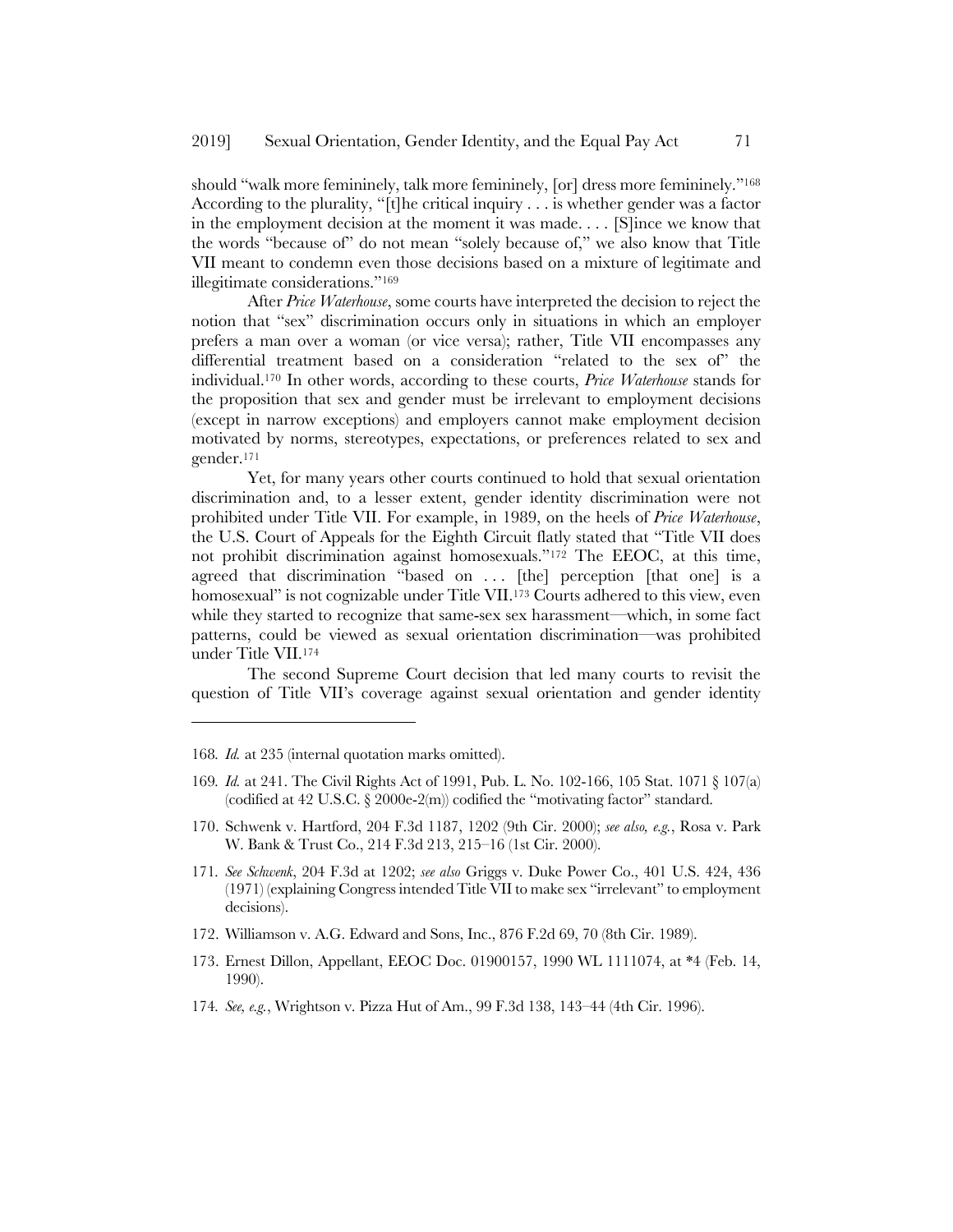discrimination was *Oncale v. Sundowner Offshore Services*, from 1998. In *Oncale*, the Supreme Court unanimously held that Title VII prohibits same-sex sex harassment, despite the fact that "male-on-male sexual harassment in the workplace was assuredly not the principal evil Congress was concerned with when it enacted Title VII."175 According to the Court:

[S]tatutory prohibitions often go beyond the principal evil to cover reasonably comparable evils, and it is ultimately the provisions of our laws rather than the principal concerns of our legislators by which we are governed. Title VII prohibits "discrimination ... because of . . . sex" in the "terms" or "conditions" of employment. Our holding that this includes sexual harassment must extend to sexual harassment of any kind that meets the statutory requirements."176

An asymmetry thus developed in the law where "one way to prove [same-sex sex harassment] is to put forth evidence that [the plaintiff's] harasser is homosexual and that she proposed sexual activity with the plaintiff";177 whereas for LGB plaintiffs (or those perceived to be LGB), their sexual orientation (or perceived sexual orientation) became an obstacle to demonstrating harassment or other forms of discrimination on the basis of sex.178

More important for present purposes, even after *Price Waterhouse* and *Oncale*, many courts adhered to the early view that "sex" in Title VII should be understood narrowly as biological, binary sex.179 For example, in 2007, the U.S. Court of Appeals for the Tenth Circuit held in *Ettsity v. Utah Transit Authority* that "discrimination against a transsexual based on the person's status as a transsexual is

l

179. *Medina*, 413 F.3d at 1134.

<sup>175.</sup> Oncale v. Sundowner Offshore Servs., 523 U.S. 75, 79 (1998).

<sup>176</sup>*. Id.* at 79–80.

<sup>177.</sup> Medina v. Income Support Div., 413 F.3d 1131, 1134 (10th Cir. 2005).

<sup>178.</sup> *E.g.*, Estate of D.B. by Briggs v. Thousand Islands Cent. Sch. Dist., 169 F. Supp. 3d 320, 332–33 (N.D.N.Y. 2016) ("The critical fact under the circumstances is the actual sexual orientation of the harassed person. If the harassment consists of homophobic slurs directed at a homosexual, then a gender-stereotyping claim by that individual is improper bootstrapping. If, on the other hand, the harassment consists of homophobic slurs directed at a heterosexual, then a gender-stereotyping claim by that individual is possible.") (internal citation omitted), *abrogated by* Christiansen v. Omnicom Grp. Inc., 852 F.3d 195, 200 (2d Cir. 2017).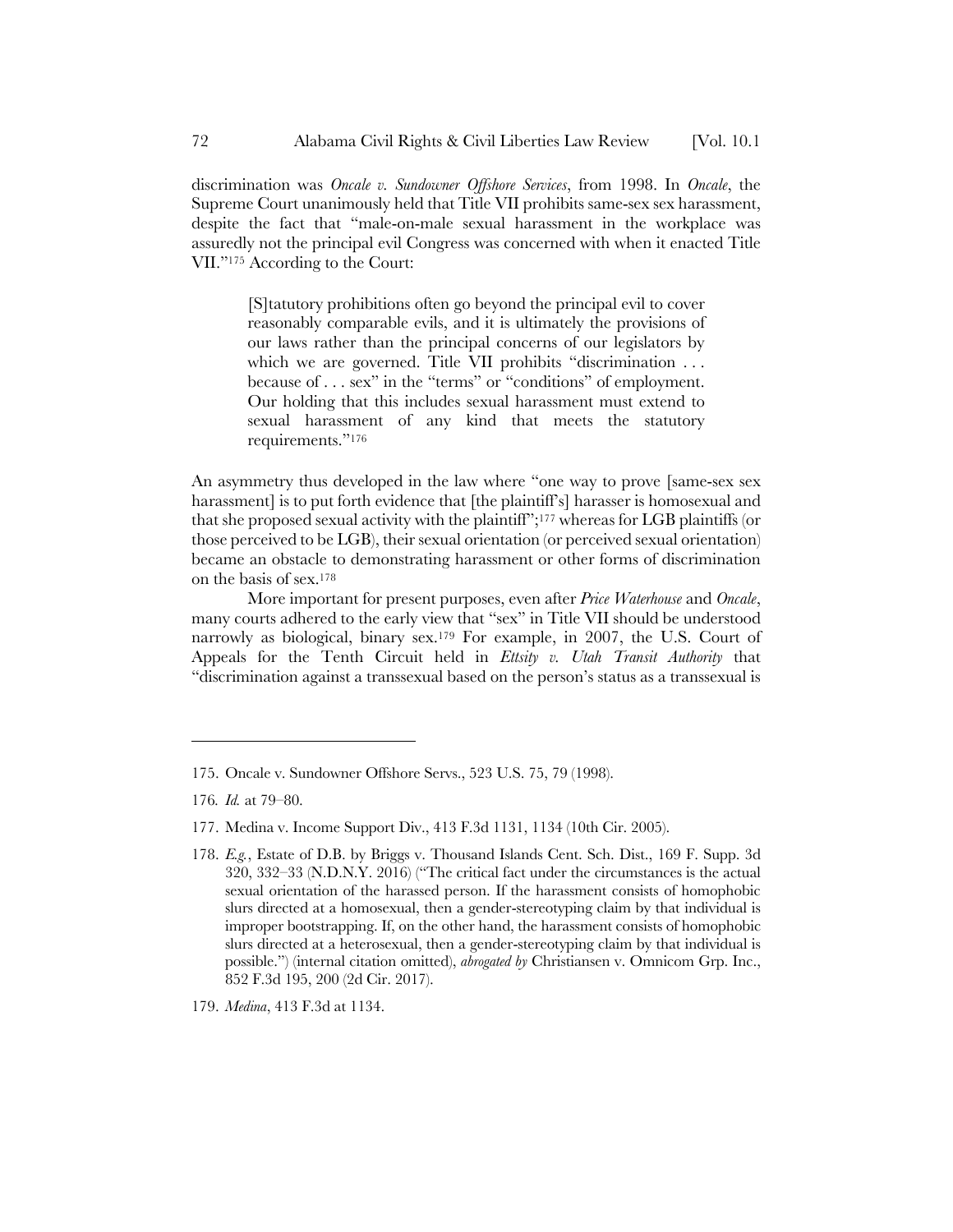not discrimination because of sex under Title VII."180 In reaching this conclusion, the Tenth Circuit agreed with the Seventh Circuit's determination in *Ulane* that "sex" in Title VII encompasses "[only] a binary conception of sex."181 In a similar vein, in 2005, the Tenth Circuit held in *Medina v. Income Support Division, New Mexico* that "Title VII's protections . . . do not extend to harassment due to a person's sexuality."<sup>182</sup>

In contrast, other courts have understood *Price Waterhouse* and *Oncale* to "eviscerate" the limited view that Congress never meant Title VII to "'apply to anything other than the traditional conception of sex,'" as the U.S. Court of Appeals for the Sixth Circuit held in 2004 in *Smith v. City of Salem*.183 Likewise, the Ninth Circuit explained in 2000 in *Schwenk v. Hartford* that "under *Price Waterhouse*, 'sex' under Title VII encompasses both sex—that is, the biological differences between men and women—*and* gender" and that "[d]iscrimination because one fails to act in the way expected of a man or woman is forbidden under Title VII."184 In both *Smith* and *Schwenk*, the courts allowed transgender plaintiffs' suits to proceed.

Yet, interestingly, both the Sixth and Ninth Circuits (and other courts) have continued to hold that sexual orientation discrimination remained outside the ambit of Title VII, unless the plaintiff had specific evidence that he or she was subjected to stereotypes about how men and women should appear or act in terms of gender or other evidence showing discrimination based on sex.185 In other words, courts have not treated sexual orientation discrimination and gender identity discrimination the same; rather those concepts have had different trajectories under Title VII decisional law. Specifically, courts and agencies accepted that gender identity discrimination could be prohibited under Title VII more easily and earlier than sexual orientation discrimination. Indeed, during the Obama Administration, even as the Department of Justice and other Executive departments adopted the position that gender identity discrimination is per se sex discrimination, they developed a "wait-and-see" approach to the question of whether sexual orientation discrimination is per se sex discrimination.186

 $\overline{a}$ 

182*. Medina*, 413 F.3d at 1135.

- 184. Schwenk v. Hartford, 204 F.3d 1187, 1202 (9th Cir. 2000).
- 185*. Compare, e.g.*, Vickers v. Fairfield Med. Ctr., 453 F.3d 757 (6th Cir. 2006) *with* Rene v. MGM Grand Hotel, Inc., 305 F.3d 1061 (9th Cir. 2002).
- 186*. See, e.g.*, U.S. Dep't of Health and Human Servs., Office of the Secretary, Office for Civil Rights, Final Rule: Nondiscrimination in Health Programs and Activities, 81 Fed.

<sup>180.</sup> Etsitty v. Utah Transit Auth., 502 F.3d 1215, 1221 (10th Cir. 2007).

<sup>181</sup>*. Id.* at 1222.

<sup>183.</sup> Smith v. City of Salem, 378 F.3d 566, 572–73 (6th Cir. 2004) (quoting Ulane v. E. Airlines, 742 F.2d 1081, 1085 (7th Cir. 1984)).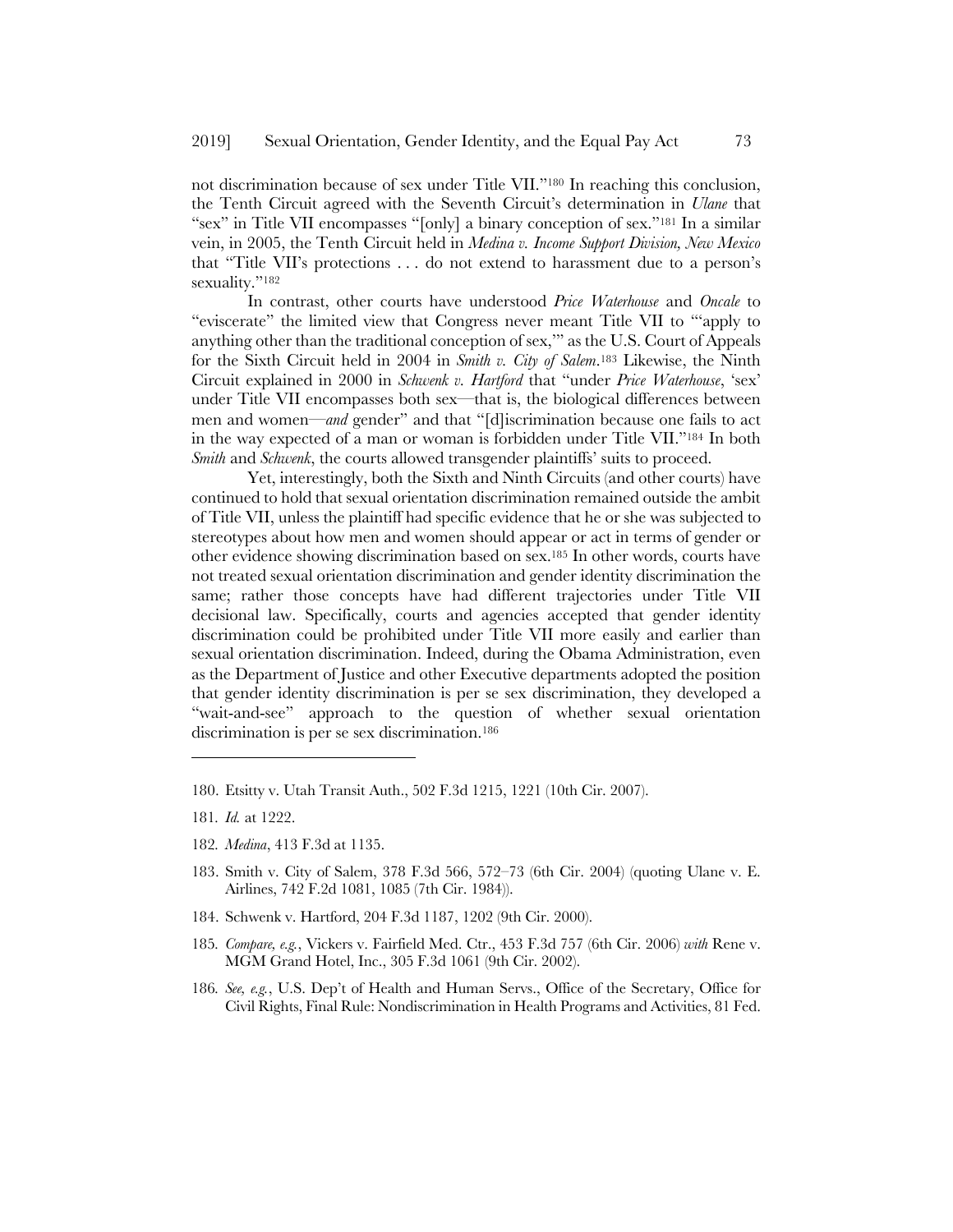### 3. Parsing Cognizable Sex Discrimination Claims From Sexual Orientation and Gender Identity Claims

Even as courts have disagreed as to the full scope of Title VII, "every court of appeals has recognized that disparate treatment for failing to conform to genderbased expectations is sex discrimination and has also concluded that this principle applies with equal force in cases involving plaintiffs who are gay, bisexual, heterosexual, or transgender," as the EEOC has explained.187 In *Smith v. City of Salem*, the Sixth Circuit held that a transgender plaintiff who suffered adverse employment consequences after "he began to express a more feminine appearance and manner on a regular basis" had a cognizable claim under Title VII.188 Similarly, in 2009, in *Prowel v. Wise Business Forms*, the U.S. Court of Appeals for the Third Circuit ruled for a gay man suing for employment discrimination based on sex, holding that evidence that his co-workers harassed him because of his "effeminate" nature and mannerisms was sufficient to defeat summary judgment for the employer.189 In reaching this conclusion, the Third Circuit adhered to circuit precedent that "'Title VII does not prohibit discrimination based on sexual orientation'" but explained that "[t]his does not mean, however, that a homosexual individual is barred from bringing a *sex discrimination* claim under Title VII . . . ."190 Yet the Third Circuit insightfully observed, "the line between sexual orientation discrimination and discrimination 'because of sex' can be difficult to draw."191

In contrast to *Prowel*, the U.S. Court of Appeals for the Second Circuit held in 2005's *Dawson v. Bumble and Bumble* that a lesbian's sex discrimination claim failed

- 187. Couch v. Chu, Appeal No. 0120131136, 2013 WL 4499198, at \*7 (E.E.O.C. Aug. 13, 2013).
- 188. Smith v. City of Salem, 378 F.3d 566, 572 (6th Cir. 2004).
- 189. Prowel v. Wise Bus. Forms, 579 F.3d 285, 291 (3d Cir. 2009).
- 190*. Id.* at 289 (quoting Bibby v. Phila. Coca Cola Bottling Co., 260 F.3d 357 at 261 (3d Cir. 2001)).
- 191*. Id.* at 291; *see also, e.g.*, Doe by Doe v. City of Belleville, 119 F.3d 563, 580–82 (7th Cir. 1997) (concluding male plaintiff who alleged he wore an earring and was habitually called "fag" or "queer" had raised a triable issue of fact as to whether he was subject to impermissible gender stereotyping), *vacated on other grounds*, City of Belleville v. Doe by Doe, 523 U.S. 1001 (1998).

Reg. 31376, 31390 (May 18, 2016) ("OCR has decided not to resolve in this rule whether discrimination on the basis of an individual's sexual orientation status alone is a form of sex discrimination under Section 1557. We anticipate that the law will continue to evolve on this issue, and we will continue to monitor legal developments in this area. We will enforce Section 1557 in light of those developments and will consider issuing further guidance on this subject as appropriate.").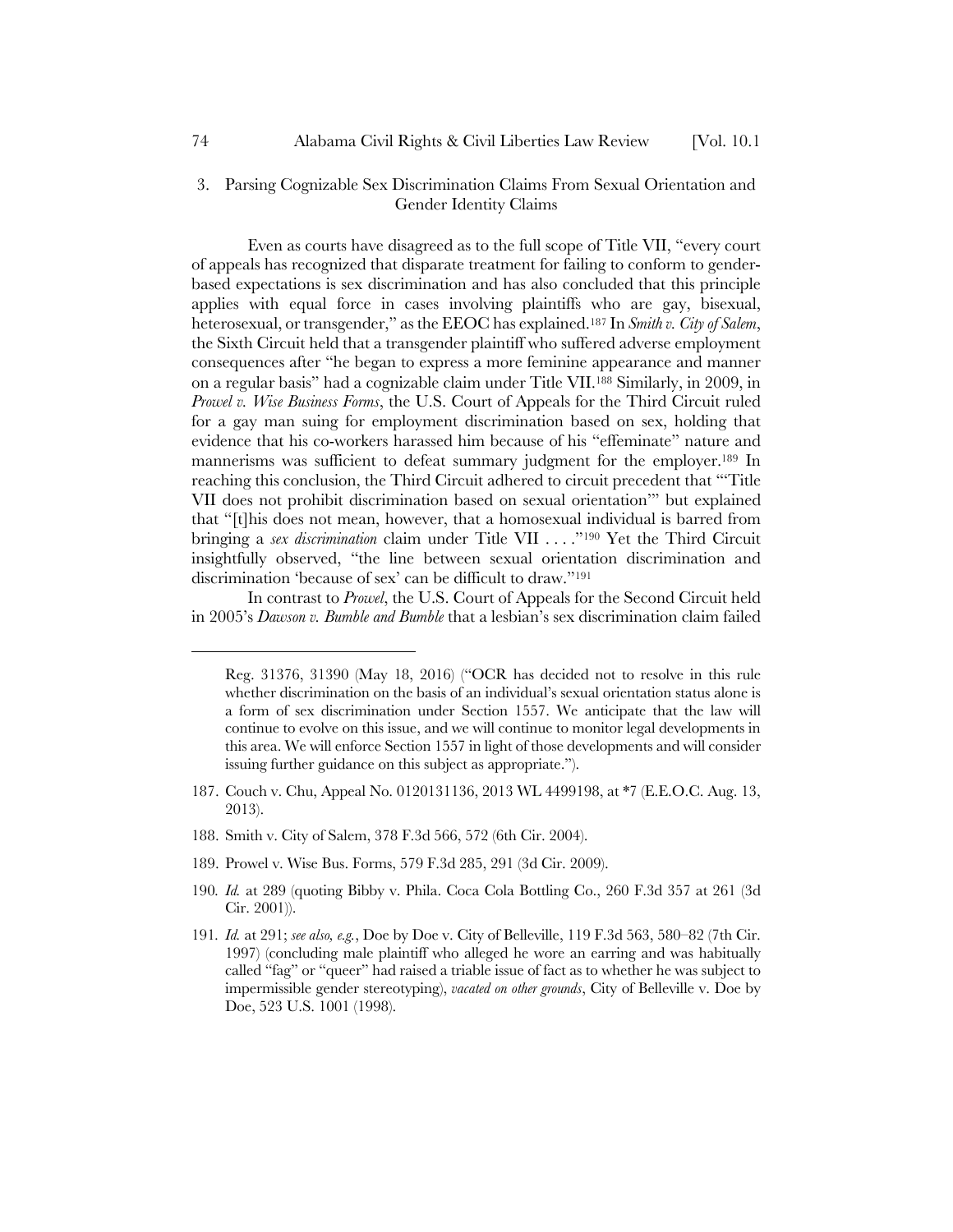because she had presented no evidence that her employer had acted on any stereotypes about her appearance or manner, leaving her only with a noncognizable sexual orientation claim.192 In reaching that conclusion, the Second Circuit explained—like the Third Circuit in *Prowel* did—"it is often difficult to discern when [the plaintiff] is alleging that the various adverse employment actions allegedly visited upon her by [her employer] were motivated by animus toward her gender, her appearance, her sexual orientation, or some combination of these" because "the borders [between these classes] are so imprecise."193 The Second Circuit more recently explained, in *Christiansen v. Omnicom Group*, that *Dawson* and other decisions in this area stood for the proposition "being gay, lesbian, or bisexual, standing alone, does not constitute nonconformity with a gender stereotype that can give rise to a cognizable gender stereotyping claim."194 In practice, however, trying to parse evidence of sex stereotyping from evidence of sexual orientation discrimination made it "'especially difficult for gay plaintiffs to bring'" sex stereotyping claims.195

Recently, a panel of the Seventh Circuit in *Hively v. Ivy Tech Community College, South Bend* succinctly mapped this knot:

As a result of *Price Waterhouse*, a line of cases emerged in which courts began to recognize claims from gay, lesbian, bisexual, and transgender employees who framed their Title VII sex discrimination claims in terms of discrimination based on gender non-conformity (which we also refer to, interchangeably, as sex stereotype discrimination) and not sexual orientation. But these claims tended to be successful only if those employees could carefully cull out the gender non-conformity discrimination from the sexual orientation discrimination. When trying to separate the discrimination based on sexual orientation from that based on sex stereotyping, however, courts soon learned that the distinction was elusive.

And so for the last quarter century since *Price Waterhouse*, courts have been haphazardly, and with limited success, trying to figure out how to draw the line between gender norm discrimination, which can

- 194. Christiansen v. Omnicom Grp. Inc., 852 F.3d 195, 201 (2d Cir. 2017).
- 195. *Id.* at 200 (quoting and abrogating Maroney v. Waterbury Hosp., No. 3:10-CV-1415, 2011 WL 1085633, at \*2 n.2 (D. Conn. Mar. 18, 2011)).

<sup>192.</sup> Dawson v. Bumble & Bumble, 398 F.3d 211, 218 (2d Cir. 2005), *overruled by* Zarda v. Altitude Express, Inc. 883 F.3d 100 (2d Cir. 2018) (en banc).

<sup>193</sup>*. Dawson*, 398 F.3d at 217.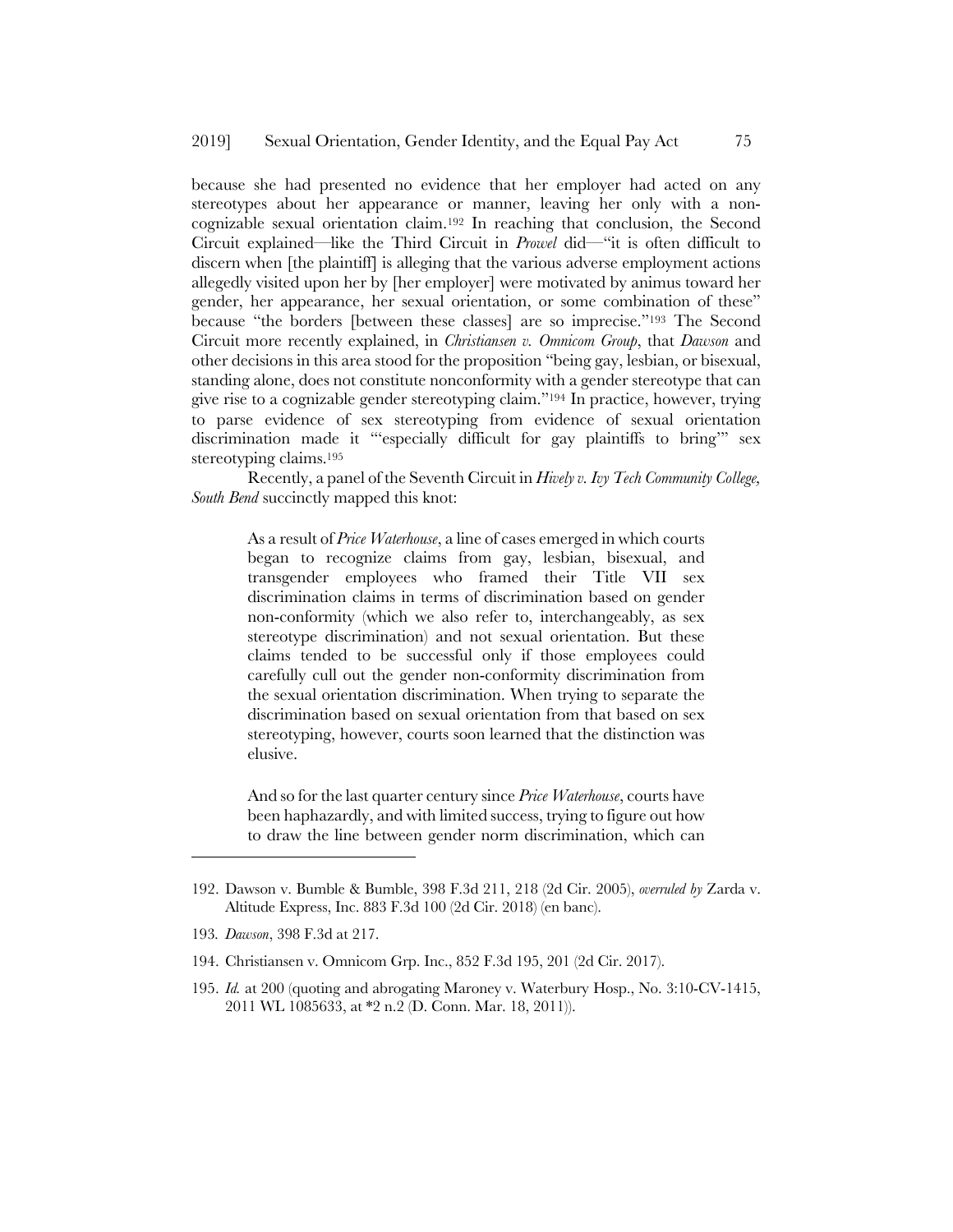form the basis of a legal claim under *Price Waterhouse*'s interpretation of Title VII, and sexual orientation discrimination, which is not cognizable under Title VII. As one scholar has stated, "The challenge facing the lower courts since *Price Waterhouse* is finding a way to protect against the entire spectrum of gender stereotyping while scrupulously not protecting against the stereotype that people should be attracted only to those of the opposite gender."... [C]ourts have gone about this task in different ways—either by disallowing any claims where sexual orientation and gender nonconformity are intertwined, (and, for some courts, by not allowing claims from lesbian, gay, or bisexual employees at all), or by trying to tease apart the two claims and focusing only on the gender stereotype allegations. In both methods, the opinions tend to turn circles around themselves because, in fact, it is exceptionally difficult to distinguish between these two types of claims. Discrimination against gay, lesbian, and bisexual employees comes about because their behavior is seen as failing to comply with the quintessential gender stereotype about what men and women ought to do—for example, that men should have romantic and sexual relationships only with women, and women should have romantic and sexual relationships only with men. In this way, almost all discrimination on the basis of sexual orientation can be traced back to some form of discrimination on the basis of gender

nonconformity. . . . Whether the line is nonexistent or merely exceedingly difficult to find, it is certainly true that the attempt to draw and observe a line between the two types of discrimination results in a jumble of inconsistent precedents.196

While courts and agencies have come to generally accept that LGBT plaintiffs are protected from sex discrimination, including when based on sex or gender stereotypes,197 the courts remain conflicted about whether, and to what

<sup>196.</sup> Hively v. Ivy Tech Cmty. Coll., 830 F.3d 698, 704–06 (7th Cir. 2016), *as amended* (Aug. 3, 2016) (internal citations omitted; quoting Brian Soucek, *Perceived Homosexuals: Looking Gay Enough for Title VII*, 63 AM. U. L. REV. 715, 726 (2014)), *reh'g en banc granted, opinion vacated*, No. 15-1720, 2016 WL 6768628 (7th Cir. Oct. 11, 2016), *and on reh'g en banc sub nom.* Hively v. Ivy Tech Cmty. Coll. of Ind., 853 F.3d 339 (7th Cir. 2017) (en banc).

<sup>197</sup>*. See, e.g.*, Rene v. MGM Grand Hotel, Inc., 305 F.3d 1061, 1065 (9th Cir. 2002) ("[The district court] appears to have held that Rene's otherwise viable cause of action was defeated because he believed he was targeted because he is gay. That is not the law."). Importantly, however, a recent empirical assessment of same-sex harassment cases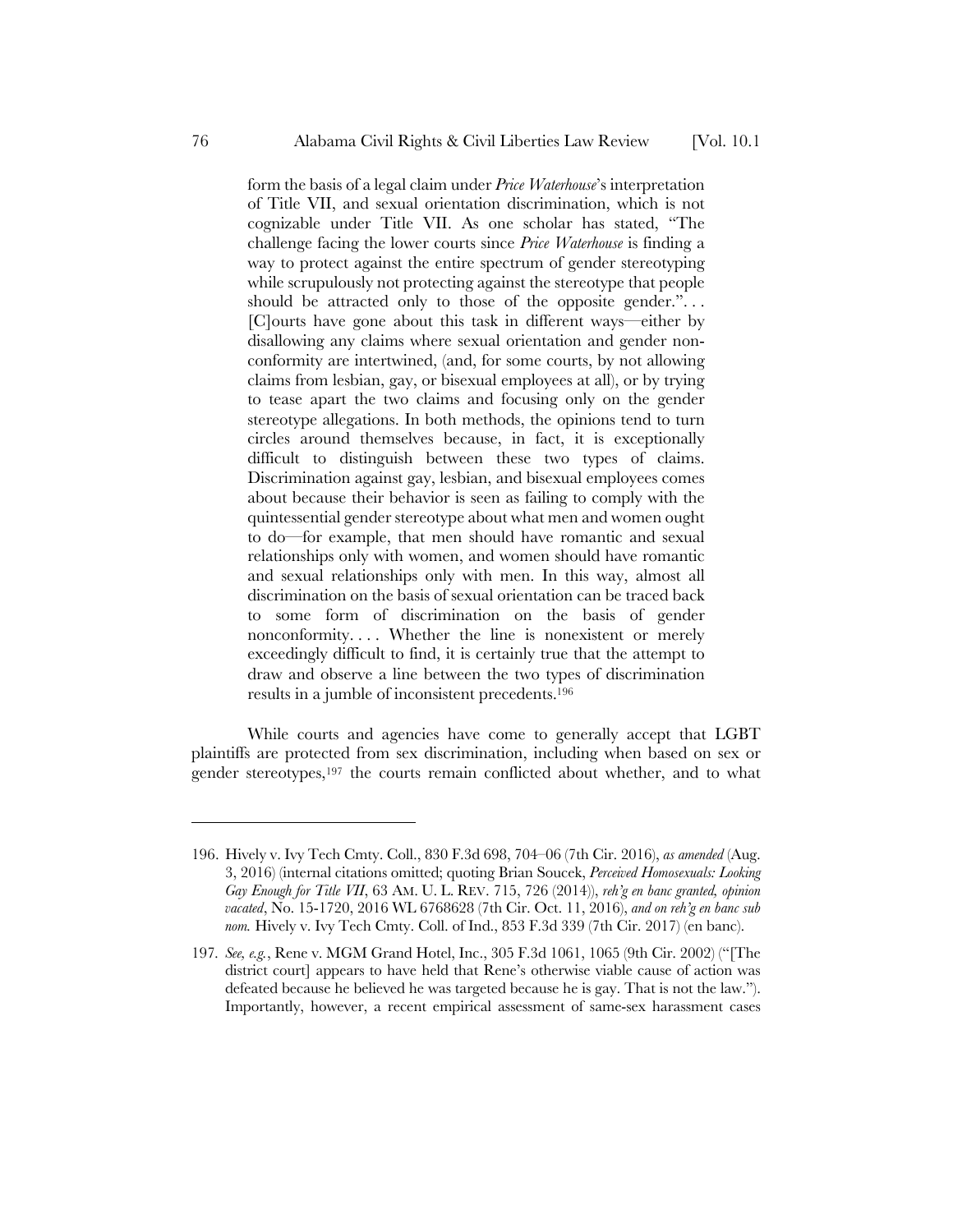extent, either sexual orientation discrimination or gender identity discrimination is per se sex discrimination within the scope of federal anti-sex-discrimination statutes, as I explain in the next two subsections. The recent trend among federal courts is to hold that gender identity and, to a somewhat lesser extent, sexual orientation discrimination are sex-based and within the scope of Title VII and Title IX, though some courts have recently reached different conclusions.

# 4. Sexual Orientation Discrimination as Per Se Sex Discrimination: Recent Developments

As discussed in the immediately preceding subsection, many courts have held that "'a gender stereotyping claim should not be used to bootstrap protection for sexual orientation into Title VII.'"198 Courts holding that sexual orientation discrimination is not prohibited under Title VII reason that (1) Title VII does not expressly enumerate sexual orientation as a prohibited basis of discrimination; (2) sexual orientation discrimination and sex discrimination are conceptually distinct; (3) the scant legislative history of the sex discrimination provision in Title VII does not support reading sexual orientation discrimination to be prohibited under it; and (4) Members of Congress have continually introduced legislation to explicitly add sexual orientation to federal anti-discrimination laws, evidencing Congress's understanding that Title VII does not already prohibit sexual orientation discrimination. Most, if not all, appellate courts that have concluded that Title VII (or a similar statute) does not prohibit sexual orientation discrimination have utilized some or all of these rationales.199

For example, in *Evans v. Georgia Regional Hospital*, a divided panel of the U.S. Court of Appeals for the Eleventh Circuit adhered to this view, while permitting a lesbian plaintiff's claim based on gender stereotyping to proceed.200 Concurring,

 $\overline{a}$ 

200. Evans v. Georgia Reg'l Hosp., 850 F.3d 1248, 1255 (11th Cir. 2017) (citing Blum v. Gulf Oil Corp., 597 F.2d 936, 938 (5th Cir. 1979)), *cert. denied*, 138 S. Ct. 557 (2017).

revealed judicial biases against "openly gay" alleged harassers and in favor of heterosexism. Jessica A. Clarke, *Inferring Desire*, 63 DUKE L.J*.* 525, 571–95 (2013).

<sup>198.</sup> Vickers v. Fairfield Med. Ctr., 453 F.3d 757, 464 (6th Cir. 2006) (quoting Dawson v. Bumble & Bumble, 398 F.3d 211, 218 (2d Cir. 2005)).

<sup>199</sup>*. See, e.g.*, Medina v. Income Support Div., 413 F.3d 1131, 1135 (10th Cir. 2005); *Rene*, 305 F.3d at 1063–64; Bibby v. Phila. Coca Cola Bottling Co., 260 F.3d 257, 261 (3d. Cir. 2001); Simonton v. Runyun, 232 F.3d 33, 34-37 (2d Cir. 2000), *overruled by* Zarda v. Altitude Express, Inc. 883 F.3d 100 (2d Cir. 2018) (en banc); Higgins v. New Balance Athletic Shoe, Inc., 194 F.3d 252, 259 (1st Cir. 1999); Williamson v. A.G. Edwards & Sons, Inc., 876 F.2d 69, 70 (8th Cir. 1989); Wrightson v. Pizza Hut of Am., 99 F.3d 138, 143 (4th Cir. 1996), *abrogated on other grounds by* Oncale v. Sundowner Offshore Serv's, 523 U.S. 75, 79 (1998).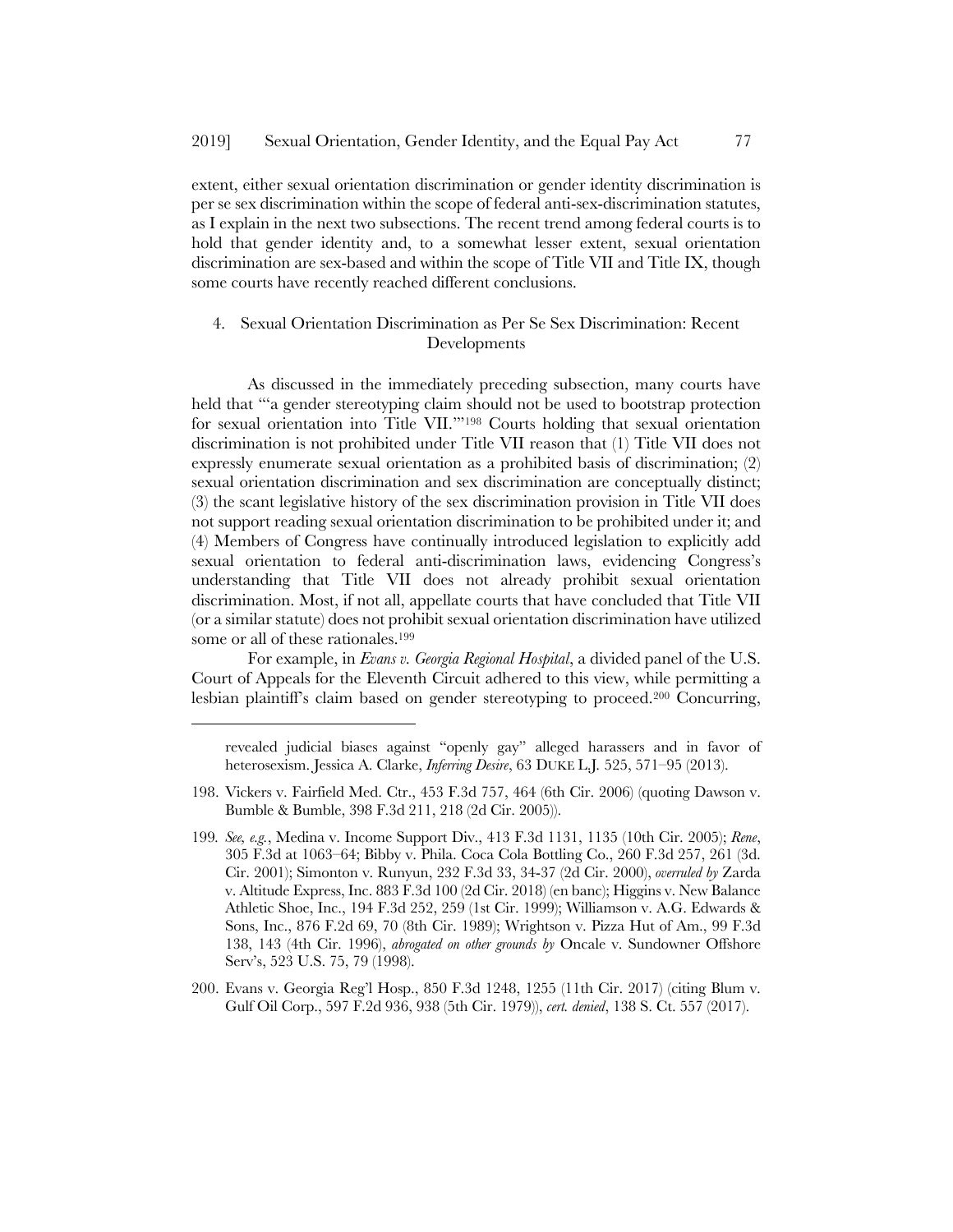Judge Pryor explained that "[a] gay individual may establish with enough factual evidence that she experienced sex discrimination because her *behavior* deviated from a gender stereotype held by an employer."201 Such a claim is to be distinguished from a *status*-based sexual orientation claim, according to Judge Pryor.202 In other words, [b]ecause a claim of gender nonconformity is a behavior-based claim, not a status-based claim, a plaintiff still "'must show that the employer actually relied on her gender in making its decision.'"203

In conflict with these decisions, a growing number of courts are concluding that sexual orientation discrimination is impermissible sex discrimination, as has the EEOC. Most recently among the Courts of Appeals, the Second and Seventh Circuits, both sitting en banc in 2018 and 2017, respectively, overturned circuit precedent and held that Title VII prohibits sexual orientation discrimination as per se sex discrimination. In *Zarda v. Altitude Express, Inc.*, the Second Circuit began its analysis by noting that, under Title VII, sex need only be a motivating factor for the adverse employment action, and that "sex" includes "non-conformity with gender norms."204 Turning then to the question of whether sexual orientation discrimination is "motivated, at least in part, by sex," the court observed that a person's sexual orientation cannot be defined or understood without reference to his or her sex as well as the sex of the person to whom he or she is attracted.205 According to the Institute of Medicine, for example, "the focus of sexual orientation is the biological sex of a person's actual or potential relationship partners" and "sexual orientation is inherently a relational construct [because it] depends on the biological sex of the individuals involved, *relative to each other*."206

The EEOC, too, in its decision holding that sexual orientation discrimination is per se sex discrimination, *Baldwin v. Foxx*, highlighted the fact the sexual orientation is a function of sex:

<sup>201</sup>*. Id.* at 1259 (Pryor, J., concurring) (emphasis added).

<sup>202</sup>*. Id.* at 1259–61.

<sup>203</sup>*. Id.* at 1260 (quoting *Hopkins*, 490 U.S. at 251).

<sup>204.</sup> Zarda v. Altitude Express, Inc., 883 F.3d 100, 112 (2d Cir. 2018) (en banc) (citing 42 U.S.C. § 2000e-2(m)); *see also* Price Waterhouse v. Hopkins, 490 U.S. 228, 250–51 (1989).

<sup>205</sup>*. Id.* at 113–14; *accord id.* at 135 (Cabranes, J., concurring) ("Zarda's sexual orientation is a function of his sex. . . . That should be the end of the analysis."); Hively v. Ivy Tech Cmty. Coll. of Ind., 853 F.3d 339, 358 (7th Cir. 2016) (Flaum, J., concurring) ("One cannot consider a person's homosexuality without also accounting for their sex: doing so would render 'same' [sex] . . . meaningless.").

<sup>206.</sup> INST. OF MED., *supra* note 23, at 27.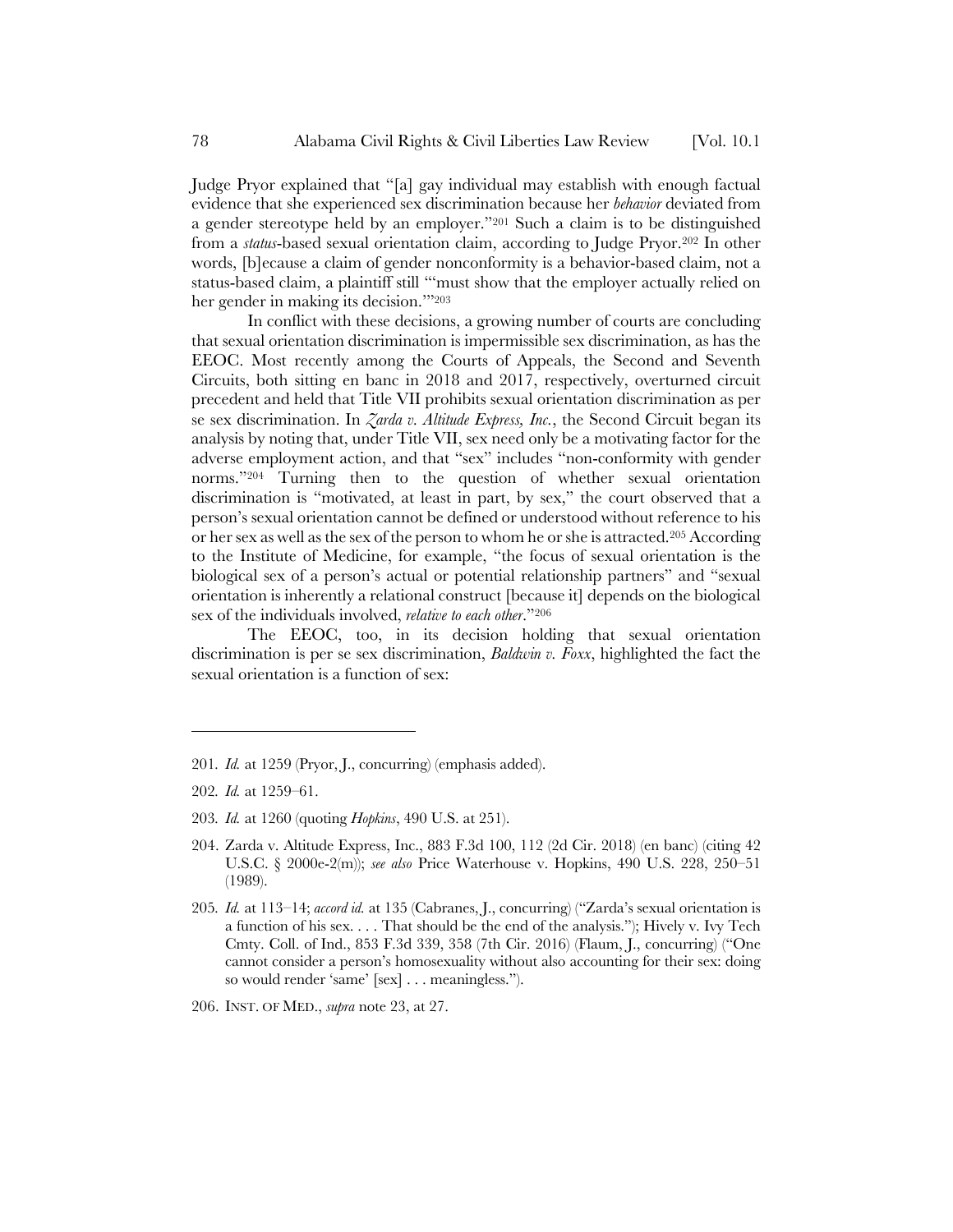A man is referred to as "gay" if he is physically and/or emotionally attracted to other men. A woman is referred to as "lesbian" if she is physically and/or emotionally attracted to other women. Someone is referred to as "heterosexual" or "straight" if he or she is physically and/or emotionally attached to someone of the opposite-sex.207

Second, the Second Circuit endorsed the Seventh Circuit's "comparator" analysis in *Hively v. Ivy Tech Community College of Indiana*.208 Under this "evidentiary technique,"209 a court considers whether an employee's treatment would have been different "but for that person's sex."210 In *Hively*, the Seventh Circuit compared the plaintiff Hively—a lesbian professor alleging that she was denied a promotion due to sexual orientation discrimination—with a hypothetical straight male professor who was promoted.<sup>211</sup> The Seventh Circuit concluded that, under the facts alleged, if Hively had been a man, she would have been granted the promotion; in other words, her sex motivated the denial of a promotion.212 The EEOC reasoned similarly in *Baldwin*:

[A]ssume that an employer suspends a lesbian employee for displaying a photo of her female spouse on her desk, but does not suspend a male employee for displaying a photo of his female spouse on his desk. The lesbian employee in that example can allege that her employer took an adverse action against her that the employer would not have taken had she been male. That is a legitimate claim under Title VII that sex was unlawfully taken into account in the adverse employment action.213

208*. Zarda*, 883 F3d. at 116.

- 209*. Id.* at 134 (Jacobs, J., concurring).
- 210. City of L.A. Dep't of Water & Power v. Manhart, 435 U.S. 702, 711 (1978) (internal quotation marks omitted).
- 211*. Hively*, 853 F.3d at 345.
- 212*. Id.*; *see also In re* Levenson, 537 F.3d 925, 929 (9th Cir. 2009) (Reinhardt, J.); Videckis v. Pepperdine Univ., 100 F.Supp.3d 927, 937 (C.D. Cal. 2015); Hall v. BNSF Railway Co., No. C13–2160, 2014 WL 4719007, at \*2 (W.D. Wash. 2014); Heller v. Columbia Edgewater Country Club, 195 F. Supp. 2d 1212, 1215–16, 1223–24 (D. Or. 2002).
- 213*.* Baldwin v. Foxx, Appeal No. 0120133080, 2015 WL 4397641, at \*5 (E.E.O.C. July 15, 2015); *see also* Andrew Koppelman, *"Why Discrimination Against Lesbians and Gay Men*

<sup>207.</sup> Baldwin v. Foxx, Appeal No. 0120133080, 2015 WL 4397641, at \*5 (E.E.O.C. July 15, 2015) (citing American Psychological Ass'n, *Definition of Terms: Sex, Gender, Gender Identity, Sexual Orientation* (Feb. 2011)).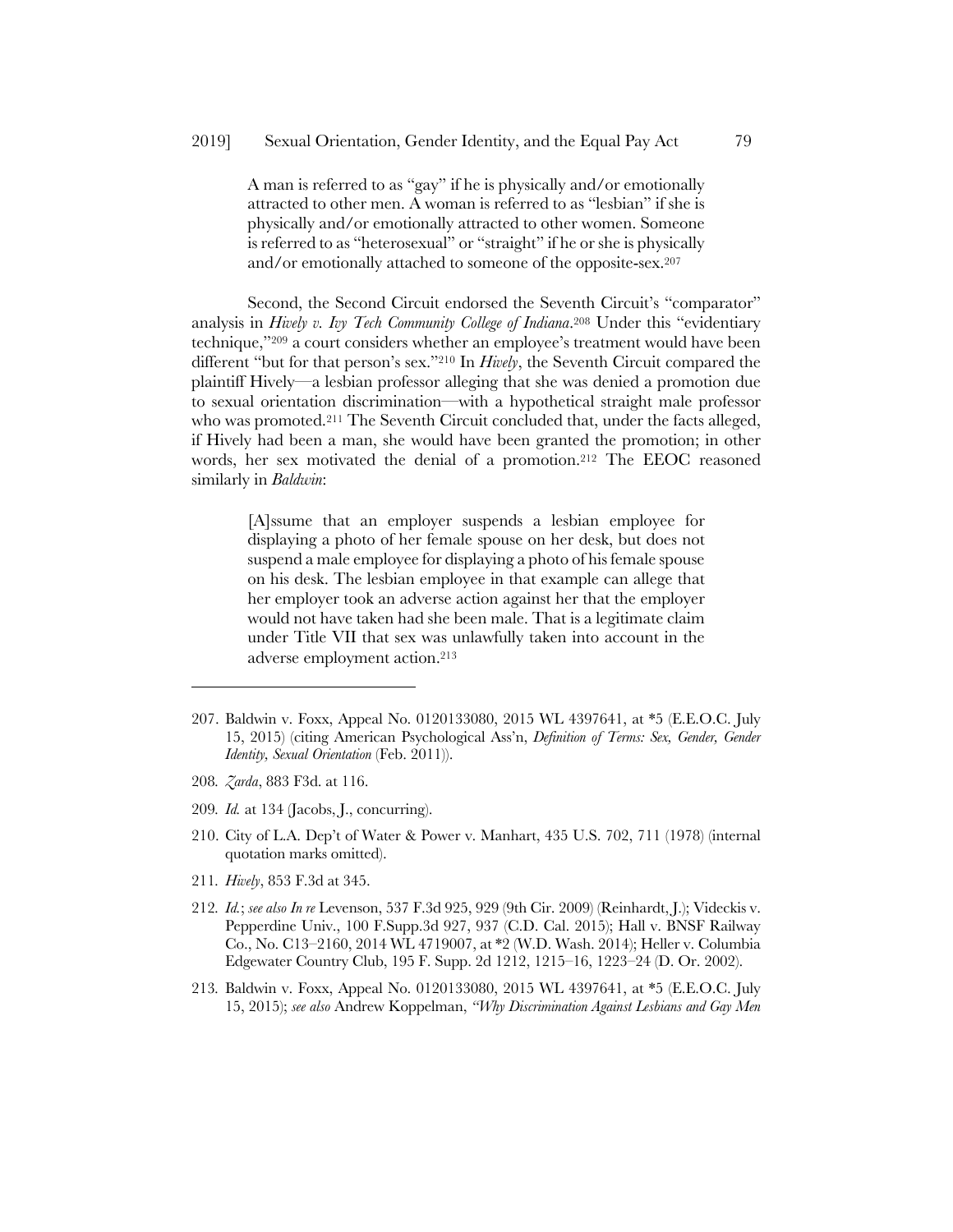The dissents in *Zarda* and *Hively* correctly observed that the comparator not only had a different sex, but also a different sexual orientation, and argued that the comparison failed because two characteristics were changed, not just the sex.214 But as the majority in *Zarda* explained, this merely emphasized the earlier point that sexual orientation is a function of sex: that is, changing the sex, necessarily changed the sexual orientation—one change (sexual orientation) flowed from the other  $(sex).^{215}$ 

Third, the courts in *Zarda* and *Hively* and the EEOC in *Baldwin* held that sexual orientation discrimination also is sex discrimination because sexual orientation discrimination "is invariably rooted in stereotypes about men and women."216 According to *Zarda*, [a]pplying *Price Waterhouse*'s reasoning to sexual orientation, we conclude that when, for example, "'an employer . . . acts on the basis of a belief that [men] cannot be [attracted to men], or that [they] must not be,' but takes no such action against women who are attracted to men, the employer 'has acted on the basis of gender.'"217 Or, as *Hively* explained, being gay "represents the ultimate case of failure to conform" to gender stereotypes.218

Fourth, the Second and Seventh Circuits and EEOC looked to an associational theory as to why sexual orientation discrimination is sex discrimination. Quoting the EEOC's *Baldwin* decision, *Zarda* reasoned that "if a male employee married to a man is terminated because his employer disapproves of same-sex marriage, the employee has suffered associational discrimination based on his own sex because 'the fact that the employee is a man instead of a woman motivated the employer's discrimination against him.'"219

- 214*.* Zarda v. Altitude Express, Inc., 883 F.3d 100, 148 (2d Cir. 2018) (en banc) (Lynch, J., dissenting) (citing *Hively,* 853 F.3d at 363 (Sykes, J., dissenting)).
- 215*. Id*. at 116 (majority opinion).
- 216*. Id*. at 119; *accord* Boutillier v. Hartford Pub. Sch., 221 F. Supp. 3d 255, 269 (D. Conn. 2016); Videckis v. Pepperdine Univ., 150 F. Supp. 3d 1151, 1160 (C.D. Cal. 2015); Terveer v. Billington, 34 F. Supp. 3d 100, 116 (D.D.C. 2014); Howell v. N. Cent. College, 320 F. Supp. 2d 717, 723 (N.D. Ill. 2004); *Heller*, 195 F. Supp. 2d at 1224–25; Centola v. Potter, 183 F. Supp. 2d 403, 410 (D. Mass. 2002); *Baldwin*, 2015 WL 4397641, at \*7.
- 217*. Zarda*, 883 F.3d at 120–21.
- 218*.* Hively v. Ivy Tech Cmty. Coll. of Ind., 853 F.3d 339, 346 (7th Cir. 2016)
- 219*. Zarda*, 883 F.3d at 125 (quoting *Baldwin*, 2015 WL 4397641, at \*6).

*is Sex Discrimination*," 69 *N.Y.U.L. Rev.* 197, 208 (1994) ("If a business fires Ricky . . . because of his sexual activities with Fred, while th[is] action [] would not have been taken against Lucy if she did exactly the same things with Fred, then Ricky is being discriminated against because of his sex.").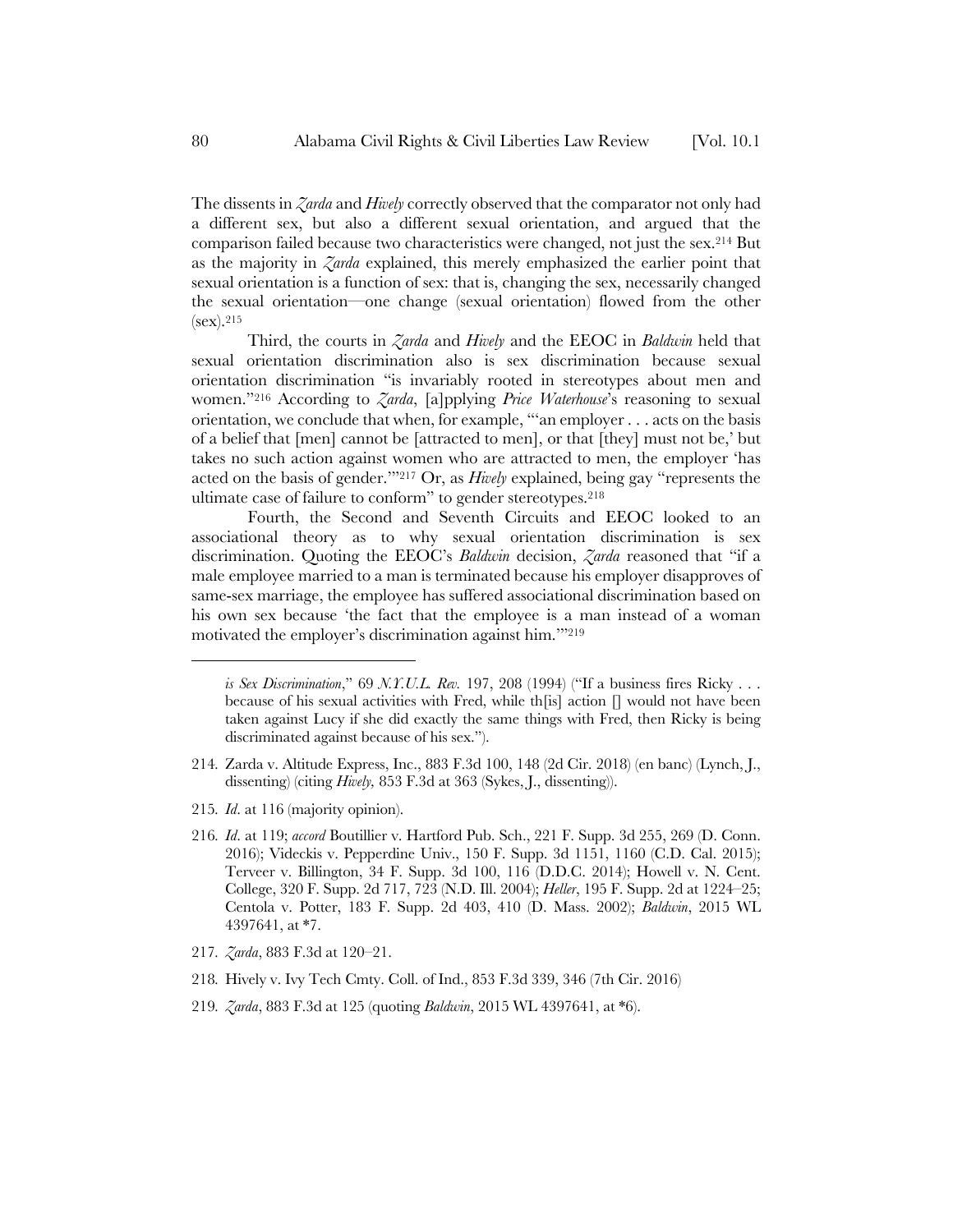In response to the reasoning of the line of cases holding that sexual orientation discrimination is not prohibited under Title VII, *Zarda*, *Hively*, and *Baldwin* held that even if Congress did not have sexual orientation discrimination in mind when it enacted Title VII, that fact does not determine whether the statutory text "because of . . . sex" includes sexual orientation discrimination. For, again, the Supreme Court has unanimously ruled that "statutory prohibitions often go beyond the principal evil [they were passed to combat] to cover reasonably comparable evils," and that Title VII's prohibition of sex-based discrimination "must extend to [sex-based discrimination] of any kind that meets the statutory requirements."220 Nor is the subsequent statutory history of Title VII illuminating because it is silent as to sexual orientation discrimination and court decisions holding such discrimination outside of Title VII's coverage.221 In response to the point that Congress has rejected legislation offered to explicitly add sexual orientation to Title VII, the Supreme Court has explained that "[c]ongressional inaction lacks persuasive significance because several equally tenable inferences may be drawn from such inaction, including the inference that the existing legislation already incorporated the offered change."222 According to *Zarda*, "we decline to assign congressional silence a meaning it will not bear."223

# 5. Gender Identity Discrimination as Per Se Sex Discrimination: Recent Developments

Courts early on held that transgender people were not protected under Title VII from discrimination on account of their transgender status, and more recently the Tenth Circuit adopted the view that Title VII does not reach anything beyond discrimination based on "traditional notions of sex."224 That is because, according to this interpretation, the term "sex" in Title VII is best understood to mean biologically male or female. Several district courts and appellate judges have recently adopted this view, as well.225 Further according to this view, this interpretation of "sex"—to not include gender identity—is correct because Congress knows how to prohibit gender identity discrimination expressly, as evidenced by the Violence

223*. Zarda,* 883 F.3d at 130.

- 224. Etsitty v. Utah Transit Auth., 502 F.3d 1215, 1221–22 (10th Cir. 2005).
- 225*. See, e.g.*, *Hively*, 853 F.3d at 362 (Sykes, J., dissenting).

<sup>220.</sup> Oncale v. Sundowner Offshore Serv's, 523 U.S. 75, 79–80 (1998).

<sup>221</sup>*. Zarda,* 883 F.3d at 129–30; *Hively*, 853 F.3d at 343–44; *Baldwin*, 2015 WL 4397641, at \*9.

<sup>222.</sup> Pension Benefit Guar. Corp. v. LTV Corp*.*, 496 U.S. 633, 650 (1990) (internal quotation marks omitted).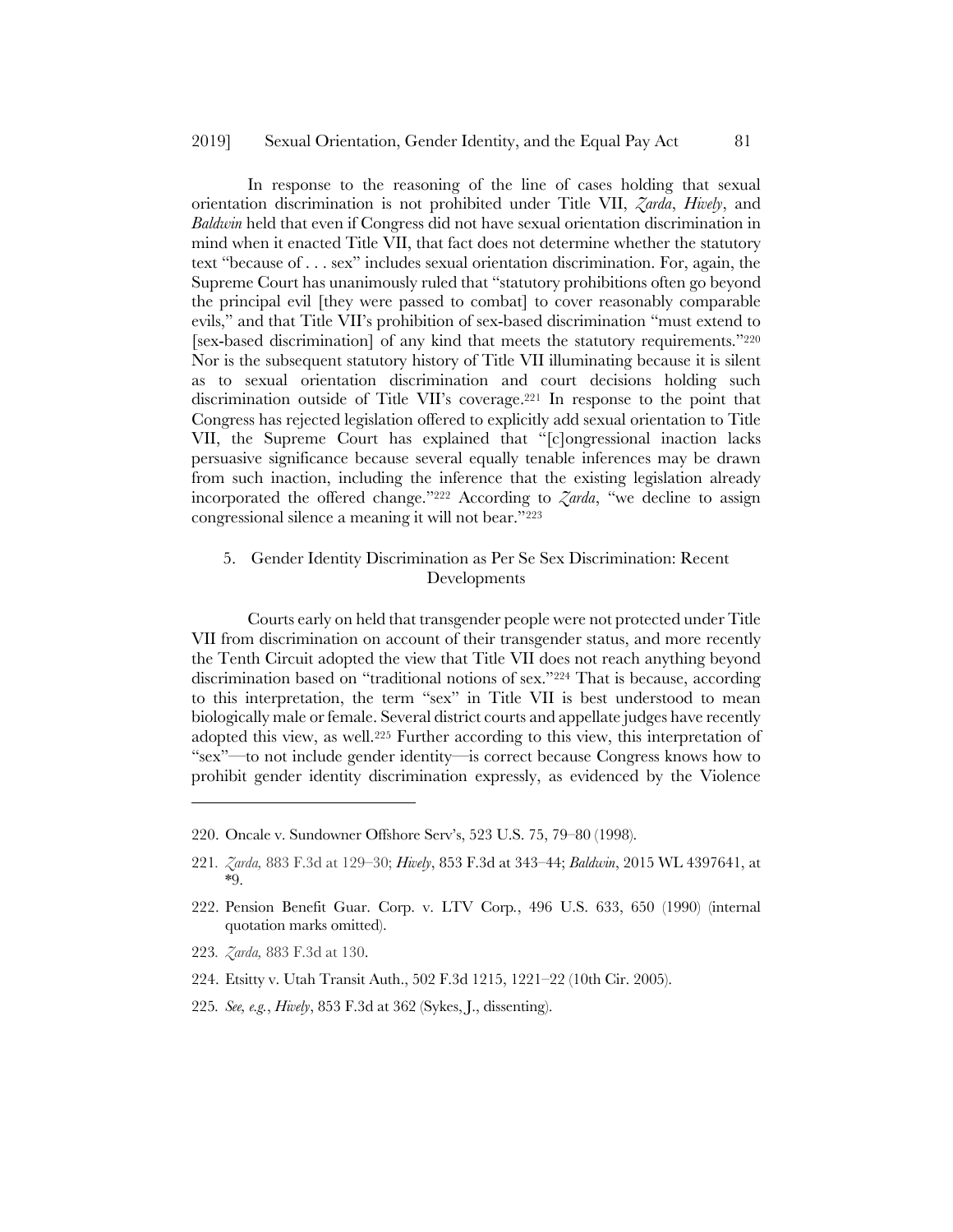Against Women Reauthorization Act of 2013226 and the Matthew Shepard and James Byrd Jr. Hate Crimes Prevention Act.227 Most recently, in *Franciscan Alliance, Inc. v. Burwell*, a district court in Texas adopted this narrow view of sex in the context of the anti-sex-discrimination provision of the Patient Protection and Affordable Care Act.228

In contrast to these decisions, an increasing number of courts have held that Title VII and other sex discrimination statutes protect transgender people from discrimination related to their gender identity, transgender status, or gender transition process. In 2011, in *Glenn v. Brumby*, the Eleventh Circuit explained that discrimination against a transgender woman was impermissible sex discrimination on a *Price Waterhouse* theory:

A person is defined as transgender precisely because of the perception that his or her behavior transgresses gender stereotypes. "[T]he very acts that define transgender people as transgender are those that contradict stereotypes of gender-appropriate appearance and behavior." . . . There is thus a congruence between discriminating against transgender . . . individuals and discrimination on the basis of gender-based behavioral norms.<sup>229</sup>

Like *Glenn*, many courts that have interpreted existing sex discrimination protections to cover discrimination based on gender identity—including the First, Sixth, Seventh, and Ninth Circuits—have largely relied on a gender stereotyping theory that transgender individuals are protected from discrimination based on their deviation, or perceived deviation, from gender stereotypes.230

But, as the EEOC held in 2012, in *Macy v. Holder*, evidence of impermissible gender stereotyping is only one way to prove sex discrimination: a person facing gender identity discrimination may (but need not) rely on evidence of gender

 $\overline{\phantom{a}}$ 

- 229. Glenn v. Brumby, 663 F.3d 1312, 1316 (11th Cir. 2011) (quoting Ilona M. Turner, *Sex Stereotyping Per Se: Transgender Employees and Title VII*, 95 CAL. L. REV. 561, 563 (2007)).
- 230. Whitaker v. Kenosha Sch., 858 F.3d 1034 (7th Cir. 2017); *Glenn*, 663 F.3d at 1316; Rosa v. Park W. Bank & Tr. Co., 214 F.3d 213, 215–16 (1st Cir. 2000) (interpreting the Equal Credit Opportunity Act); Schwenk v. Hartford, 204 F.3d 1187, 1201–02 (9th Cir. 2000).

<sup>226.</sup> 34 U.S.C. § 12291(b)(13)(A).

<sup>227.</sup> 18 U.S.C. § 249(a)(2).

<sup>228.</sup> Franciscan All., Inc. v. Burwell, 227 F. Supp. 3d 660, 689 (N.D. Tex. 2016).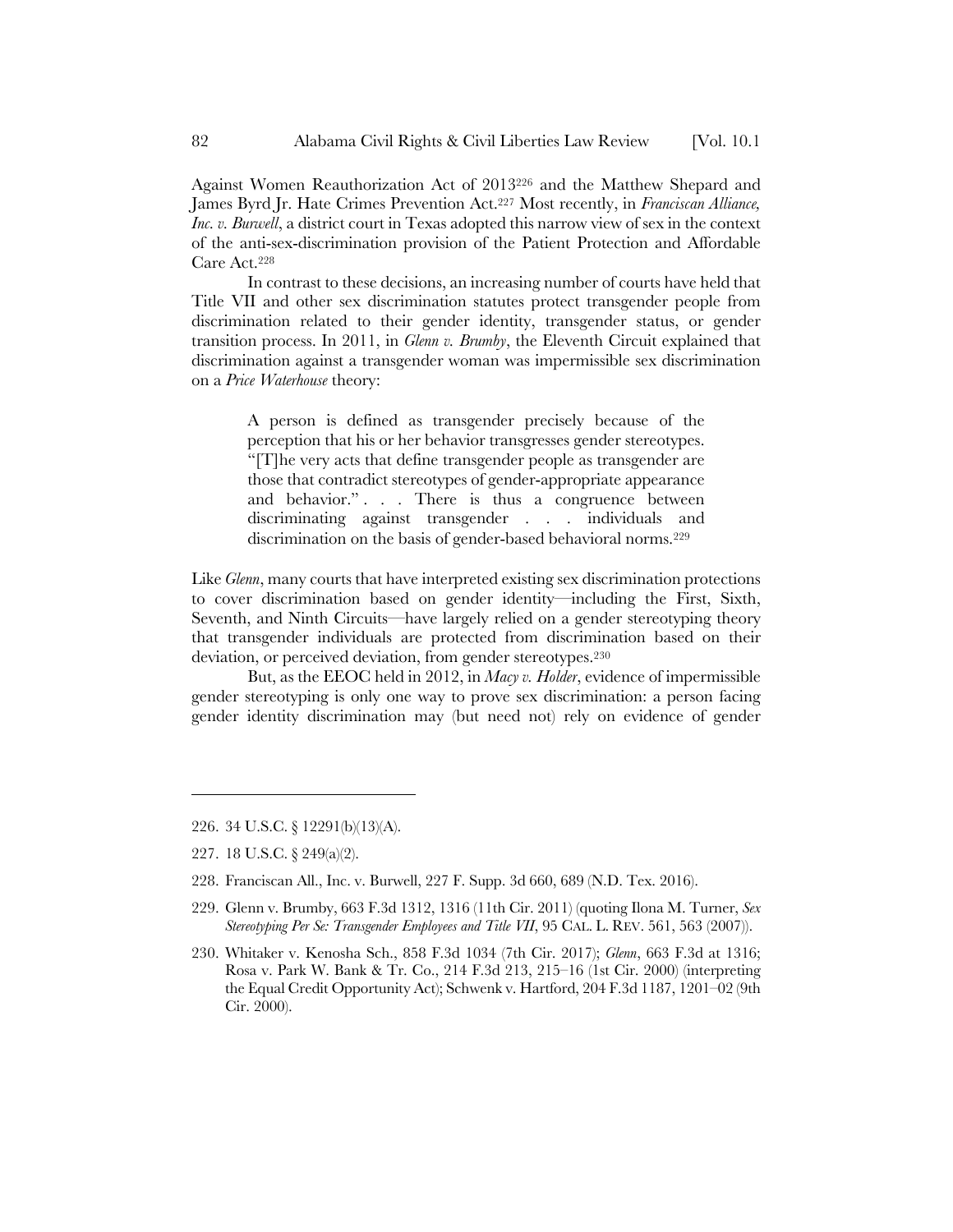stereotyping.231 As *Macy* clarified, the ultimate question in all of these cases is whether sex or gender was a motivating factor of the discrimination.<sup>232</sup> Thus, for example, in *Schroer v. Billington*, the district court held:

The evidence establishes that the Library was enthusiastic about hiring David Schroer—until she disclosed her transsexuality. The Library revoked the offer when it learned that a man named David intended to become, legally, culturally, and physically, a woman named Diane. This was discrimination "because of . . . sex."233

In 2018, the Sixth Circuit held that "discrimination on the basis of transgender and transitioning status is necessarily discrimination on the basis of sex," agreeing with the reasoning of *Macy*.234 This decision builds on the earlier decision of the Sixth Circuit in *Smith*, which "found no 'reason to exclude Title VII coverage for non sex-stereotypical behavior simply because the person is transsexual."<sup>235</sup> Federal district courts have held similarly.236

In 2014, then-Attorney General Eric Holder issued a memorandum adopting *Macy*'s holding and reasoning for the Department of Justice,<sup>237</sup> and other federal agencies during the Obama Administration interpreted numerous sex discrimination provisions to cover anti-transgender discrimination.238 However, the

232*. Id*.

- 234. EEOC v. R.G. & G.R. Harris Funeral Homes, 884 F.3d 560, 571 (6th Cir. 2018).
- 235*. Id.* at 572 (quoting Smith v. City of Salem, 378 F.3d 566, 575 (6th Cir. 2004)); *see also* Barnes v. City of Cincinnati, 401 F.3d 729, 736–37 (6th Cir. 2005).
- 236. *See, e.g.*, Rumble v. Fairview Health Servs, No. 14-cv-2037, 2015 WL 1197415, at \*2 (D. Minn. Mar. 16, 2015); Lewis v. High Point Reg'l Health Sys., 79 F. Supp. 3d 588 (E.D.N.C. 2015); Finkle v. Howard Cty, 12 F. Supp. 3d 780, 788 (D. Md. 2014); Muir v. Applied Integrated Tech., Inc., No. DKC 13-0808, 2013 WL 6200178, at \*10 (D. Md. Nov. 26, 2013); *Schroer*, 577 F. Supp. 2d at 306–08; Lopez v. River Oaks Imaging Diagnostic Grp., Inc., 542 F. Supp. 2d 653, 660 (S.D. Tex. 2008).
- 237. ATTORNEY GENERAL MEMORANDUM, TREATMENT OF TRANSGENDER EMPLOYMENT DISCRIMINATION CLAIMS UNDER TITLE VII OF THE CIVIL RIGHTS ACT OF 1964 (Dec. 15, 2014), http://www.justice.gov/file/188671/download.
- 238*. See, e.g.*, *supra* note 7; 5 C.F.R. §§ 300.102-300.103, 335.103, 410.302, 537.105 (2018); U.S. DEP'T OF LABOR, OFF. OF FEDERAL CONTRACT COMPLIANCE PROGRAMS,

<sup>231.</sup> Macy v. Holder, Appeal No. 0120120821, 2012 WL 1435995, at \*10 (E.E.O.C. Apr. 20, 2012).

<sup>233.</sup> Schroer v. Billington, 577 F. Supp. 2d 293, 306 (D.D.C. 2008).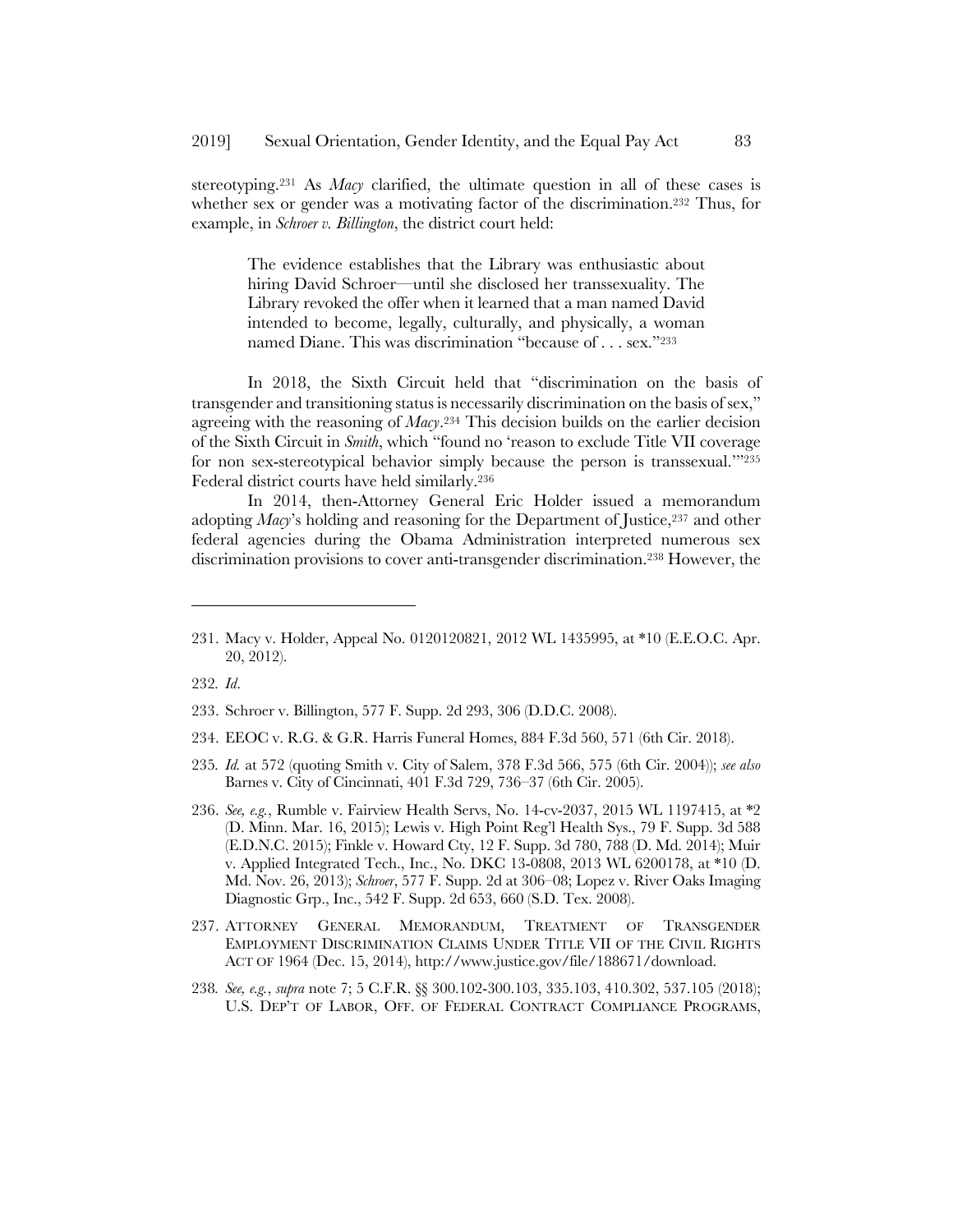Trump Administration has reversed course, adopting the position that "Title VII's prohibition on sex discrimination encompasses discrimination between men and women but does not encompass discrimination based on gender identity per se, including transgender status."239 As to *Price Waterhouse*, the Department of Justice's current position is:

Although Title VII bars sex stereotypes insofar as [one] causes disparate treatment of men and women, Title VII is not properly construed to proscribe employment practices (such as sex-specific bathrooms) that take account of the sex of employees but do not impose different burdens on similarly situated members of each sex.240

Similarly, the Departments of Justice and Education, in 2017, withdrew Obama-era guidance that protected transgender students under Title IX. <sup>241</sup>

In late 2016, the U.S. Supreme Court granted a writ of certiorari to decide the Title IX question as to gender identity, but when the Trump Administration changed the position of the federal government and withdrew the U.S. Department of Education guidance at issue, the Supreme Court remanded the case to the lower court for further consideration.242 In April 2019, the Supreme Court granted writs of certiorari in *Bostock v. Clayton County Board of Commissioners* and *Zarda v. Altitude Express, Inc.* to decide the sexual orientation question under Title VII,<sup>243</sup> and in *R.G. & G.R. Harris Funeral Homes v. EEOC* to decide the gender identity question under Title VII. <sup>244</sup>

- 240*. Id.* (internal quotation marks and citations omitted).
- 241*.* U.S DEP'T OF JUSTICE & U.S DEP'T OF LABOR, LETTER ON WITHDRAWING STATEMENTS OF POLICY AND GUIDANCE (FEB. 22, 2017).
- 242. Gloucester Cty. Sch. Bd. v. G.G, 137 S. Ct. 1239 (2017).
- 243. Bostock v. Clayton County Bd. of Bd. of Comm'rs, 723 Fed. Appx. 964 (11th Cir. 2018), *cert. granted*, 87 U.S.L.W. 3411 (U.S. Apr. 22, 2019) (No. 17-1618); Zarda v. Altitude Express, Inc., 883 F.3d 100 (2d Cir. 2018) (en banc), *cert. granted*, 87 U.S.L.W. 3411 (U.S. Apr. 22, 2019) (No. 17-1623).
- 244. EEOC v. R.G. & G.R. Harris Funeral Homes, Inc., 884 F.3d 560 (6th Cir. 2018), *cert. granted*, 87 U.S.L.W. 3411 (U.S. Apr. 22, 2019) (No. 18-107).

Directive 2014-02, REGARDING GENDER IDENTITY AND SEX DISCRIMINATION (Aug. 19, 2014).

<sup>239.</sup> MEMORANDUM FROM ATT'Y GEN. JEFF SESSIONS TO U.S. ATT'YS, *supra* note 9, at 2.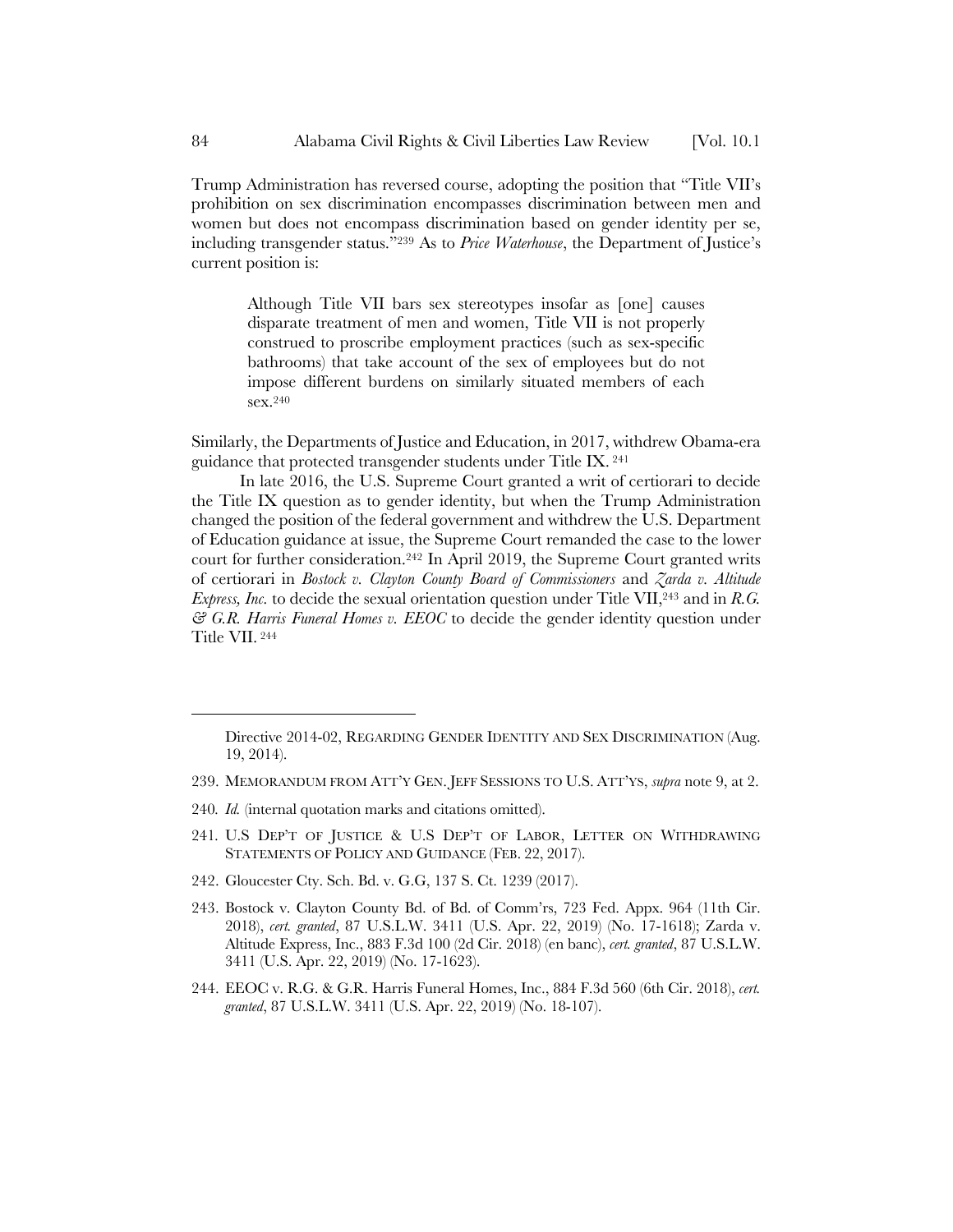With this body of law as our guide, I now turn to whether the Equal Pay Act can be construed to cover wage disparities based on sexual orientation or gender identity.

### **IV. THE EQUAL PAY ACT**

Assuming *arguendo* that sexual orientation discrimination and gender identity discrimination are per se sex discrimination, as a growing number of courts are holding,<sup>245</sup> does the Equal Pay Act prohibit wage disparities on the basis of sexual orientation or gender identity along the same lines as Title VII and Title IX? We might presume the answer is yes, but each statute requires an independent assessment. This is an important question because, as recounted above in Part I, employment discrimination against LGBT people is widespread and such discrimination can take the form of wage penalties. Before analyzing this question, I first provide an overview of the Equal Pay Act, its primary purpose, and distinguish its coverage and operation from Title VII, which also prohibits discriminatory pay differentials.

#### A. *What is the Equal Pay Act?*

Enacted in 1963, the Equal Pay Act aimed to remedy "a serious and endemic problem of employment discrimination in private industry" by mandating equal pay for equal work regardless of sex.246 Indeed, the Act's "policy" was to "correct the conditions" of "wage differentials based on sex."247 The Equal Pay Act provides, in its main provision:

No employer having employees subject to any provisions of this section shall discriminate, within any establishment in which such employees are employed, between employees on the basis of sex by paying wages to employees in such establishment at a rate less than the rate at which he pays wages to employees of the opposite sex in such establishment for equal work on jobs the performance of which requires equal skill, effort, and responsibility, and which are performed under similar working conditions, except where such payment is made pursuant to (i) a seniority system; (ii) a merit system; (iii) a system which measures earnings by quantity or quality

 $\overline{\phantom{a}}$ 

<sup>245.</sup> *See supra* Parts III.C.4–5.

<sup>246.</sup> Corning Glass Works v. Brennan, 417 U.S. 188, 195 (1974).

<sup>247.</sup> Pub. L. No. 88-38, 77 Stat. 56 (1963).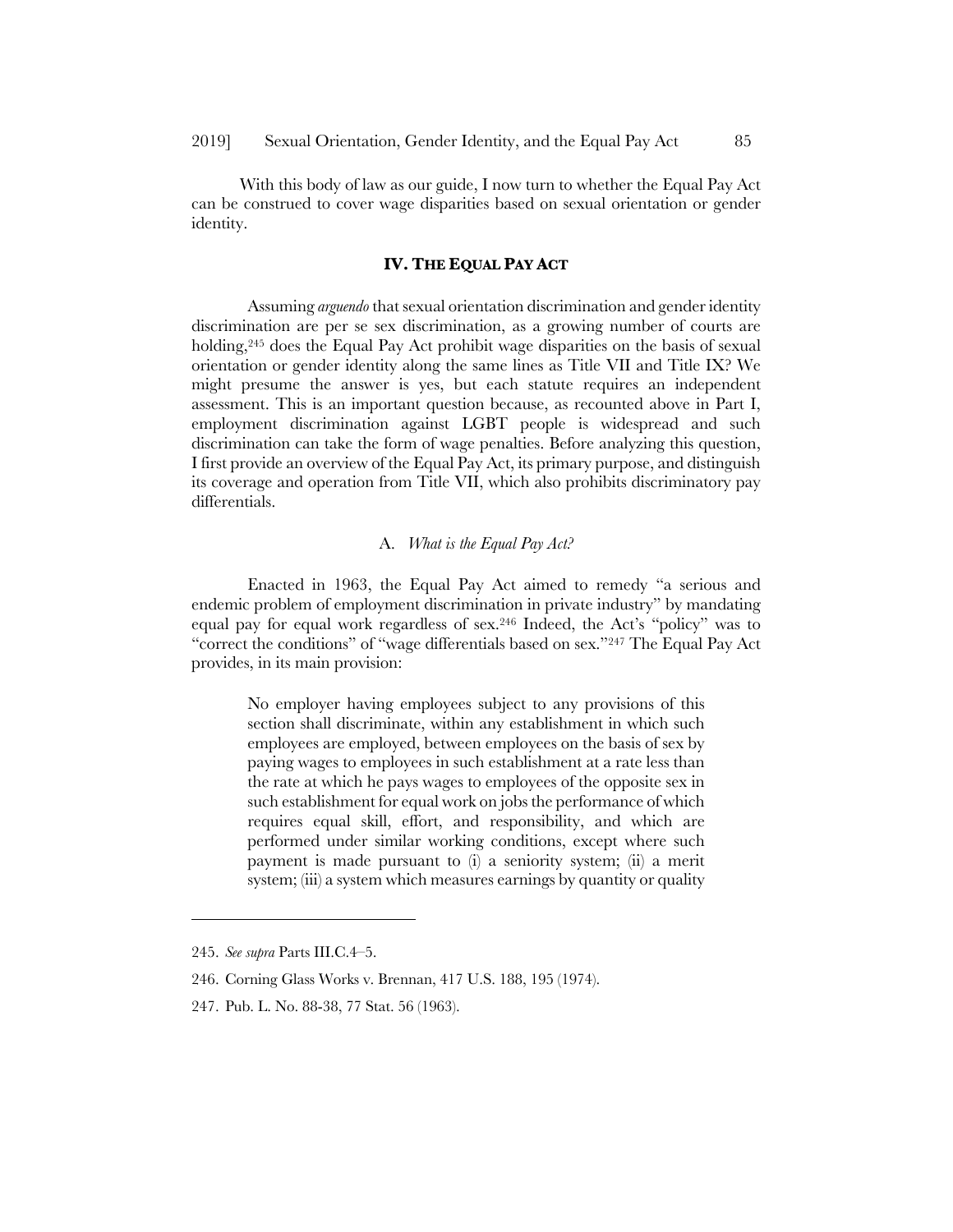of production; or (iv) a differential based on any other factor other than sex: *Provided*, That an employer who is paying a wage rate differential in violation of this subsection shall not, in order to comply with the provisions of this subsection, reduce the wage rate of any employee.248

Thus, an employer violates the Equal Pay Act by paying men and women differently for substantially equal work. To establish a prima facie violation of the Equal Pay Act, a plaintiff must show that "(1) she was performing work which was substantially equal to that of the male employees considering the skills, duties, supervision, effort and responsibilities of the jobs; (2) the conditions where the work was performed were basically the same; (3) the male employees were paid more under such circumstances."249 The jobs in question do not need to be identical; rather, they need only be substantially equal in terms of the skill, effort, and responsibility (as opposed to merely looking at, for example, job titles).250 The Equal Pay Act applies to all forms of compensation, including salary, overtime pay, bonuses, and other benefits.251

However, not all pay differentials between men and women violate the Act. Rather, the Act exempts pay differentials that are the result of a seniority system, merit system, productivity system, or any other non-sex rationale.252 As to the fourth catchall exception, an en banc panel of the Ninth Circuit recently held in *Rizo v. Yovino* that prior pay is not a "factor other than sex"<sup>253</sup> given that "gender" discrimination has been baked into our pay scales."254

Title VII, passed the year after the Equal Pay Act, also prohibits employers from compensating employees discriminatorily based on sex. "[S]omeone who has an Equal Pay Act claim may also have a claim under Title VII," as explained by the EEOC, which enforces both Title VII and the Equal Pay Act.255 Generally speaking,

248. 29 U.S.C. § 206(d)(1) (2012).

- 249. Riser v. QEP Energy, 776 F.3d 1191, 1196 (10th Cir. 2015) (internal quotation marks and citation omitted).
- 250*. Corning*, 417 U.S. at 202–04 & n. 24; *Riser*, 776 F.3d at 1196.
- 251. 29 C.F.R. § 1620.10 (1996); U.S. EEOC, *Equal Pay/Compensation Discrimination*, https://www.eeoc.gov/laws/types/equalcompensation.cfm.
- 252*.* 42 U.S.C. § 206(d)(1) (2012); *see also Corning*, 417 U.S. at 196.
- 253. Rizo v. Yovino, 887 F.3d 453, 454 (9th Cir. 2018) (en banc), *vacated on other grounds by* Yovino v. Rizo, 139 S. Ct. 706 (2019).
- 254*. Id.* at 468–69 (McKeown, J., concurring).
- 255. EEOC, *supra* note 251.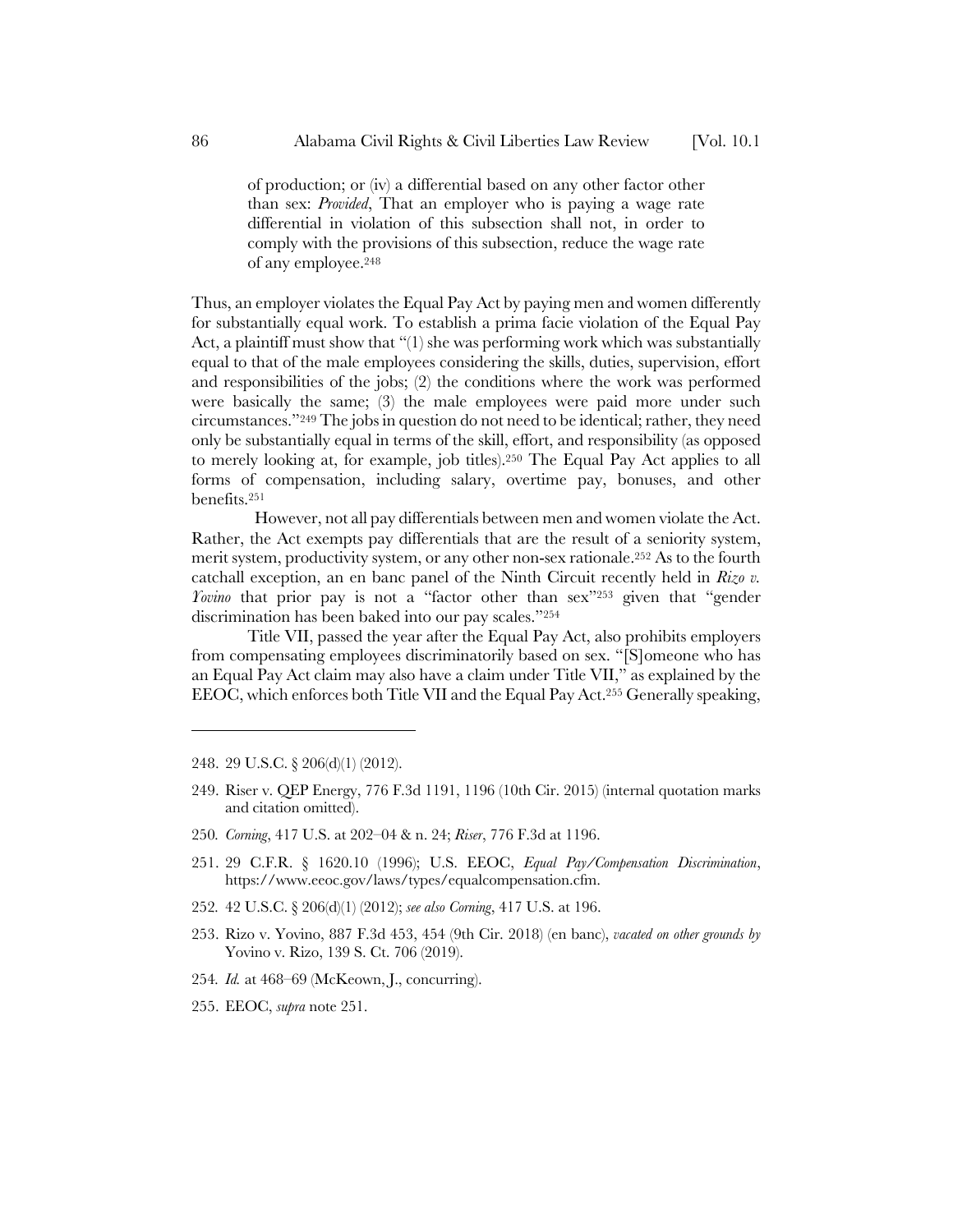courts interpret the Equal Pay Act and Title VII "in pari materia, and neither should be interpreted in a manner that would undermine the other."256

There are important distinctions between the two statutes. Most obviously, whereas the Equal Pay Act focuses on compensation, Title VII sweeps broadly to encompass pay differentials as well as other manifestations of sex discrimination such as harassment.257 With respect to pay differentials, whereas the Equal Pay Act requires the jobs in question be substantially equal, Title VII does not have such a requirement.258 Thus, as the C.F.R. states, "[T]itle VII covers types of wage discrimination not actionable under the EPA."259

Yet, the Equal Pay Act is more permissive of claims within its ambit because it does not require the plaintiff to prove discriminatory intent, as would be required for disparate treatment claims under Title VII.260 Under Title VII, to survive summary judgment, a plaintiff must establish a prima facie case of discrimination by presenting evidence that "gives rise to an inference of unlawful discrimination."261 Such evidence of discriminatory intent may be direct or circumstantial or may be established through the *McDonnell Douglas* burden-shifting framework. Under the *McDonnell Douglas* framework, after the plaintiff successfully establishes a prima facie case of discrimination, the burden of production shifts to the defendant to articulate a legitimate, non-discriminatory reason for its employment decision. If the defendant offers such a reason, the plaintiff must show that the reason is pretextual.262

By contrast, "[a]n EPA plaintiff need not prove that the employer acted with discriminatory intent to obtain a remedy under the statute."263 Rather, "'[t]he Equal Pay Act creates a type of strict liability; [once a plaintiff demonstrates a wage disparity within the scope of the statute] no intent to discriminate need be

- 257. 42 U.S.C. § 206(d)(1); 42 U.S.C. § 2000e-2(a) (2012).
- 258. EEOC, *supra* note 251.

- 259. 29 C.F.R. § 1620.27(a).
- 260. Ledbetter v. Goodyear Tire & Rubber Co., 550 U.S. 618, 640 (2007) *superseded on other grounds by statute*, Lilly Ledbetter Fair Pay Act of 2009, Pub. L. No. 111-2, 123 Stat. 5.
- 261. Cordova v. State Farm Ins., 124 F.3d 1145, 1148 (9th Cir. 1997); *see also* McDonnell Douglas Corp. v. Green, 411 U.S. 792, 802 (1973).
- 262. *See, e.g.*, Fonseca v. Sysco Food Servs. of Ariz., 374 F.3d 840, 847–50 (9th Cir. 2004); *Cordova*, 124 F.3d at 1148–49.
- 263. EEOC v. Md. Ins. Admin., 879 F.3d 114, 120 (4th Cir. 2018) (collecting cases).

<sup>256.</sup> Laffey v. Nw. Airlines, Inc., 567 F.2d 429, 446 (D.C. Cir. 1976) (citations omitted).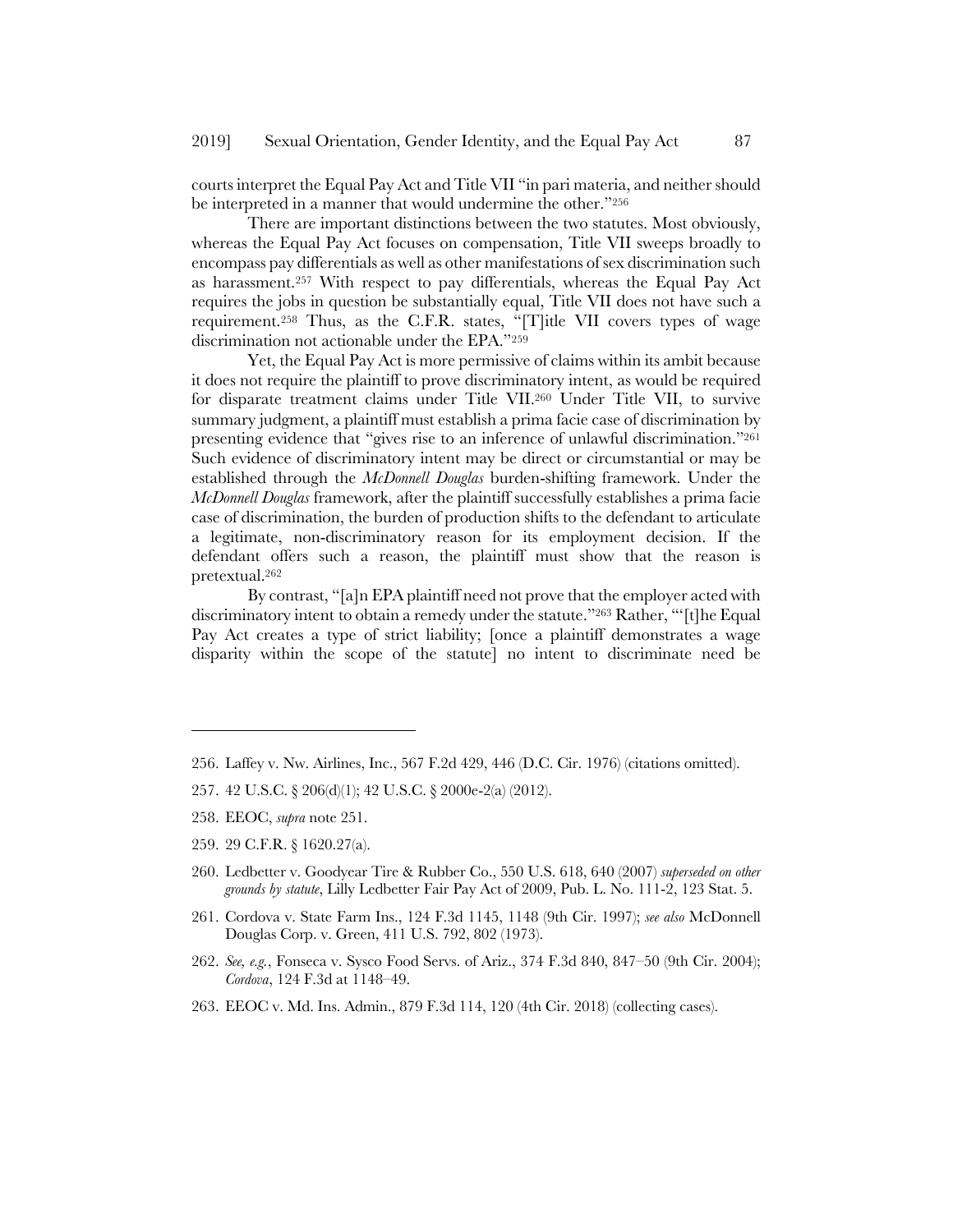shown.'"264 Accordingly, "pretext as it is understood in the Title VII context plays no role in Equal Pay Act claims."265 The exceptions provided by the Equal Pay Act thus function as affirmative defenses that the employer must prove.266 In turn, as the C.F.R. states, "any violation of the Equal Pay Act is also a violation of [T]itle VII."267 For these reasons, the Equal Pay Act may in certain cases provide relief to a plaintiff more easily than Title VII.

The available remedies and procedures are different under the statutes. Under the Equal Pay Act, a prevailing plaintiff may recover lost wages and liquidated damages; under Title VII, a prevailing plaintiff may be entitled to back and front pay, equitable relief (such as reinstatement), and compensatory and punitive damages.268 The deadlines and administrative requirements are different as well: under the Equal Pay Act, a plaintiff may file suit directly in court within two years of the alleged violation (or three years if the violation was willful), whereas under Title VII, a complainant must first bring a charge before the EEOC before filing suit and must follow various other administrative procedures with shorter deadlines than the Equal Pay Act's statute of limitations.269

#### B. *Does the Equal Pay Act Prohibit Sexual Orientation or Gender Identity Discrimination?*

I turn now to consider whether the Equal Pay Act applies to wage disparities on the basis of sexual orientation or gender identity, because such discrimination is sex-based. The Supreme Court has emphasized that "[t]he Equal Pay Act is broadly remedial, and it should be construed and applied so as to fulfill the underlying purposes which Congress sought to achieve."270 At the signing ceremony, President John F. Kennedy called the Act "a first step" in "achiev[ing] full equality of economic opportunity—for the average woman worker earns only 60 percent of the

- 265. Rizo v. Yovino, 887 F.3d 453, 460 (9th Cir. 2018) (en banc).
- 266*.* Corning Glass Works v. Brennan, 417 U.S. 188, 196–97 (1974); *Md. Ins. Admin.*, 879 F.3d at 120–21.
- 267. 29 C.F.R. § 1620.27(a).

- 268. HEATHER A. MORGAN ET AL., LEGAL FRAMEWORK FOR PAY DISCRIMINATION CLAIMS 28–31 (2016), https://www.americanbar.org/content/dam/aba/events/ labor\_law/am/2016/payequity%20\_morgan.authcheckdam.pdf.
- 269*. See generally* U.S. EEOC, *Filing a Lawsuit in Federal Court*, https://www.eeoc.gov/ federal/fed\_employees/lawsuit.cfm (last visited Sept. 1, 2018).
- 270*. Corning*, 417 U.S. at 208.

<sup>264</sup>*.* Maxwell v. City of Tucson, 803 F.2d 444, 446 (9th Cir. 1986) (quoting Strecker v. Grand Forks Cnty. Soc. Serv. Bd., 640 F.2d 96, 99 n. 1 (8th Cir. 1980) (en banc)).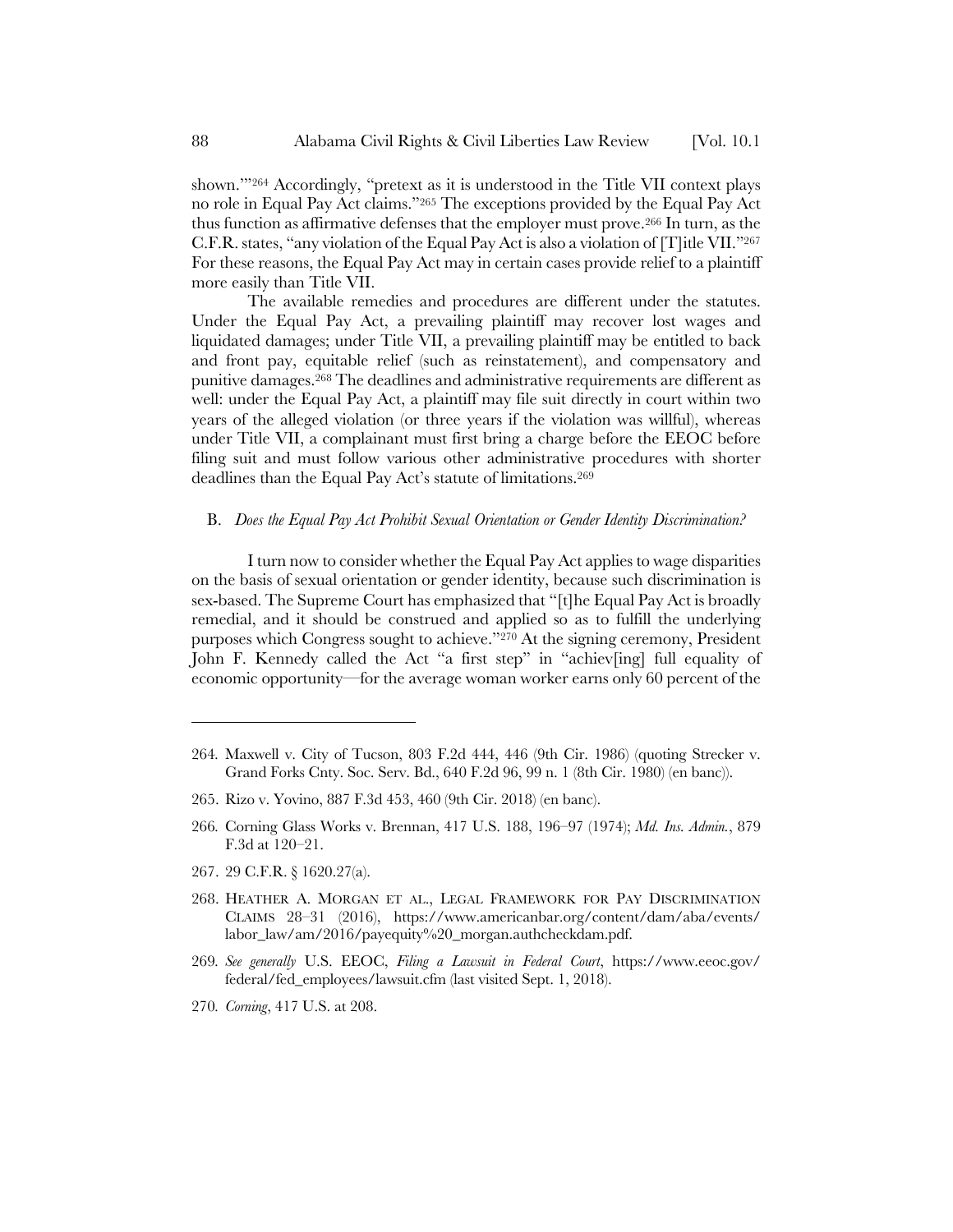average wage for men."271 Although Congress was aimed at "correct[ing] basic injustice being visited upon women in many fields of endeavor,"272 the Equal Pay Act also prohibits an employer from compensating a man less than his female colleague doing substantially the same work.273

To be sure, the plain language of the Act prohibits pay differentials "on the basis of sex," not just those against women. The statutory text reflects the legislative history in this regard. For example, the House report stated that the legislation would make it a violation of the Fair Labor Standards Act for an employer to pay "a discriminatory wage rate, where the discrimination is based on the sex of the employee."274 Likewise, the Senate Report stated that the bill "is designed to eliminate any wage rate differentials which are based on sex."275

For consideration of whether the Equal Pay Act prohibits employers from differently compensating employees doing substantially equal work based on sexual orientation or gender identity, "it is appropriate to begin with the language of the statute itself."276 The Equal Pay Act's use of "on the basis of sex" mirrors the texts of Title VII ("because of . . . sex") and Title IX ("on the basis of sex"). And like Title VII and Title IX, the Equal Pay Act does not provide a definition of sex.277 Therefore, one might assume that the Equal Pay Act could plausibly be interpreted to cover sexual orientation and gender identity wage disparities akin to the reasoning of the Second and Seventh Circuits in *Zarda* and *Hively*, and the Sixth and Eleventh Circuits in *Harris Funeral Home* and *Glenn*.278 Indeed, the EEOC, which enforces both the Equal Pay Act and Title VII, has already concluded in *Baldwin* and *Macy* that Title VII forbids sexual orientation and gender identity discrimination because they

- 272. 109 Cong. Rec. 9212 (1963) (statement of Rep. Donohue).
- 273. *See* cases cited *supra* note 30.

- 274. H.R. Rep. No. 309, 88th Cong., 1st Sess., 2 (1963).
- 275. S. Rep. No. 176, 88th Cong., 1st Sess., 1 (1963).
- 276. Nw. Airlines, Inc. v. Transp. Workers Union of Am., 451 U.S. 77, 91 (1981); *see also id.*  ("Factors relevant to this inquiry are the language of the statute itself, its legislative history, the underlying purpose and structure of the statutory scheme, and the likelihood that Congress intended to supersede or to supplement existing state remedies.").
- 277. 29 U.S.C. § 206(d)(1) (2012).
- 278. *See supra* Parts III.C.4–5.

<sup>271.</sup> President John F. Kennedy, Remarks Upon Signing the Equal Pay Act of 1968, (June 10, 1963), https://www.jfklibrary.org/Asset-Viewer/Archives/JFKPOF-045- 001.aspx.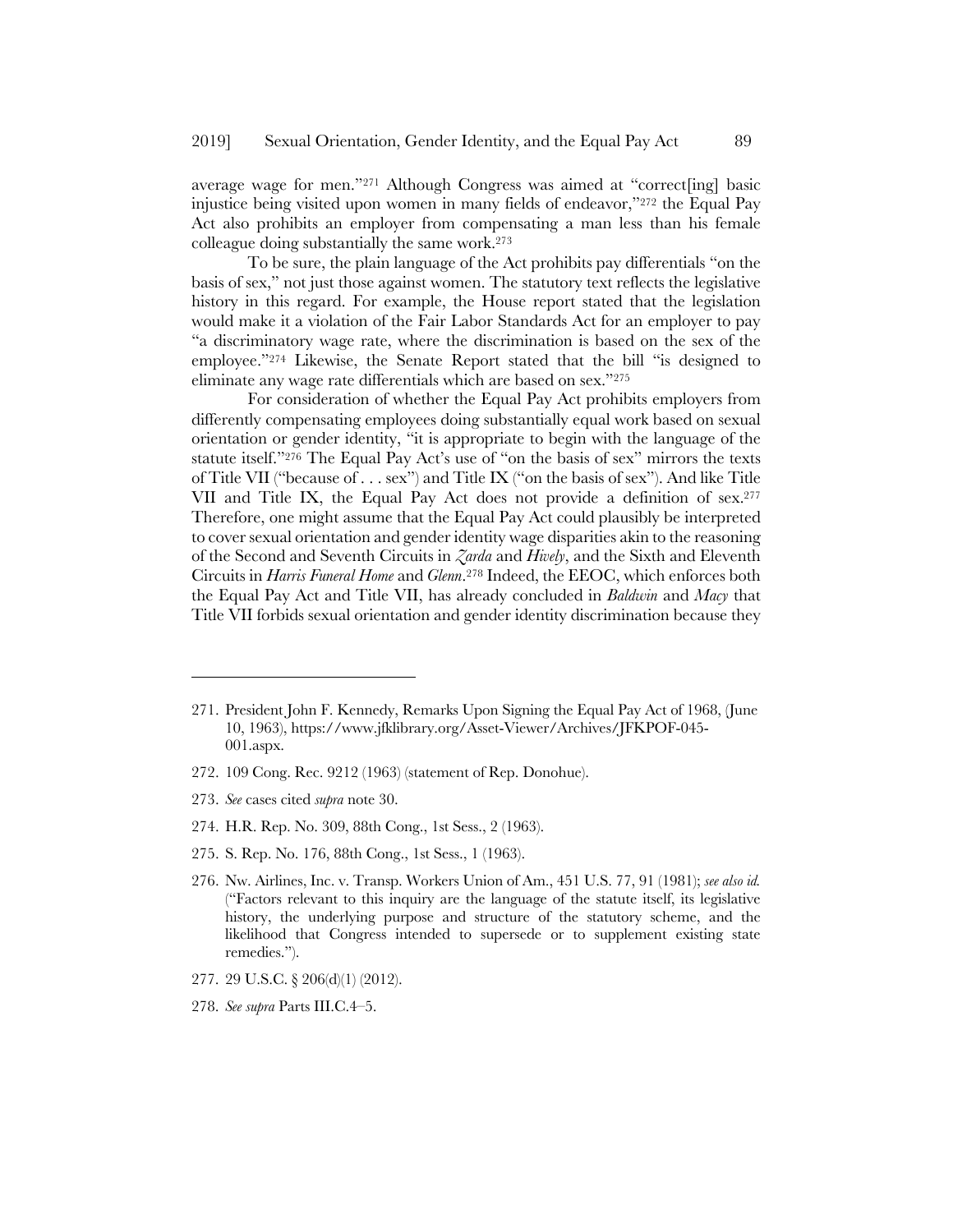are sex-based,279 and the EEOC and courts aim to read Title VII and the Equal Pay Act harmoniously.

However, there is a term in the Equal Pay Act that presents an obstacle to such an interpretation. The Equal Pay Act provides that an employer may not pay higher wages to one sex over "the opposite sex."280 Thus, the plain text of the statute requires an "opposite sex" comparator. Title VII and Title IX do not have comparable language. The Oxford English Dictionary defines the adjective "opposite" as "[s]ituated on the other or further side, or on either side, of an intervening line, space, or thing; contrary in position; facing."281 Thus, the use of the word "opposite sex" in the Equal Pay Act is fairly read to conceptualize sex as binary: male and female. The text "opposite sex" suggests a narrower, binary conception of sex akin to the one adopted in *Ulane* and *Ettsity*.282 This reading comports with courts' articulation of the prima facie case under the Equal Pay Act: a plaintiff must show that "(1) she was performing work which was substantially equal to that of the male employees considering the skills, duties, supervision, effort and responsibilities of the jobs; (2) the conditions where the work was performed were basically the same; (3) the male employees were paid more under such circumstances."283

Consider a hypothetical in which an employer pays a lesbian more than a bisexual woman, though they have the exact same job. The employer does this because he does not like bisexuals. That is sexual orientation discrimination, but the bisexual woman would not be able to show that she was being paid less than someone of the "opposite sex." In other words, if we accept that sexual orientation discrimination is sex-based and if we were to thus replace the statutory text "on the basis of sex" with "on the basis of sexual orientation," we would still run into the requirement of an "opposite sex" comparator. Even if we changed "opposite sex" to read "opposite sexual orientation," bisexuality and homosexuality are not opposites.

Changing the hypothetical so that the employee being paid more is a man. The same sexual orientation discrimination would still be present (employer dislikes

- 282. Etsitty v. Utah Transit Auth., 502 F.3d 1215, 1223 (10th Cir. 2005); Ulane v. E. Airlines, 742 F.2d 1081, 1086 (7th Cir. 1984).
- 283. Riser v. QEP Energy, 776 F.3d 1191, 1196 (10th Cir. 2015) (internal quotation marks and citation omitted).

<sup>279.</sup> *See supra* Parts III.C.4–5.

<sup>280.</sup> 42 U.S.C. § 206(d)(1).

<sup>281.</sup> *Opposite*, OXFORD ENGLISH DICTIONARY, http://www.oed.com/view/Entry/131986?redirectedFrom=opposite#eid (last visited Apr. 25, 2019); *accord Opposite*, WEBSTER'S THIRD NEW INTERNATIONAL DICTIONARY OF THE ENGLISH LANGUAGE UNABRIDGED 1583 (1961) (defining the adjective "opposite" as "set over against something that is at the other end or side of an intervening line or space").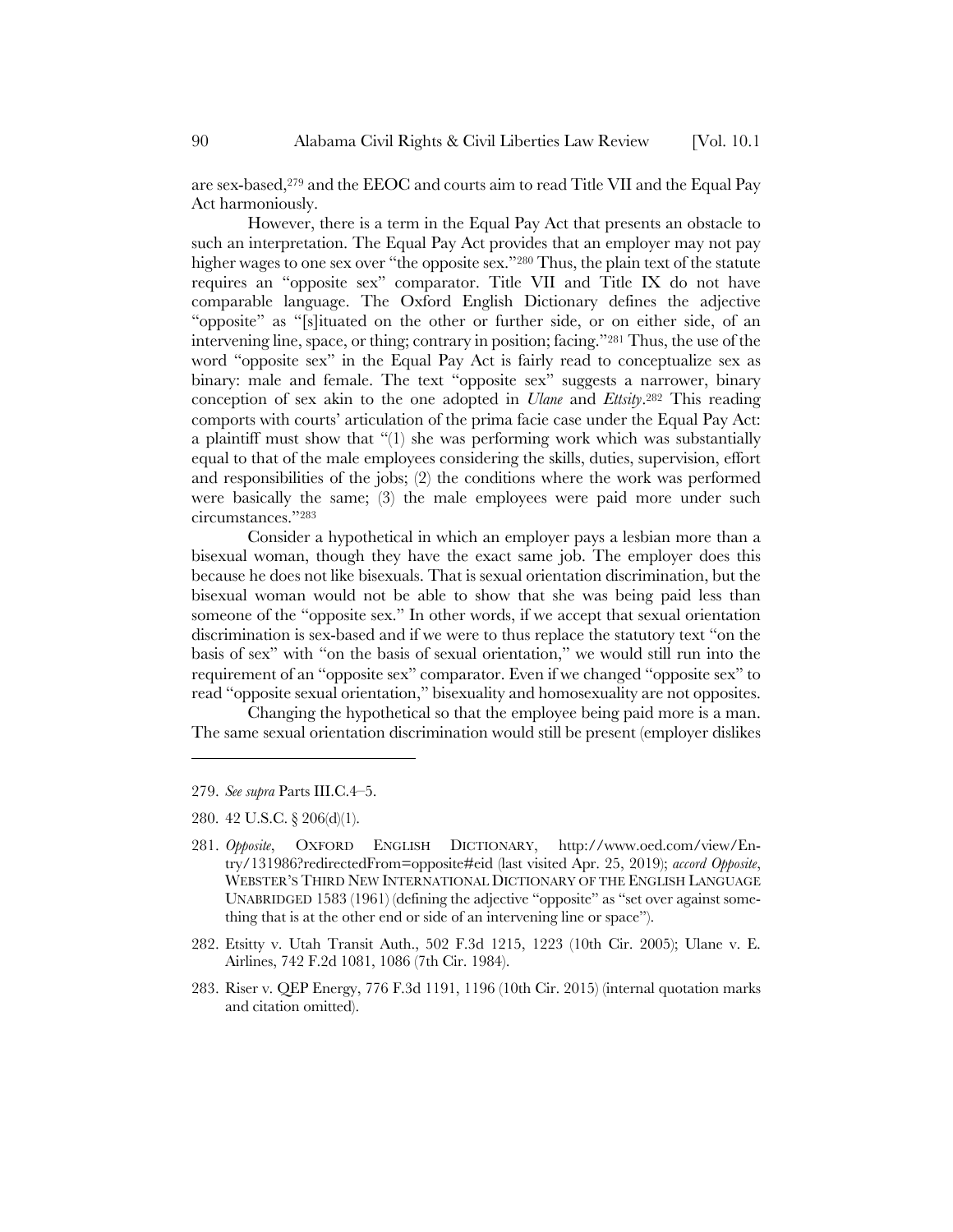bisexuals) *but* now the female bisexual employee would also be able to show a violation of the Equal Pay Act because a male comparator would exist. One might argue that the employer in this scenario could qualify for the catchall exception; that is, that sexual orientation discrimination is "a "factor other than sex." But here, continuing with our assumption that *Zarda*, *Hively*, and *Baldwin* correctly held that sexual orientation discrimination is sex-based, the employer would fail because the catchall exception—like plain language of Title VII ("because of . . . sex")—only speaks of "sex" rather than "opposite sex."

It is important to note that my reading of the Equal Pay Act does not cast a doubt on *Zarda*, *Hively*, *Baldwin*, or the gender identity cases,284 because Title VII's text does not require an "opposite sex" comparator. In fact, the Equal Pay Act strengthens the argument that Title VII and other anti-sex-discrimination statutes without such "opposite sex" language should be construed more broadly, because the Equal Pay Act evidences Congress's ability to write a narrower statute than it did subsequently in Title VII and other statutes.285

What about for transgender people? If an employer pays a transgender woman less than a cisgender woman because the employer does not like transgender people, that would be gender identity discrimination. But again, the transgender plaintiff would not be able to make out the prima facie case under the Equal Pay Act, because the comparator would also be a woman. What about intersex people who do not fall on the ends of the binary? This is an interesting question, for if sex is, in reality, more of a continuum than a binary of opposites—like gender—then what is the "opposite sex" of someone who is intersex? The obstacle for coverage under the Equal Pay Act, as written, in all of these cases is the requirement of an "opposite sex" comparator. Perhaps the term "opposite sex" could be interpreted so as to not require a male-female comparison, but such an interpretation would strain generally accepted definitions of the adjective "opposite."

As discussed above in Part III.C, courts first began to conclude that Title VII prohibits sexual orientation and gender identity discrimination based on a *Price Waterhouse* theory because LGBT people, by definition, defy various gender/sex stereotypes. Does *Price Waterhouse* offer us a path forward under the Equal Pay Act? The answer seems to be no. Even in its strongest form, *Price Waterhouse* requires employment decisions be free of gender considerations, including stereotypes about how people should identify in terms of their own gender or the gender of the person to whom they should be attracted.286 Yet, still, the Equal Pay Act requires that

<sup>284</sup>*. See supra* Part III.C.4–5.

<sup>285</sup>*. Cf.* Central Bank of Denver, N.A. v. First Interstate Bank of Denver, N.A., 511 U.S. 164, 176-77 (1994) (surveying other statutes to conclude that "Congress knew how to impose aiding and abetting liability when it chose to do so").

<sup>286.</sup> *See supra* Part III.C.2–3.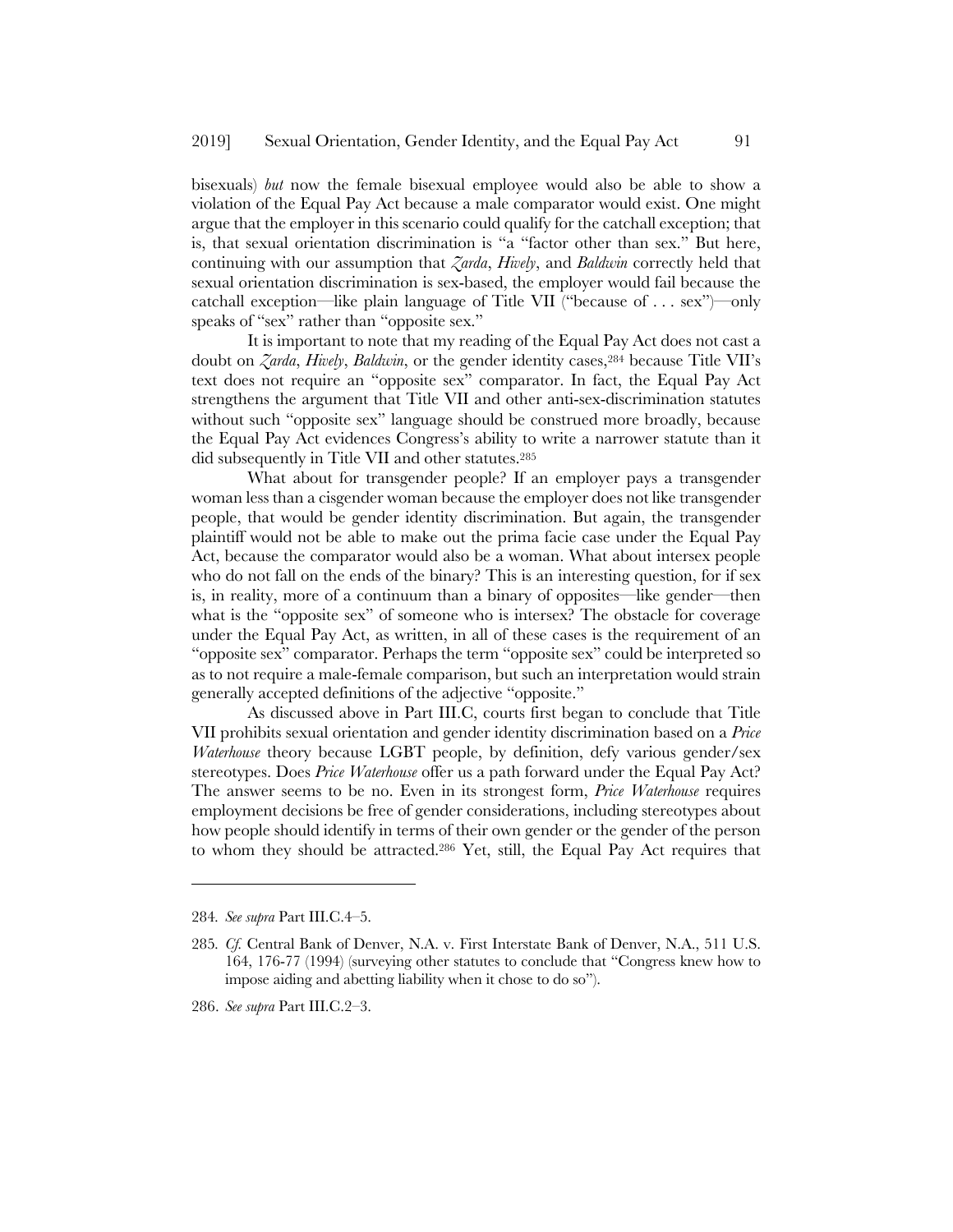someone of the "opposite sex" be paid more for substantially equal work.287 If, for example, an employer pays a gay man less than a straight man because the employer does not like that the gay man wears nail polish, that would be evidence of impermissible sex discrimination under *Price Waterhouse*.288 Such a plaintiff could succeed under Title VII; but, once again, the Equal Pay Act claim would seem to fail for lack of an opposite sex comparator.

My reading of the Equal Pay Act is consistent with the legislative history, which teaches that Congress was focused on "eliminating the "outmoded belief that a man, because of his role in society, should be paid more than a woman even though his duties are the same."289 In this regard, Congress clearly had a sex binary in mind when it enacted the Equal Pay Act and, significantly, Congress wrote that binary into the statute. Lastly, I note that the legislative history of the Equal Pay Act unsurprisingly makes no reference to LGBT people, sexual orientation, or transgender identity or status.290 Like the legislative histories of Title VII and Title IX, such silence is not particularly instructive to our construction of the Equal Pay Act because the text of the statute controls and Congress's silence here does not guide us one way or another.291 Moreover, as far as I am aware, there have not been legislative attempts to amend the Equal Pay Act to include sexual orientation or gender identity, unlike Title VII and Title IX.292

#### **CONCLUSION**

Individual examples of discrimination, wage studies, controlled experiments, surveys, and other evidence indicate that anti-LGBT discrimination remains widespread and that such discrimination may manifest as pay differentials. Stigma, discrimination, and violence contribute to economic, social, and familial vulnerabilities for LGBT people, as well as adversely impact their health and well-

287. 29 U.S.C. § 206(d)(1) (2012).

288*. See supra* Part III.C.2–3.

l

292*. See supra* Part III.B.

<sup>289.</sup> S. Rep. No. 176, 88th Cong., 1st Sess., 1 (1963); *accord Corning*, 417 U.S. at 195 (1974); National Equal Pay Task Force, Fifty Years After the Equal Pay Act: Assessing the Past, Taking Stock of the Future (2013), https://obamawhitehouse.archives.gov/sites /default/files/equalpay/equal\_pay\_task\_force\_progress\_report\_june\_2013\_new.pdf.

<sup>290</sup>*. See generally* BUREAU OF NATIONAL AFFAIRS, INC., EQUAL PAY FOR EQUAL WORK: FEDERAL EQUAL PAY LAW OF 1963 (1963); Comm. on Educ. and Labor, Legis. History of the Equal Pay Act of 1963, Amending Section 6 of the Fair Labor Standards Act of 1938, As Amended, Public Law 88-38, 88th Cong., H.R. 6060 and S. 1409, 1 (1963).

<sup>291</sup>*. See supra* Part III.C.4.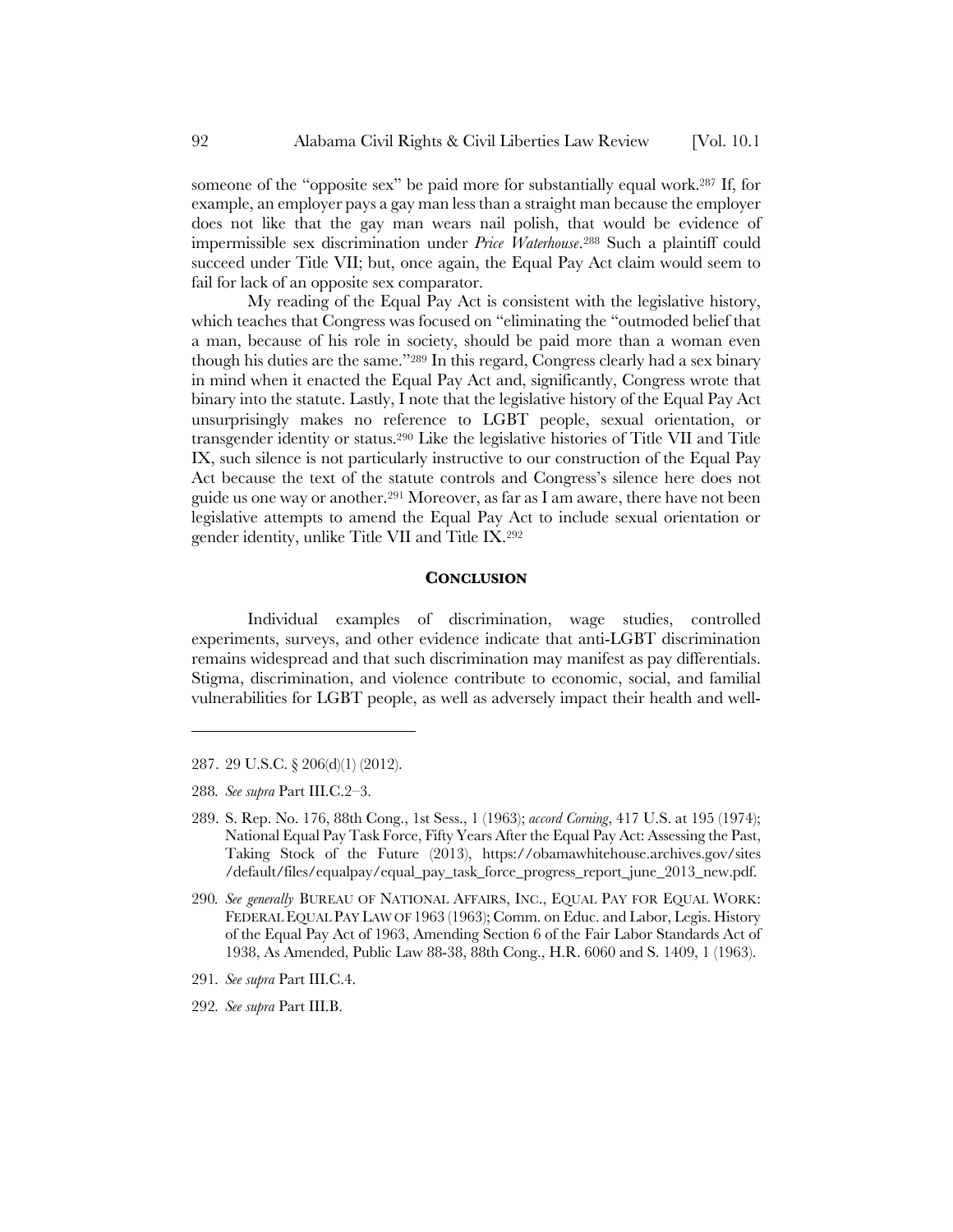being.293 In light of all of this evidence, it is clear that federal, state, and local antidiscrimination laws aimed at rooting out and remedying sexual orientation and gender identity discrimination in employment, housing, education, and other vital spheres are necessary (but certainly not sufficient) to achieve LGBT equality.

If, however, the Equal Pay Act may not be interpreted, as written, to forbid wage disparities based on sexual orientation or gender identity, as I have suggested, that conclusion underscores the need for legislative and other actions to correct discriminatory pay differentials related to sexual orientation and gender identity where they exist. Yet the "comprehensive" Equality Act of 2019 would not amend the Equal Pay Act.294 While the Equality Act would expressly make sexual orientation and gender identity prohibited bases under Title VII, there are significant differences between the Equal Pay Act and Title VII.295 Thus, it is incumbent upon Congress to consider amending the Equal Pay Act to add additional prohibited bases of discrimination, including sexual orientation, gender identity, and race.

Such a broader statute would reflect some states' equal pay laws.296 Currently, California prohibits pay differentials on the basis of sex, race, and ethnicity;297 Iowa prohibits pay differentials because of "age, race, creed, color, sex, sexual orientation, gender identity, national origin, religion, or disability" in the private sector;298 and Oregon's equal pay law applies to "race, color, religion, sex, sexual orientation, national origin, marital status, veteran status, disability or age."299 Furthermore, some states have enacted protections that are stronger than the federal Equal Pay Act in terms of what qualifies as "equal work."300

Yet it is apparent from the profound yet limited impact on sex discrimination of Title VII and the Equal Pay Act,<sup>301</sup> that current antidiscrimination law may never be sufficient to eliminate discrimination against

- 295*. See supra* Part IV.A.
- 296. *See* Stephanie Bornstein, *Equal Work*, 77 MD. L. REV. 581, 615 (2018) (charting the scope of state equal pay laws).
- 297. CAL. LAB. CODE §§ 1197.5(a) & (b) (West 2017).
- 298. IOWA CODE ANN. § 216.6A(2)(a) (2010).
- 299. OR. REV. STAT.§ 652.210(5); 652.220(1)(a) (West effective Jan. 1, 2019).
- 300. Bornstein, *supra* note 296, at 624–31 (2018) (discussing recent law reforms in Massachusetts, California, and Oregon).
- 301. Vicki Schultz, *Taking Sex Discrimination Seriously*, 91 DENVER U.L. REV. 996, 1005–13 (2015).

<sup>293</sup>*. See supra* Part I.

<sup>294</sup>*. See supra* Part.III.B.